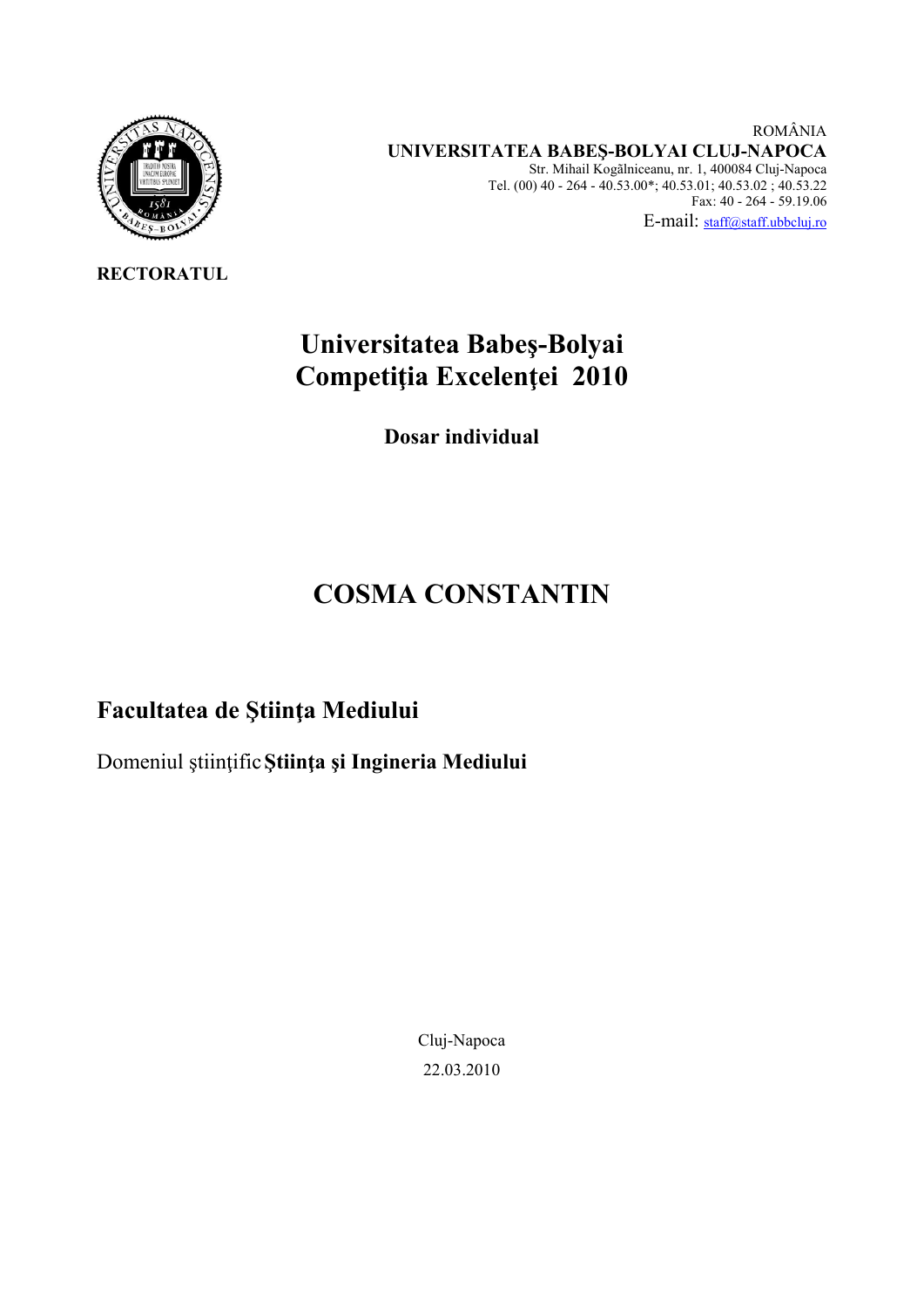

# **RECTORATUL**

# **Universitatea Babeş-Bolyai Competiţia Excelenţei 2010**

**Dosar individual** 

# **Notă: Toate datele se referă la perioada 2005-2009**

| Nume, prenume, grad did.     | <b>COSMA CONSTANTIN, PROF. UNIV. DR.</b>                             |
|------------------------------|----------------------------------------------------------------------|
| Facultatea, Catedra          | Stiința Mediului, Fizica, Chimia și Tehnologia Mediului              |
| Domeniul stiintific          | Stiinta mediului (Radioactivitate, Datare nucleara, Mediu, Sănătate) |
| Adresa paginii web personale | http://enviro.ubbcluj.ro/personal1.html                              |
| Adresa e-mail                | constantin.cosma@ubbcluj.ro                                          |

# **Criteriul I – Output**

#### **1. Articole ştiinţifice publicate în reviste indexate ISI (cu menţionare factorului de impact în cazul celor cotate)**

1. Comparative risk assessment of residential radon exposures in two radon-prone areas, Ştei (Romania) and Torrelodones (Spain), C. Sainz, A. Dinu, T. Dicu, K. Szacsvai, **C. Cosma**, L. S. Quindós, *Science of The Total Environment*, Volume 407, Issue 15, Pages 4452-4460, 2009 - **Impact Factor 2.579** 

2. Preliminary lung cancer risk assessment of exposure to radon progeny for Transylvania, Romania, Lucia-Adina Truţă-Popa, Alexandra Dinu, Tiberius Dicu, Kinga Szacsvai, **Constantin Cosma**, Werner Hofmann, *Health Physics Journal*, acceptat în 2009 Manuscript Number HPJ-S-09-00166, publicat în 2010 - **Impact Factor 0.869** 

3. Radon exposure and lung cancer risk in Romania, **C. Cosma**, D. Ciorbă, A. Timar, K. Szacsvai, Al. Dinu, *Journal of Environmental Protection and Ecology JEPE*, ISSN 1311-5065, Book 1, Pages 94-104, 2009**- Impact Factor 0.333** 

4. Preliminary integrated indoor radon measurements in Transylvania (Romania), **Cosma C**, Szacsvai K, Dinu A, Suciu L., *Isotopes in Environmental and Health Studies IEHS*; 45 (2), Pages 1–10, 2009 - Impact **Factor 1.016** 

5. Genotoxic effects of 60Co γ-rays on Chinese Hamster Ovary (CHO) cells, Dicu T., Brie I., Virag P., Fischer E., Perde M., Foriş V., Cernea V., **Cosma C.**, *Nukleonika*, 53, 161-5, 2008- **Impact Factor 0.267**

6. Radon in water from Transylvania (Romania), **Cosma C.**, Moldovan M., Dicu T., Kovacs T., *Radiation Measurement*, 43, 1423-1428, 2008- **Impact Factor 1.477** 

7. Radium-226 concentration in Romanian bottled mineral waters, Moldovan M., **Cosma C.**, Encian I., Dicu T. *Journal of Radioanalytical and Nuclear Chemistry*, 279, 487-491, 2009**- Impact Factor 0.659** 

8. Preliminary dating results on ancient ceramics from Romania by means of thermoluminescence, **Cosma C.**, Benea V., Timar A., Barbos D., Paunoiu C, *Radiation Measurements* nr. 41, 987-990, 2006**- Impact Factor 1.477**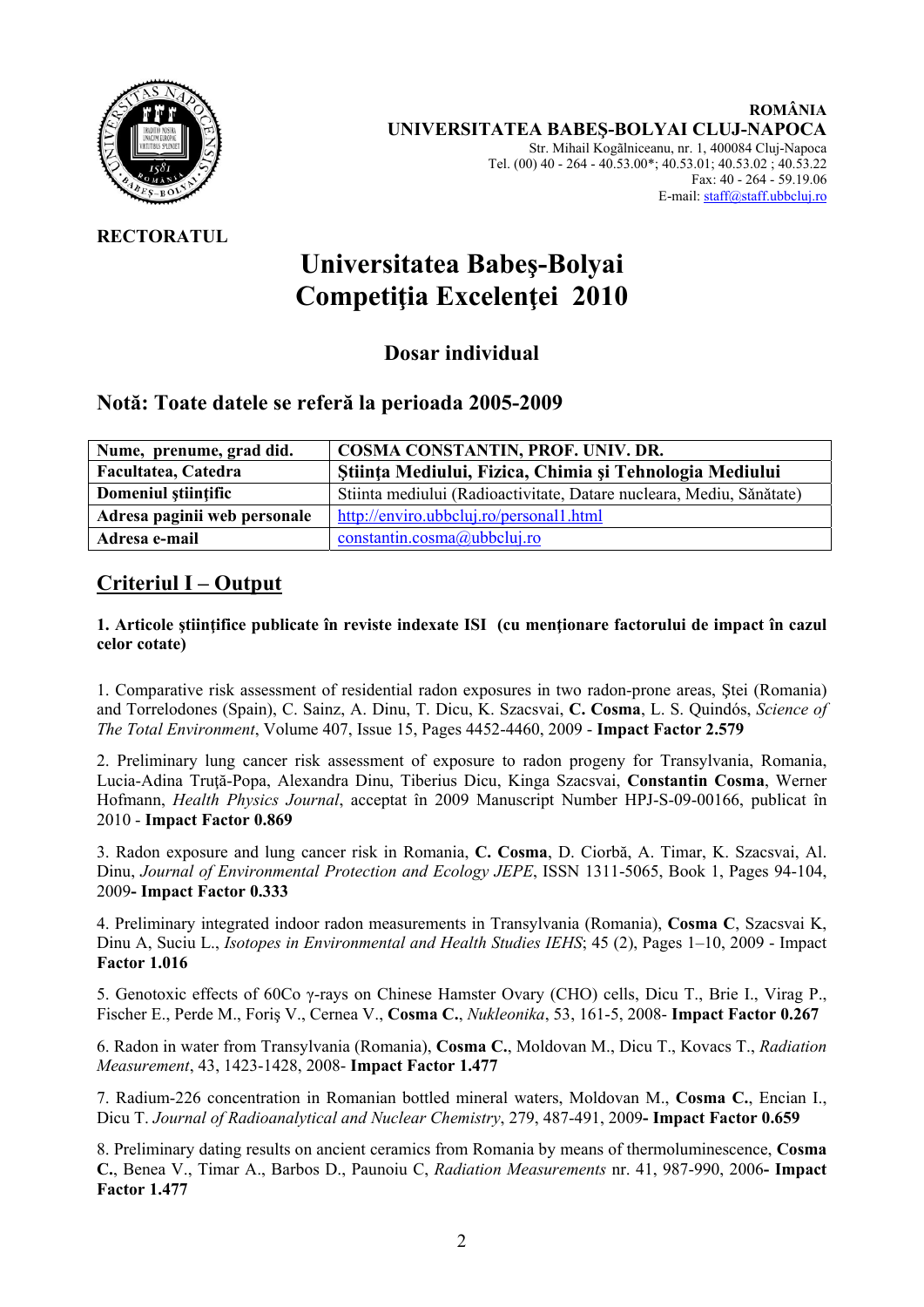9. Luminescent dating of Neolithic ceramics from Lumea Nouă, Romania, Benea V., Vandenberge D., Timar A., Van den Haute P., **Cosma C.**, Gligor M., Florescu C., *Geochronometria*, 28, 9-16, 2007- **Impact Factor 0.677** 

10. Using natural luminescent materials and highly sensitive sintered dosimeters MCP-N (LiF:Mg,Cu,P) in radiation dosimetry, **Cosma C.**, Timar A., Benea V., Pop I., Jurcut T., Ciorba D., *Journal of optoelectronics and advanced materials*, 10, nr 3, 573-577, 2008- **Impact Factor 0.577** 

11. Studies on the radioactivity of lignite from the area between the Danube and Motru (South-West Romania) and the incidence on the environment, **Cosma C.**, Petrescu I., Meilescu C., Timar A., *Journal of Environmental Protection and Ecology JEPE*, ISSN 1311-5065, Book 1, Pages 192-201, 2009- **Impact Factor 0.333** 

12. The Determination of Absolute Intensity of 234mPa's 1001 keV Gamma Emission Using Monte Carlo Simulation, Begy R.C., **Cosma C.,** Timar A., Fulea D., *Journal of Radiation Research*, nr. 50, 277-279, 2009- **Impact Factor 1.763** 

13. Carbon Molecular Sieve for Radon and Thoron Monitoring, **Cosma C.**, Timar A., Benea V., Pop I., Moldovan M., *Romanian Journal in Physics*, nr. 3-4, vol. 54, 401-405, 2009- **Impact Factor 0.333** 

14. Recent changes in Red Lake (Romania) sedimentation rate determined from depth profiles of 210Pb and 137Cs radioisotopes, Begy R., **Cosma C.**, Timar A., *Journal of Environmental Radioactivity*, nr. 100, 644-648, 2009- **Impact Factor 1.114** 

15. Optical dating of Romanian loess using fine-grained quartz, Timar A., Vandenberghe D., Panaiotu E.C., Panaiotu C.G., Necula C., **Cosma C**. and Van den haute P., *Quaternary Geochronology*, doi: 10.1016/j.quageo.2009.03.003. Available online 2 April 2009**- Impact Factor 2.641** 

16. Sediment accumulation rate in the red lake (Romania) determined by Pb-210 and Cs-137 radioisotopes, Begy, R., **Cosma, C.**, Horvath, Z., *Romanian Journal in Physics*, 54 (9-10), pp. 943-949, 2009- **Impact Factor 0.333** 

17. Evaluation of the radioaktivity for different type of cements used in Romania, **Cosma C.**, A. Apostu, D. Georgescu, R. Begy, *Romanian Journal of Materials* 39(2), pp. 133-138, 2009- **Impact Factor 0**

18. Quality Control in Mammography Screening, L Igna, R. Burkhardt, **C. Cosma**, *Medical Physics*, Vol. 32, Issue 6, pp. 1916, 2005- **Impact Factor 3.871** 

19. Some Physical Factors Which Affect the Patient Doses and the Radiological Images Quality, Fulea D., **C. Cosma**, VA Cosma, *Medical Physics*, 32, Issue 6, pp. 1916, 2005**- Impact Factor 3.871** 

20. The Use of Bluetooth Technology in Multiple Monitoring of Vital Signs-ECG and Pulse, V. Cosma, D. Ciorba, **C. Cosma**, *Medical Physics*, 32, 6, pp. 1970, 2005- **Impact Factor 3.871** 

21. Lung dosimetry for inhaled radon progeny in smokers, Paul F Baias, Werner Hofmann, Renate Winkler-Heil, **Constantin Cosma**, Octavian G Duliu, *Radiation Protection Dosimetry*, 138(2): 111-8, First published in 2009, tiparit 2010**- Impact Factor 0.951** 

22. Nonlinear effects in the bold response for short stimulus duration heterogeneity of hemodynamic response, Mendichovszky I., Ferretti A., Del Gratta C., Caulo M., **Cosma C**., Romani G.L., *Journal of Optoelectronics and Advanced Materials*, 9 (3), pp. 795-798, 2007- **Impact Factor 0.577** 

23. Analysis of soil heavy metal pollution and pattern in central Transylvania, Suciu, I., **Cosma, C.**, Todicǎ, M., Bolboacǎ, S.D., Jäntschi, L., *International Journal of Molecular Sciences*, 9 (4), pp. 434-453, 2008**- Impact Factor 0.978** 

24. Ion-molecule reactions and chemical composition of emanated from herculane Spa geothermal sources, **Cosma, C**., Suciu, I., Jäntschi, L., Bolboacǎ, S.D., *International Journal of Molecular Sciences*, 9 (6), pp. 1024-1033, 2008- **Impact Factor 0.978** 

25. Radon concentration measurements in mofettes from Harghita and Covasna counties, Romania, T. Néda, A. Szakács, **C. Cosma**, I. Mócsy, *Journal of Environmental Radioactivity*, 99(12): 1819-24, 2008- **Impact Factor 1.114**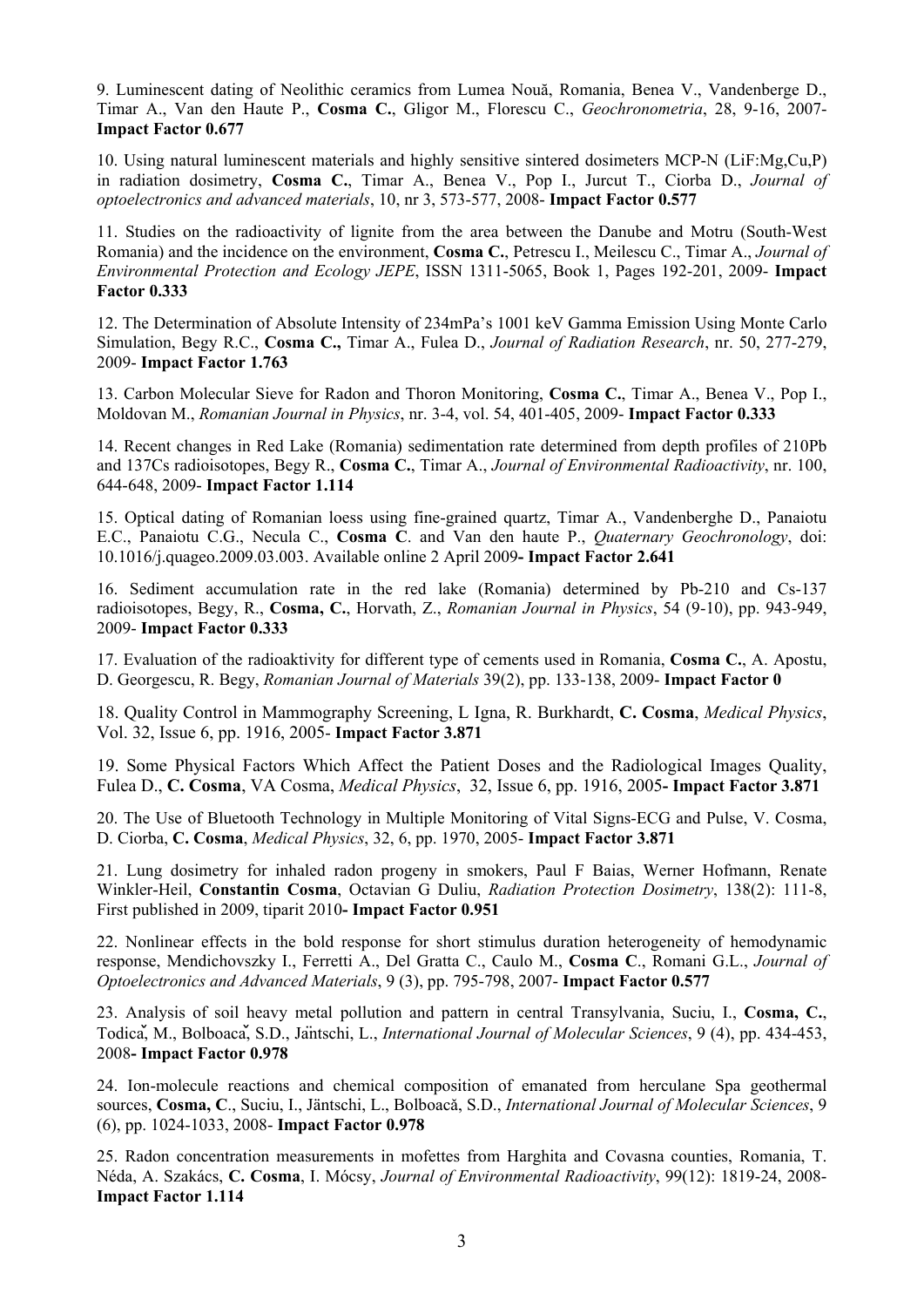26. Radon concentration levels in dry CO emanations from Harghita Bǎi, Romania, used for curative purposes, Néda, T., Szakács, A., Mócsy, I., **Cosma, C**., *Journal of Radioanalytical and Nuclear Chemistry,* Volume 277, Number 3, pp. 685-691, 2008- **Impact Factor 0.659** 

27. Monte Carlo method for radiological X-ray examinations, Fulea, D., **Cosma, C**., Pop, I.G., *Romanian Journal in Physics*, 54 (7-8), pp. 629-639, 2009- **Impact Factor 0.333** 

28. Monte Carlo sampling for gamma and beta detectors using a general purpose PC program, Fulea, D., **Cosma, C.,** *Radiation Measurements*, 44 (3), pp. 278-282, 2009- Impact Factor **1.477** 

#### **2. Articole ştiinţifice publicate în ISI proceedings**

1. Radon impact in patients with broncho-pulmonary cancer in center areas of Transylvania, Todea D., **Cosma C.**, Rosca L., Herescu A., Dicu T., Neagoe N., 2009, *Mathematical methods and applied computing, proceedings of the 11th International Conference of Mathematical methods and computational techniques in electrical engineering*, Greece, 28-30 september 2009.

2. **Cosma Constantin**, Simultaneous measurement of radon and thoron exhalation rate from soil and building materials, *Natural Environmental Radioactivity Series, Elsevier,* Vol. VII, ISBN 0-08-044137-8, pp. 699-706, 2005.

#### **3. Articole ştiinţifice indexate în BDI (din lista CNCSIS)**

1. Lung Cancer Attributable to Indoor Radon Exposures in Two Radon-prone Areas, Stei-Romania and Torrelodones-Spain, A. Dinu, **C. Cosma**, C. Sainz, L. S. Quindos Poncela, S. Vasiliniuc*, American Institute of Physics (AIP)*, ISBN 978-0-7354-0668-1, USA, One Volume, Pages 175-181, 2009.

2. Lung cancer risk and residential radon exposure in Romania, **Cosma C.**, Dinu A., Szacsvai K., Ciorba D**.,** Gurzǎu E., *Central European Journal of Occupational and Environmental Medicine*, Argumentum Publishing and Printing House (Budapest), Hu ISSN 1219-1221, p.19, 14 (1), 2008.

3. Sustainable development and public health in the Romanian region of the Lower Danube, **C. Cosma**, R. M. Petrescu-Mag, C. Malos, A. Dinu, A. Timar, R. Patrutoiu, *Central European Journal of Occupational and Environmental Medicine*, Argumentum Publishing and Printing House (Budapest), Hu ISSN 1219- 1221, p.22, 14 (1), 2008.

4. The effect of a grape seed extract on radiation-induced DNA damage in human lymphocytes, Dicu T., Postescu I.D., Foriş V., Brie I., Fischer-Fodor E., Cernea V., Moldovan M., **Cosma C.**, *American Institute of Physics*, 1131, 181-186, 2009.

5. Monitoring the heavy metals concentration in the soil in the Campia Turzii area, Suciu, I., **Cosma, C**., Todica, M., *AIP Conference Proceedings*, Sixth International Conference of the Balkan Physical Union pp. 899-751, 2007.

6. The prompt gamma neutron activation analysis facility at ICN – Pitesti, Bǎrbos, D., Pǎunoiu, C., Mladin, M., **Cosma, C.**, *AIP Conference Proceedings*, Proficiency Testing in Applications of the Ionizing Radiation and Nuclear Analytical Techniques in Industry, Medicine, and Environment, 1036, pp. 180-185, 2008.

7. Environmental Electromagnetic field, Human Health and Threshold Exposure Levels, Ciorba D., Morariu V.V., **Cosma C.**, Marcu D., *Central European Journal of Occupational and Environmental Medicine*, Argumentum Publishing and Printing House (Budapest), Hu ISSN 1219-1221, p.22, 14 (1), 2008.

8. Biology Based Lung Cancer Model for Chronic Low Radon Exposures, Truta-Popa, L.-A., Hofmann, W., Fakir, H. and **C. Cosma**, *Natural Radiation Environment (NRE-VIII),* Buzios, Rio de Janeiro, Brazil, 7-12 October, 2007, American Institute of Physics, Editor: A.s. Paschoa, F. Steinhausler, Vol 1034, ISBN 978-0-7354-0559-2; ISSN 0094-243X, pg. 78-85, 2007.

9. The effect of non-targeted cellular mechanisms on radon-induced lung cancer risk, Truta-Popa L.-A., Hofmann W. and **Cosma C**., *Proceedings of LOWRAD, 7th International Meeting on the Effects of Low*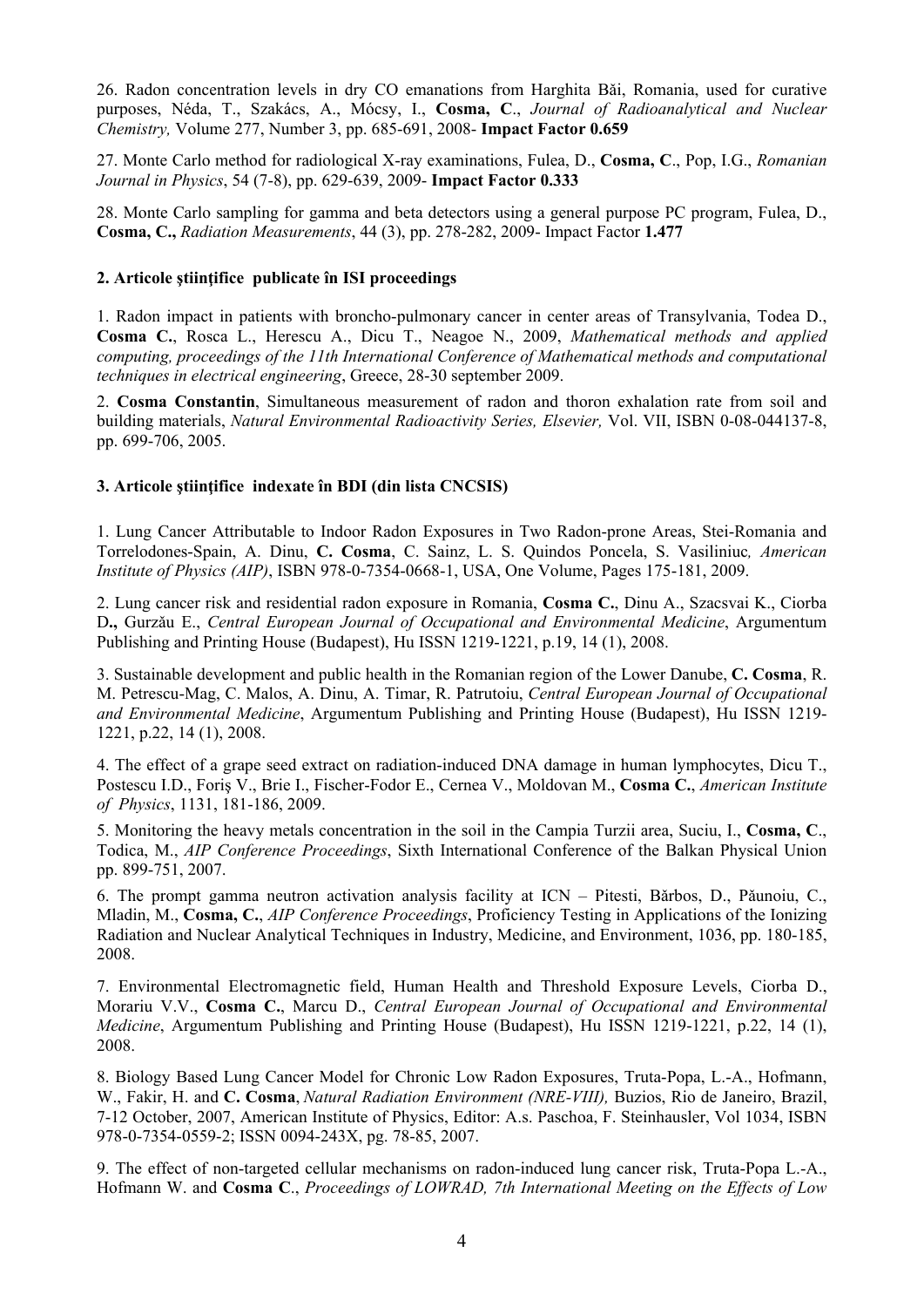*Doses of Radiation in Biological Systems: New Perspectives in Human Exposure*, Lisbon, Nov. 2008, pg. 167.

10. Pb-210 and Cs-137 dating methods applied for Red Lakes's sedimentation (Romania), R.Begy, **C.Cosma**, Z.Horvath, *Central European Journal of occupational and Environmental Medicine*, vol 14 No.1 ISSN 1219-1221, 2008.

#### **4. Alte articole ştiinţifice/capitole publicate în reviste/volume cu referenţi (peer-reviewed)**

1. **Cosma Constantin,** *Recent results about Radon-Lung Cancer Risk*, capitol publicat în "Întreprinderea Sustenabilă", Vol. 1, pp. 79-85, Editura U.T.PRES, ISBN (10) 973-662-265-7, 2006.

2. Variation of outdoor radon levels in urban Areas of Cluj County, A. Dinu, I. Haiduc, M.S. Beldean-Galea, F. Cosma, **C. Cosma**, *Studia Universitatis Babeş-Bolyai, Geographia*, nr. 3, pag. 116-121, ISSN: 1221-079x, 2009.

3. Radonul rezidenţial în România - State of the art, **C. Cosma**, A. Dinu, K. Szacsvai, Proceedings of *Conferinţa Internaţionalǎ Environment-Research, Protection and Management 2009*, pp. 37, 05-08 Noiembrie, Cluj-Napoca, 2009.

4. Indoor radon and lung cancer risk in Romania, **C. Cosma**, K. Szacsvai, A. Dinu, D. Ciorba, *Studia Universitatis Babes-Bolyai, Geologia*, 52, 1, p. 10-11, 2007.

5. Estimarea riscului de expunere datorat radonului-studiu preliminar, Dinu A., Dicu T., Szacsvai K., **Cosma C.**, *Environment & Progress* Vol. 11/2007, Cluj Napoca, p. 147-150, 2008.

6. Estimarea riscului expunerii la radon in Oltenia, Dinu A., L. Pătruţoiu, **C. Cosma**, K. Szacsvai, *Environment & Progress* Vol. 11/2007, Cluj Napoca, p. 150-154, 2008.

7. Integrated Indoor Radon Measurements in Transylvania (Romania), **C. Cosma**, K. Szacsvai, Dinu A., D. Ciorba, Proceedings of *ESIR 2007*, p. 23-28, 2007.

8. Radon exposure and lung cancer risk in Romania, **C. Cosma**, D. Ciorba, Dinu A., Proceedings of *B.EN.A-ICAI, 18-20 iulie 2007*, Alba Iulia, 2007.

9. Lung cancer risk estimations: a comparation between Radon- Prone areas Ştei (Romania) and Sierra de Guadarrama (Spain), L. S. Quindós, C. Sainz, A. Dinu, **C. Cosma**, T. Dicu, K. Szacsai, E. Gurzǎu, C. Vasile, H. Lorencz, *IRPA 2007 Regional Congress*, 24-28 septembrie Brasov, ISBN 10 973-87778-3-6, 8 pg., 2007.

10. Preliminary studies about radon risk exposure in Ştei area, Dinu A., T. Dicu, M. Moldovan, **C. Cosma**, *Analele Universităţii de Vest din Timişoara* Vol. 51/2007, Seria Ştiinţe Fizice, Editura Universității de Vest Timișoara, p. 64-67, 2007.

11. Radon Tracks Detectors Measurements In Agnita-Sibiu Area, Szacsvai K., Dinu A., **Cosma C.**, *Analele Universităţii de Vest din Timişoara* Vol. XLVII/ 2006, Seria Ştiinţe Fizice, Editura Universităţii de Vest Timişoara, p. 91-94, 2006.

12. Biological effects of ionising radiations- Radioprotection A. Dinu, T. Dicu, **C. Cosma**, *Environment & Progress* 6/2006, 13-15 octombrie 2005 Agnita, Vol. 6/2006, p. 149-156, 2006.

13. Radon and radioactivity studies from underground and surface water in Sibiu Area, M. Moldovan, A. Dinu, **C. Cosma**, *Environment & Progress* Vol. 6/2006, Cluj-Napoca, p. 309-316, 2006.

14. Radon exposure versus other sources of ionizing radiation in Belgium and Romania, **C. Cosma**, A. Poffijn, K. Hening, A. Dinu*, Environment & Progress* Vol. 6/2006, Cluj Napoca, p. 83-89, 2006.

15. Măsurători de radon cu detectori de urme în şcoli şi locuinţe din Agnita şi împrejurimi, Judeţul Sibiu, K. Szacsvai, Dinu A., **C. Cosma**, *Environment & Progress* Vol. 6/2006, Cluj Napoca, p. 478-483, 2006.

16. Studii de evaluare a nivelului de cunostinte despre radiatii și mediu în Orașul Agnita, Dinu A., A. Constantin, **C. Cosma**, *Environment & Progress* Vol. 6/2006, Cluj Napoca, p. 70-74, 2006.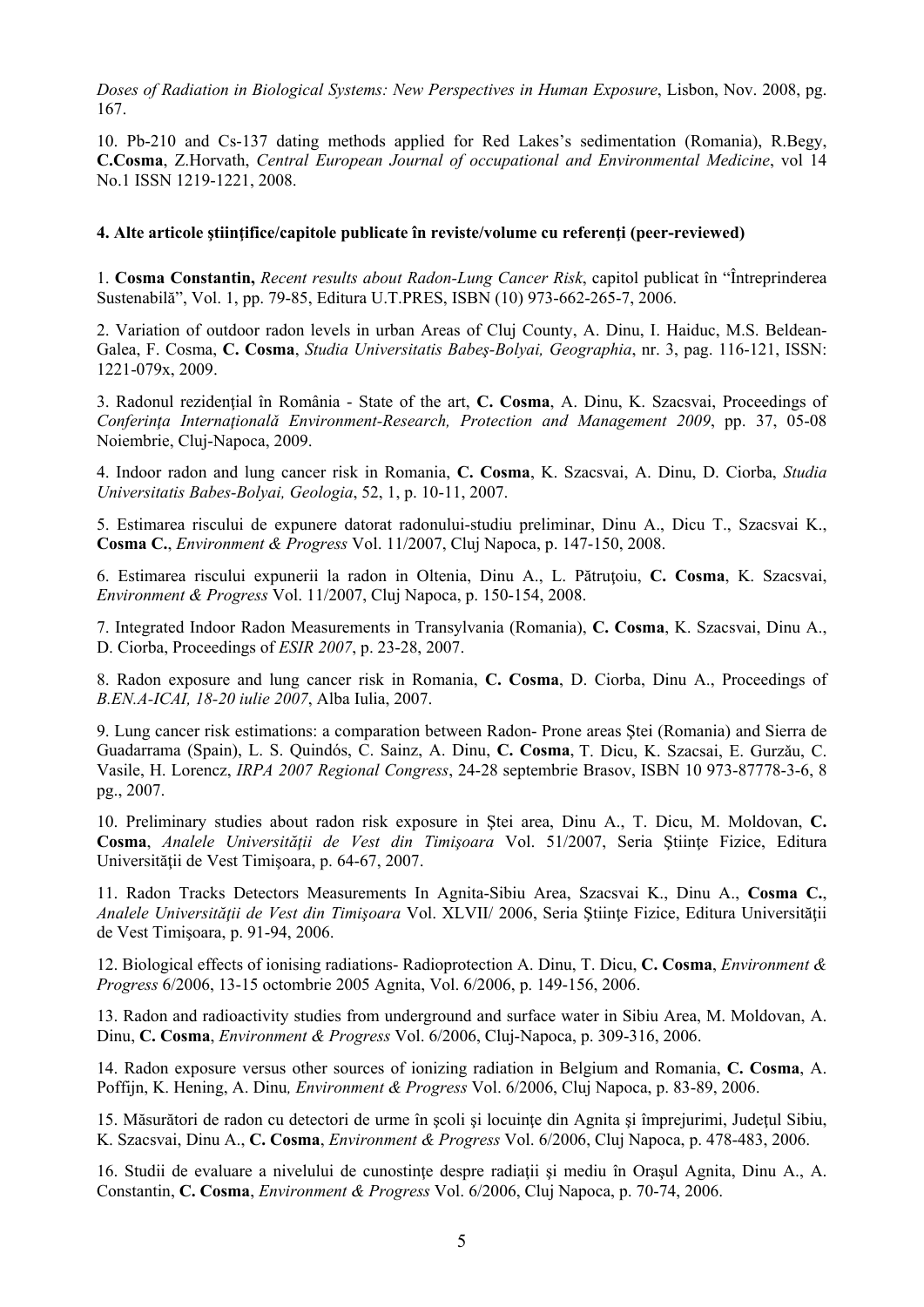17. Indicatori citogenetici pentru identificarea expunerii la radiaţia ionizantă,T. Dicu, Dinu Alexandra, **C. Cosma**, *Environment & Progress* Vol. 6/2006, Cluj Napoca, p. 144-149, 2006.

18. Alpha Particle Dosimetry for the Assessment of Skin Cancer Risk induced by Radon and its Progeny, A.L Dinu, W. Hofmann, **C. Cosma**, *Environment & Progress* Vol. 4/2005, Cluj Napoca, p. 167-172, 2005.

19. Radon exposure in Sibiu area, A. Dinu, **C. Cosma**, *Environment & Progress* Vol. 5/2005, Cluj Napoca, p. 127-131, 2005.

20. Alpha Particle Skin Dosimetry for the Assessment of Skin Cancer Risk by Radon Progeny<sup>218</sup>Po and 214Po, Dinu Alexandra, W. Hofmann, **C. Cosma**, *Environment & Progress* Vol. 3/2005, Editura Carpatica, Cluj Napoca, p. 147-152, 2005.

21. Health risks induced by the radon progeny radioactivity, Dinu Alexandra, **C. Cosma**, Proceedings of *International Balcanic Workshop on Aplied Physics IBWAP*, Constanta, 5-7 iulie 2005.

22. Assessment of health risks to skin as en effect of radon progeny deposition for the patients during underwater radon therapy, Dinu Alexandra, **C. Cosma**, *Coferinţa internaţionalǎ Doze mici de radiaţii, concepte, efecte şi riscuri pentru sǎnǎtate*, Timisoara, iunie 2005.

23. Doze joase de radiaţie ionizantă: efectul Bystander şi răspunsul adaptativ, Dicu T., Oltean A.D., **Cosma C.**, *Environment & Progress*, 9, 163-170, 2007.

24. Determinarea activităţii antioxidante a unor extracte naturale din plante, Dicu T., I. D. Postescu, **Cosma C.**, *EcoTerra*, 22-23, 10-11, 2009.

25. Potenţialul de radon din sol şi estimarea riscului de radon, B. Papp, **C. Cosma**, M. Moldovan, D.N. Constantin, *Eco Terra*, nr.22-23, p.42-44, (ISSN: 1584-7071, Cod CNCSIS: 671/2008) 2009.

26. Radon measurements in the area of Cluj-Napoca (Romania), D. C. Niţă, **C. Cosma**, Papp B., M. Moldovan, *Studia Universitatis Babeş-Bolyai, Seria Physica* 1/2009, p.107-113, (ISSN: 0258-8730, ISSN online: 2065-9415, Cod CNCSIS: 519) 2009.

27. Soil Radon Measurements in Cluj-Napoca (Romania), B. Papp, **C. Cosma**, D. C. Niţă, M. Moldovan, *5th Hungarian Radon Forum, Pannon Egyetem Kiadó*, Veszprém, p. 55-60, (ISBN: 978 963 9696 78 5) 2009.

28. A special method for soil permeability measurments, Botond Papp, **C Cosma**, M. Moldovan, Dan Constantin Nita, *Proceedings of Conferinţa internaţională Environment & Progress 2009* Environment – Research, Protection and Management, 5- 8 November 2009 Cluj-Napoca, Romania.

29. Masuratori de radon si radiu in ape din judetul Arad, M. Moldovan, **C. Cosma**, DC Nita, T. Sferle, A. Sferle, *Proceedings of Conferinţa internaţională Environment & Progress 2009* Environment – Research, Protection and Management, 5- 8 November 2009 Cluj-Napoca, Romania.

30. Radon and radium concentration in water from Transilvania, M. Moldovan, **C. Cosma**, Z. Horvath , D. C. Nita, T. Kovacs, *Proceedings of Conferinţa internaţională Environment & Progress 2009* Environment – Research, Protection and Management, 5- 8 November 2009 Cluj-Napoca, Romania.

31. Masuratori de radon in sol in zona Clujului, Dan Constantin Niţă, **Constantin Cosma**, Mircea Moldovan, Oana Alexandra Rusu, Papp Botond, *Proceedings of Conferinţa internaţională Environment & Progress 2009* Environment – Research, Protection and Management, 5- 8 November 2009 Cluj-Napoca, Romania.

32. Estimation of environmental radionuclide concentration in soils, a comparison of methods for the annual radiation dose determination in luminescence dating, Timar A., **Cosma C.,** Benea V., Begy R., Jobagy V., Szeiler G., Barbos D., Fulea D., *Studia Universitatis, Babes-Bolyai, Geologia,* 52 (1), 80-81, 2007.

33 Properties of lignite from Oltenia and their influence on the environment, **Cosma C**., Petrescu I, Meilescu C., Timar A., *Studia Universitatis Babes-Bolyai, Ambientum*, I, 1—2 p.: 65-75, 2007.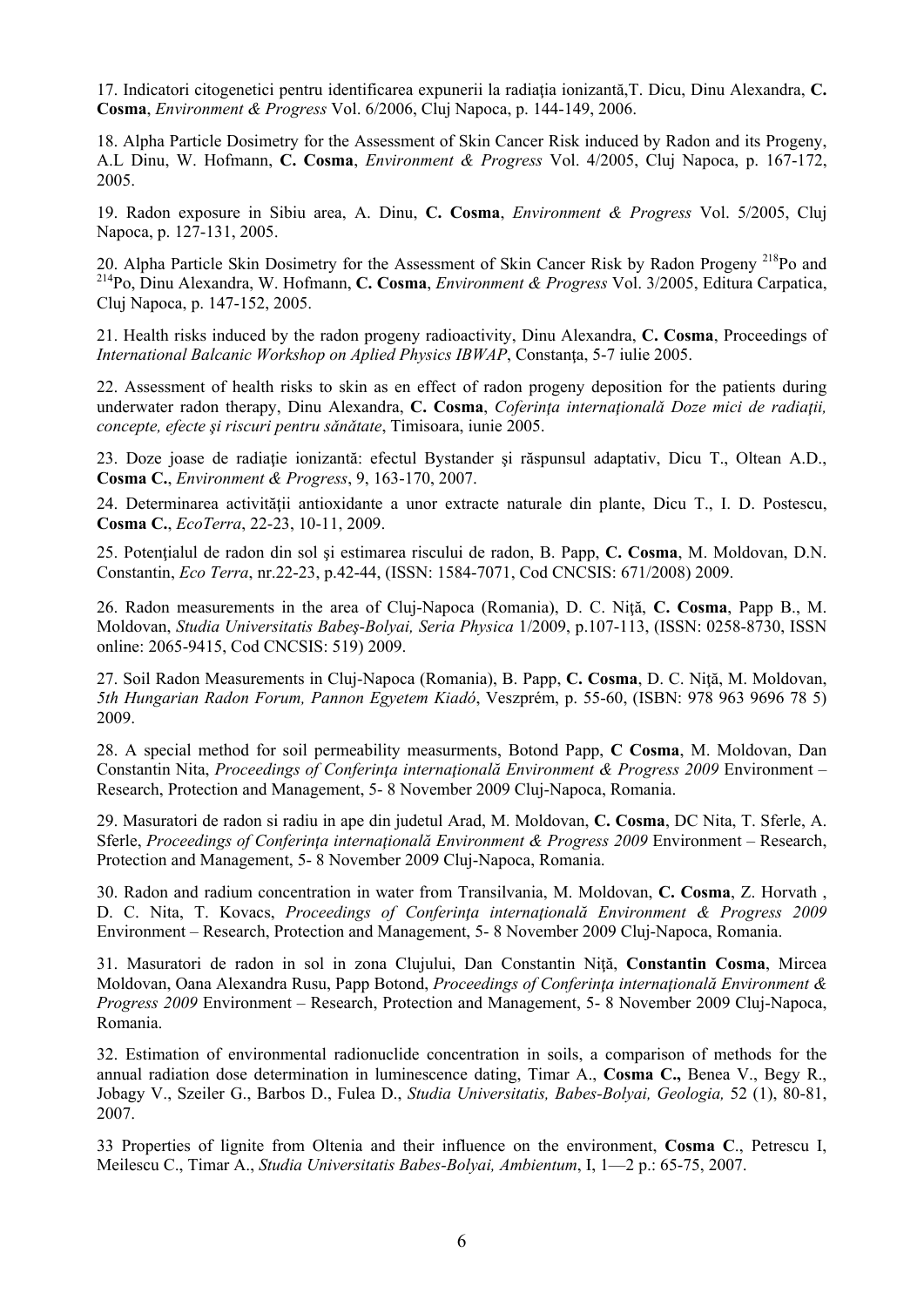34. A study on Cs-137 contamination of soils from certain regions of Transylvania, Begy R., **Cosma C**., Timar A., Fulea D., *Environment and Progress* (Environment-Research, Protection and Management) Editori: Munteanu L., Mihaiescu R. nr 9., p.: 73-76, 2007.

35. Datarea prin luminescenta stimulate termic (TL) si optic (OSL). Aplicatii in arheologie, **Cosma C**., Benea V., Timar A., Gligor M., Varvara S., *ACTA MVSEI APVLENSIS*, Apulum, XLV, 579-598, 2008.

36. A comparison of methods for external dose rate determinatin in luminescence dating of archaeological materials, Timar A., **Cosma C**., Benea V., Begy R.C., Jabaggy V., Szeiler G., Fulea D., *Foldkergi Radioizotopok a Kornyezetunnkben, Pannon Egyetemi Kiado*, Egyhazy Tiborne- Editor, p. 35-44, 2008.

37. Optical dating of Romanian loess: A comparison between sand-sized and silt-sized quartz, Timar A., Vandenberghe D., Vasiliniuc S., **Cosma C**., *Loessfest '09* – Internation conference on loess research, 31 st August – 1 st September 2009, Novi Sad, Serbia, p. 77-78.

38. Instalatie experimentala pentru detectia radonului, R. Begy, **C. Cosma,** *Proceedings of Conferinţa internaţională The impact of physical and Bio-Geo-Chemical factors on the sustainable development Enviroment & progres –3/2005* Cluj-Napoca pp.27-31, 2005.

39. Determinarea concentratiei de Ra226 a apelor minerale imbuteliate in Romania, R. Begy, **C. Cosma**, *Proceedings of Conferinţa internaţională Environment-Research, protection and management Environment & progres- 6/2006* Cluj- Napoca, pp.17-21, 2006.

40, Datarea sedimentelor tinere prin metoda Pb-210 si Cs-137, aplicatii pentru Lacul Rosu (Romania), R. Begy, **C. Cosma**, Z. Horvath *Proceedings of Conferinţa internaţională Environment-Research, Research, Protection and Management Environment & progress- 2008* Cluj- Napoca.

41. Metode nucleare de datare si aplicatii in arheologie si mediu, **C. Cosma**, A. Timar, V. Benea, R. Begy, *Proceedings of Conferinţa internaţională Environment – Research, Protection and Management 2007.* 

42. Metode de datare radiometrice pentru sedimente recente, aplicate la Lacul Rosu, R. Begy, **C. Cosma**, J. Somlai, T. Kovacs, *EcoTerra* nr. 19 an V, ISSN 1584-7071, pp. 31-32, 2008.

43. The first radiometrical estimates of the Red Lake's sedimentation rate, R. Begy, **C. Cosma**, Z. Horvath, *Studia Ambientum II* 3-4, (7-14), 2008.

44. Preliminary determination of Radon-exhalation in Red Lake region using Pb-210 radioisotope, R.Begy, **C.Cosma**, Z.Horvath, *Terrestrial radionuclides in the Environment*, Environmental Conferences Veszprem, ISBN 978 963 9696 488, pp. 61-67, 2008.

45. Pb-210 and Cs-137 dating methods applied for Red Lakes's sedimentation (Romania), R.Begy, **C.Cosma**, Z.Horvath, *Proceedings of Central European Journal of occupational and Environmental Medicine 2008* Cluj-Napoca, vol 14 /1, ISSN 1219-1221, 2008.

46. Nuclear and Seminuclear Dating Methods: Application in Archeology, Geology and Environmental Science, **C. Cosma**, A. Timar, V. Benea, R. Begy, *Terrestrial radionuclides in the Environment*, Environmental Conferences Veszprem, ISBN 978 963 9696 488, pp. 23-35, 2008.

47. A comparasion of Metods for External Dose Rate Determination in Luminescence Dating of Archeologycal Materials, A. Timar, **C. Cosma**, V. Benea, R. Begy, V. Jobbagy, G. Szeiler, D. Barbos, D. Fulea, *Terrestrial radionuclides in the Environment*, Environmental Conferences Veszprem 2008, ISBN 978 963 9696 488, pp. 35-45, 2008.

48. Contributii la cunoasterea radioactivitatii formatiunilor neogene cu carbuni din cariera Aninusa – Arges, T. Patrutoiu, **C. Cosma**, J. Patrutoiu, R. Begy, *Environment-Research, protection and management*, Environment & Progress 12, pp.331 – 336, 2008.

49. A 210Po aktivitsa-koncentracioja a Romaniaban forgalmazott cigarettakban es a rendeszeres fogyasztasukbol eredo sugarterheles becslese, A. Marton, R. Begy, **C. Cosma**, T. Kovacs., *V. Karpat – medencei kornyezettudomanyi konferencia*, pp. 445 – 449, 2009.

50. Radon exhalation measurements in the Red Lake's catchment area, R. Cs. Begy, **C. Cosma**,C. Cindea, Z.Horvath, *V. Hungarian radon forum Veszprem*, pp. 53-59, 2009.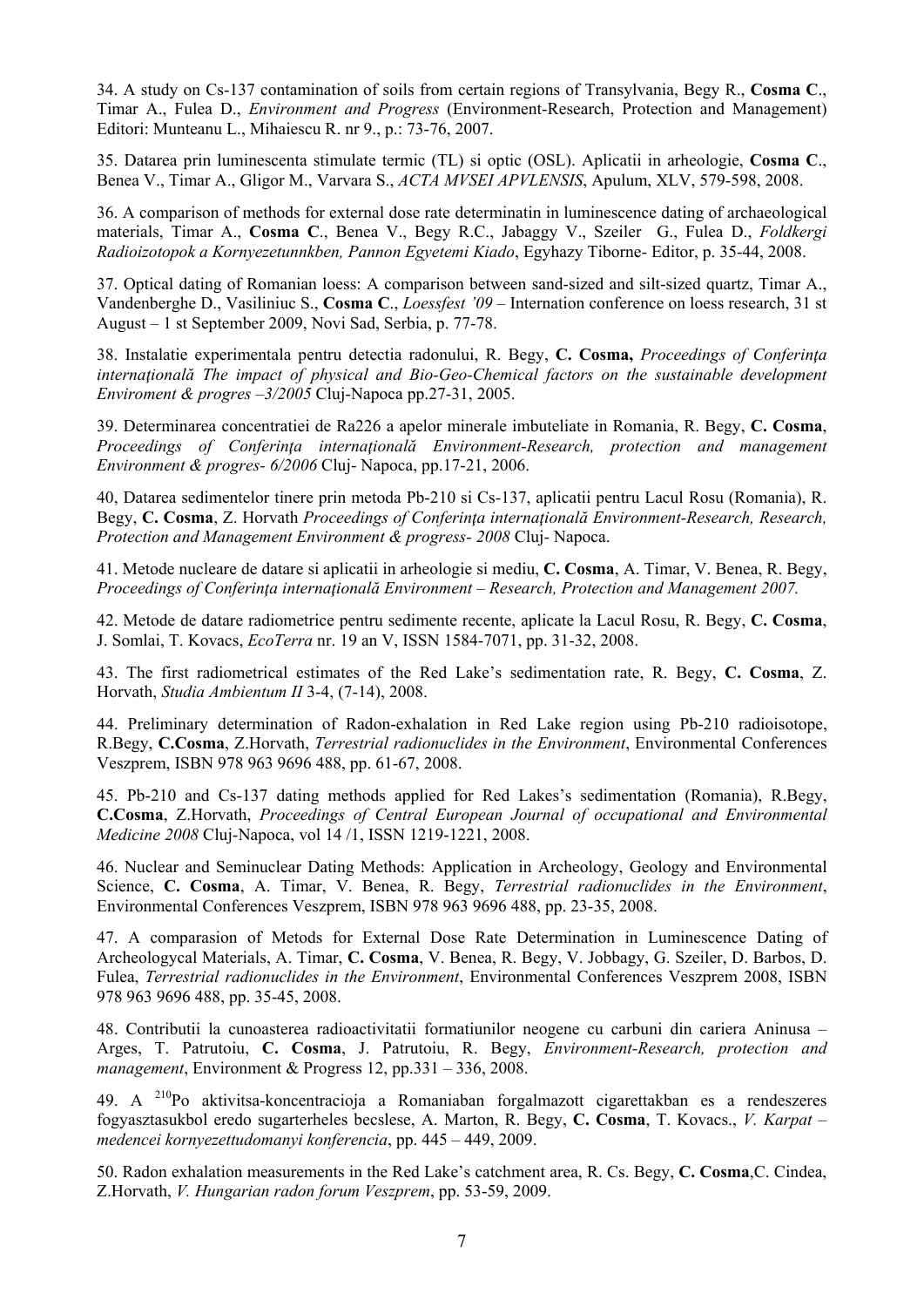51. The alpha immunotherapy a successful solution in cancer treatment, Ciorba D., **Cosma C**., 2005, *Proceedings of Isotopic and Molecular Conference*, 23 September, Cluj-Napoca, Studia Physica, ISSN: 0258-8730, 2005.

52. Difference in human sensitivity starting with zero magnetic field, Ciorba D., Morariu V.V., **Cosma C.**, 2009, *Studia Ambientum*, vol II, p.27-35, ISSN 1843-3855, 2009.

53. Zero Magnetic Field versus Radon Exposure Studies upon Ca, Mg concentrations when human blood ageing in vitro, D.Ciorba, Morariu V.V, **Cosma C**., *Romanian Journal of Biophysics*, p. 46-47, 2009.

54. Quantification of DNA Damage in human lymphocytes by Comet Assay during aging in vitro in presence of Radon, D. Ciorba, V. Morariu**, C. Cosma**, C. Cuceu, *Romanian Journal of Biophysics*, p. 46- 47, 2009.

55. The risk characterization for carcinoma and melanoma malignant skin cancer in relation with heavy metal exposure in Baia Mare town, Ciorba D., I. Haiduc, D. Marcu, C. Roba, **C. Cosma**, *Environmental Pollution and its impact on Public Health*, 16-19 July, Brasov, Romania, *Buletinul Universităţii Transilvania Braşov*, p.77-79, ISBN 978-973-598-324-6, 2008.

56. Assessing of Past Exposure to Ionizing Radiation by Quantification of Chromosomal Aberration, Ciorba D., **Constantin Cosma**, *Proceedings of IRPA Brasov International Congress*, 22-26 September, Brasov Romania.

57. Low doses of gamma radiation effect on leucocytes, Ciorba D., **Cosma C**., *Environment and Progress*, 3/2005, p. 79-85, Carpatica, ISSN 1584-6733, 2005.

58. RADONUL- A risk factor of pulmonary cancer apparition, Ciorba D. **Cosma C**., *Environment & Progress* 4/2005, pp. 105-109, EFES, ISBN 973-8254-77-9, 2005.

59. The very low electromagnetic field and the effect at the cellular level, Ciorba D, Morariu V., Ristoiu D., **Cosma C**, *Environment & Progress*, 5/2005, p. 95-100, ISSN 1584-6733, EFES, 2005.

60. The bystander effect- a new paradigm for radiation biology, Ciorba Daniela, **Cosma Constantin**, *Environment-Research, Protection and Management, Conference* 13-15 oct., Agnita, Environment & Progress, 6/2006, p. 58-62, ISSN 1584-6733, EFES, 2006.

61. The "Environment" and Cancer, Ciorba D, Cosma V., Morariu V., Ristoiu D, **Cosma C**, *Environment & Progress*, 8/2006, p. 73-77, ISSN 1584-6733, EFES, 2006.

62. Leukaemia and exposure to non ionizing radiation of very low electromagnetic field from environment, Ciorba D, Morariu V., **Cosma C**, *Environment & Progress*, 9/2007, p. 119-125, EFES, ISSN 1584-6733, Cod CNCSIS – 697/2006.

63. Acute exposure to Rn irradiation using the human blood ageing in vitro like a biokinetic model, Ciorba D, **Cosma C**, *Environment & Progre*ss, 9/2007, p. 119-125, EFES, ISSN 1584-6733, Cod CNCSIS – 697/2006, 2006.

64. Ageing of Lymphocytes Culture in ZMF – Study of chromosomes aberrations induction, Ciorba D, Morariu V.V., Militaru M., **Cosma C**., *Environment &Progress*, 11/2007, p. 97-107, EFES, ISSN 1584- 6733, Cod CNCSIS – 697/2006, 2007.

65. The assessment of environmental exposure to electromagnetic fields in the Faculty of Environmental Science, Ciorba D., **Cosma C**., Santo C., Marcu D., Fehervari C., *Environment &Progress*, vol XIII, p. 73-77, EFES, ISSN: 158-6733, Cod CNCSIS – 697/2006, 2008.

66. Sensitivity, Genetic Susceptibility, Health Risk and Relationship with Environmental Exposure, Ciorba D., **Cosma C**., Marcu D., Roba C., *Environment &Progress*, vol XII, p. 77-78, EFES, ISSN: 158- 6733, Cod CNCSIS – 697/2006, 2008.

67. Evaluarea expunerii ambientale la un câmp electromagnetic de 50 Hz, Ciorba D., **Cosma C**., Santo C., Marcu D., Csabo F., *Environment &Progress*, vol XII, p. 77-78, EFES, EFES, ISSN: 158-6733, Cod CNCSIS – 697/2006, 2008.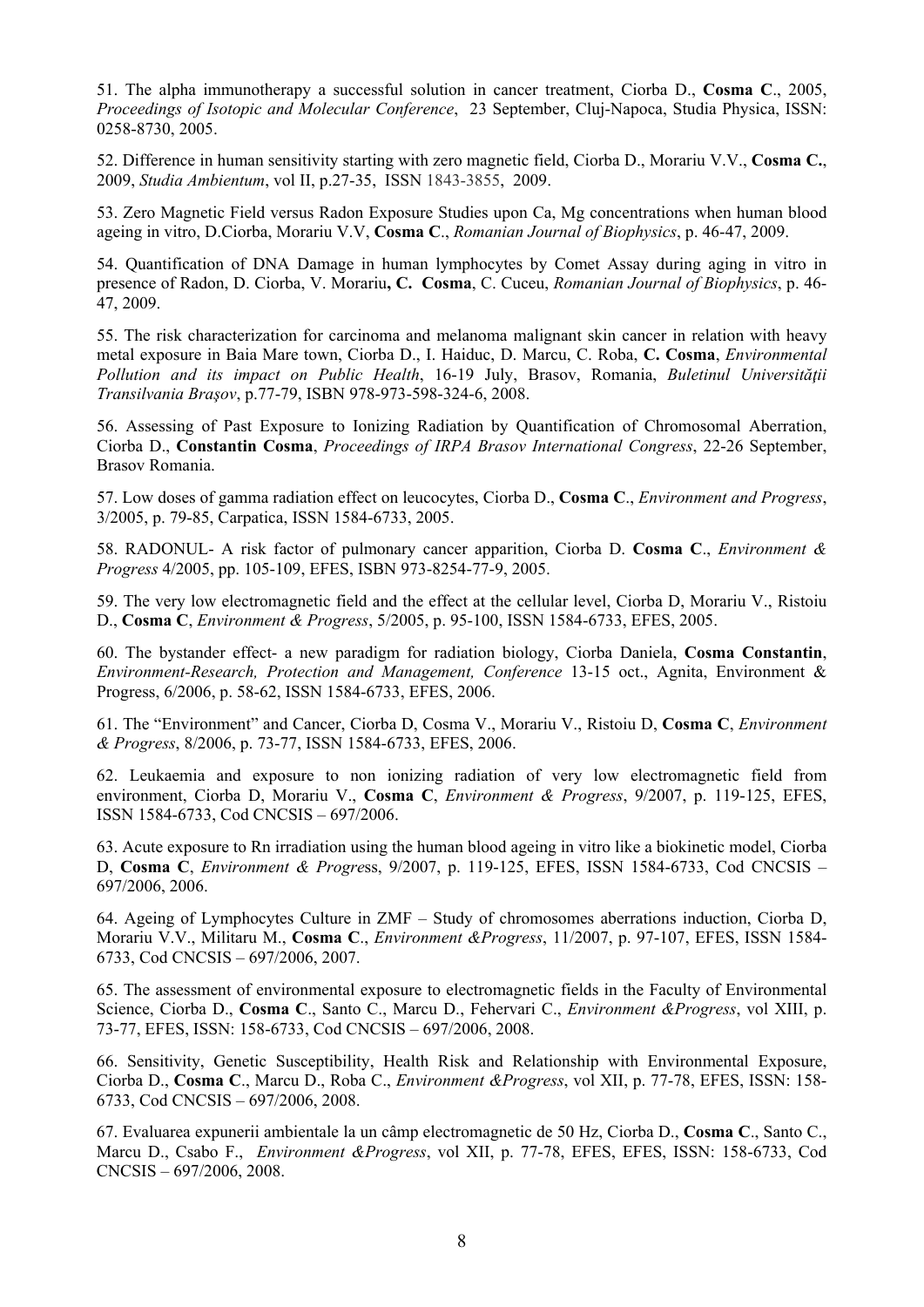68. Epidemiology and Surveillance for Related Frequency of Electromagnetic Fields: Low Frequency, Intermediate Frequency, RadioFrequency, Ciorba D., **Cosma C**., Marcu D., Onca A.M., *Environment &Progress*, vol XIII, p., EFES, EFES, ISSN: 158-6733, Cod CNCSIS – 697/2006, 2008.

69. Evaluation of ambiental exposure to electromagnetic field from Environment Science Faculty, Ciorba D., **Cosma C**., Santo C., Onca A.M., Csiszár B, *Environment &Progress*, vol XIII, p., EFES, EFES, ISSN: 158-6733, Cod CNCSIS – 697/2006, 2008.

70. Daily Variation of Radon concentration from atmosphere, inside of a building with 4 floor from Zorilor district, Moldovan M., Ciorba D., **Cosma C**., Marcu D., *Environment &Progress*, vol XIII, p., EFES, ISSN: 158-6733, Cod CNCSIS – 697/2006, 2008.

71. Dozele joase de Radon, Normal sau Patologic, Ciorba D., Cuceu C., Csavdari A., **Cosma C**., *Environment and Progress*, ISSN: 158-6733, Cod CNCSIS – 697/2006, EFES, 2009.

72. Măsurători de radon din ape subterane în diferite zone ale Transilvaniei, Moldovan M., **Cosma C.**, Horvath Z., *Environment and Progress*, 3 (233 - 238), 2005.

73. Mărirea sensibilitatii de masura a radiului din ape subterane utilizand celulele Lucas, M. Moldovan, **C.Cosma**, D. Ristoiu, *Environment & Progress*, 4 (123-131), 2005.

74. Radonul in apele subterane din Şimleul Silvaniei, Judeţul Sălaj, Moldovan M., **Cosma C**., Buza L, Petrescu I.,*Environment and Progress*, 5 (59 - 64), 2005.

75. Măsurători de radon în apele subterane din Judeţul Bistriţa-Năsăud, Moldovan M., **Cosma C**., *Environment and Progress*, 5, (281 - 287), 2005.

76. Studii de radon si radioactivitatea apelor subterane si de suprafata in judetul Sibiu, Moldovan M., **Cosma C**., Dinu, A., Calboreanu A. *Environment and Progress*, 6(309 – 315), 2006.

77. Masuratori de radiu in apele din judetul Cluj, M. Moldovan, **Cosma C**., T. Sferle Horvath Z, *Environment and Progress*, 9, (333 - 340), 2007.

78. Radium concentration in romanian bottled mineral water and consequent dose, Moldovan M, **Cosma C**., T. Sferle, *Environment and Progress*, 11 (316 - 321), 2007.

79. Radium concentration in some bottled mineral waters from Romania, M. Moldovan, **C. Cosma**, *Analele Universitatii de Vest Timisoara*, Seria Fizica, 47 (100 - 105), 2005.

80. Radon concentration in underground waters from Trasnylvania, M. Moldovan, **C. Cosma**, T. Kovacs, Z. Horvath, D. Ristoiu, D. Keresztes, V. Benea, *Magyar Radon Forum*, Kornyeztvedelmi Konferencia, Veszprem, pg. 53-61, 2007.

81. Determination of radium in some bottled mineral waters from Romania, M. Moldovan, **Cosma C**., Kovacs T., Horvath Z., *Magyar Radon Forum, Kornyeztvedelmi Konferencia,* Veszprem 2008, pg. 61-68, 2008.

82. The international intercomparison measurement of soil-gas radon and radon exhalation rate from the ground and building materials, **C. Cosma**, M. Moldovan, D. Ristoiu, T. Jurcut, *Studia Universitatis Babes-Bolyai, Physica*, L,1, (83-88), 2005.

83. Systematyc measurements of <sup>222</sup>Rn on some underground water in the period october 2004-june 2005, M. Moldovan, **C. Cosma**, D. Ristoiu, *Studia Universitatis Babes-Bolyai, Physica*, (59-68) 2005.

84. The dependence of lung cancer risk induced by radon and its progeny on different parameters, Trută-Popa, L.-A., Hofmann, W., **Cosma, C**., *Environment and progress*, 3 pp. 363-368, 2005.

85. The impact of non-targeted cellular effects induced by low exposures of ionizing radiation on lung cancer risk, Truţă-Popa, L. -A., Hofmann, W., **Cosma, C**., *Analele Universităţii de Vest din Timişoara*, Vol. XLXI,, Seria Fizică, pg. 97-100, 2007.

86. Modeling lung cancer risk induced by radon, Truta-Popa L A, **Cosma C**, Hofmann W., *V Magyar Radon Forum. Ed. Pannon Egyetemi Kiado*, ISBN 978-963-9696-78-5, pg: 169-180, 2009.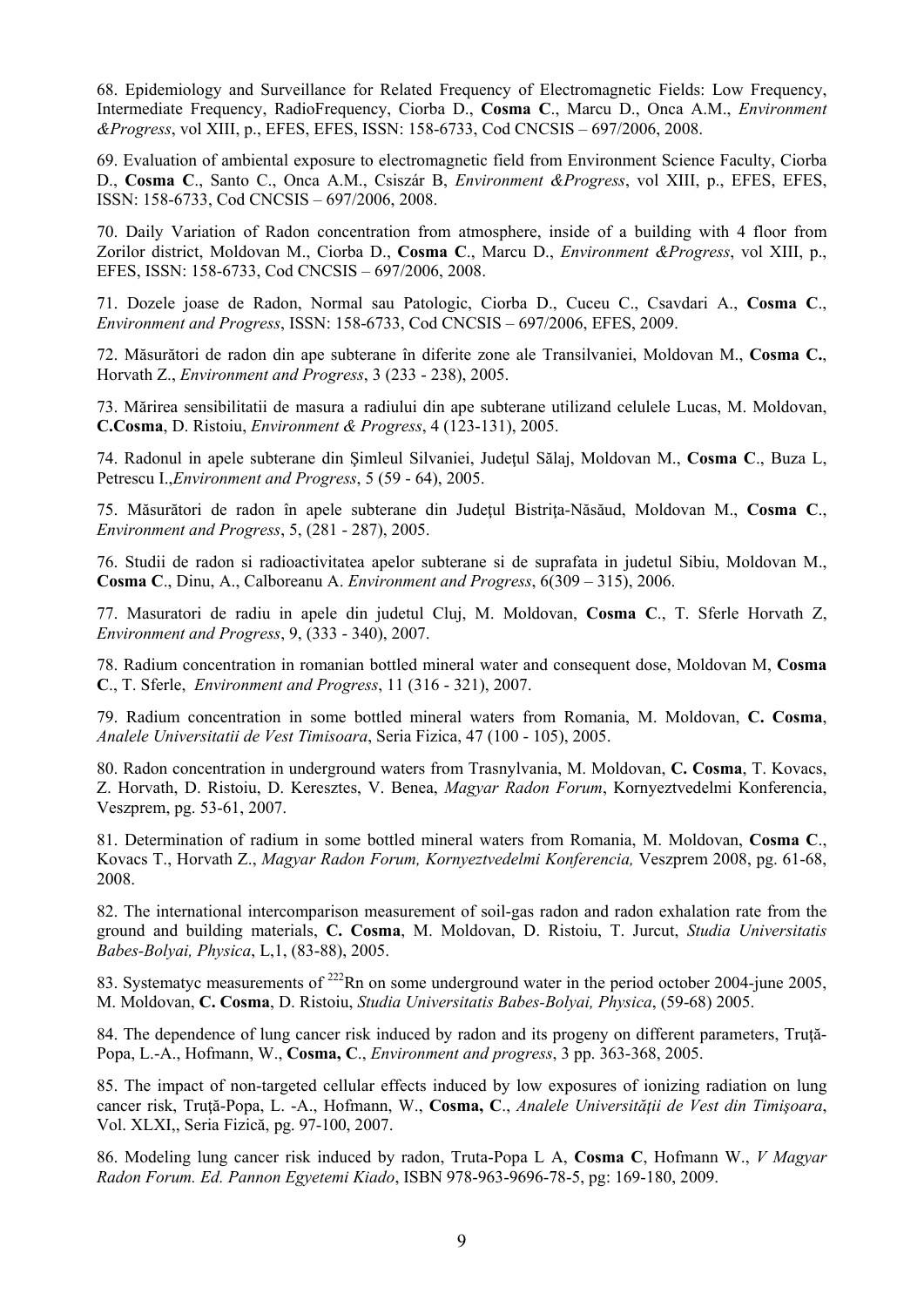87. Lung cancer incidence caused by exposure to radon, Truta-Popa L A, Hofmann W, **Cosma C**., *Proceedings of The 10th International Conference on Gas Geochemistry*, 14-21 Sept, 2009, ISBN 978- 973-0-06984-6, pp. 103-104, 2009.

88. Radon and radium content in geothermal, mineral and some drinking waters in risk zones M. Moldovan, C. Roba, V. Codrea, **C. Cosma** *Proceedings of The 10th International Conference on Gas Geochemistry*, Cluj-Napoca, 14-24 septembrie 2009.

89. Potentialul de radon din sol si estimarea riscului de radon, B. Papp, **C. Cosma**, M. Moldovan, D. Nita, *Ecoterra*, 23, 42-44,2009.

90. Absolute dating of Ro-loess and paleoclimatic implications, A. Gabor, **C. Cosma**, *Ecoterra,* 23, 2009.

91. Nuclear and Seminuclear Dating Methods: Application in Archeology, Geology and Environmental Science, **C. Cosma**, A. Timar, V. Benea, R. Begy, *Terrestrial radionuclides in the Environment*, Environmental Conferences Veszprem, ISBN 978 963 9696 488 (p. 23-35), 2008.

92. A comparasion of Metods for External Dose Rate Determination in Luminescence Dating of Archeologycal Materials, A. Timar, **C. Cosma**, V. Benea, R. Begy, V. Jobbagy, G. Szeiler, D. Barbos, D. Fulea, *Terrestrial radionuclides in the Environment*, Environmental Conferences Veszprem 2008, ISBN 978 963 9696 488 (p. 35-45), 2008.

93. Instalatie experimentala pentru detectia radonului, R.Begy, **C. Cosma**, *The impact of physical and Bio-Geo-Chemical factors on the sustainable development Enviroment & Progres* –3/2005 Cluj-Napoca (p.27-31), 2005.

94. Determinarea concentratiei de Ra226 a apelor minerale imbuteliate in Romania, R. Begy, **C. Cosma**, *Environment & progres*- 6/2006 Cluj- Napoca (p.17-21), 2006.

95. Studiu asupra contaminarii cu Cs-137 a solului in zone din Transilvania, R. Begy, **C. Cosma**, A. Timar, D. Fulea, *Environment-Research, protection and management Environment & progress*- 2007 Cluj- Napoca.

96. Datarea sediemntelor tinere prin metoda Pb-210 si Cs-137, aplicatii pentru Lacul Rosu (Romania), R. Begy, **C. Cosma**, Z. Horvath, *Environment-Research, protection and management Environment & progress*- 2008 Cluj- Napoca.

97. Metode nucleare de datare si aplicatii in arheologie si mediu, **C. Cosma**, A. Timar, V. Benea, R. Begy, *Environmental – Research, Protection and Management* 2007.

98. Metode de datare radiometrice pentru sedimente recente aplicate la Lacul Rosu, R. Begy, **C. Cosma**, J. Somlai, T. Kovacs, *EcoTerra* nr. 19 an VISSN 1584-7071 (p. 31-32), 2008.

99. The first radiometrical estimates of the Red Lake's sedimentation rate, R. Begy, **C. Cosma**, Z. Horvath, *Studia Ambientum* II 3-4, (7-14) 2008.

100. Preliminary determination of Radon-exhalation in Red Lake region using Pb-210 radioisotope, R.Begy, **C.Cosma**, Z.Horvath, *Terrestrial radionuclides in the Environment*, Environmental Conferences Veszprem 2008, ISBN 978 963 9696 488 (p. 61-67), 2008.

101. The risk characterization for carcinoma and melanoma malignant skin cancer in relation with heavy metal exposure in Baia Mare Town, Ciorba Daniela, **Cosma Constantin** et al., *Proceedings of INTERNATIONAL CONFERENCE ENVIRONMENTAL POLLUTION AND ITS IMPACT ON PUBLIC HEALTH*, 16-19 July, Brasov, Romania, ISBN 978-973-598-324-6, pp. 77, 2008.

102. Thoron progeny implantation in glass and other materials, **Cosma Constantin** et al., *Proceedings of THE SECOND VINČA ECE LAB ADVANCED RESEARCH INTERNATIONAL WORKSHOP - THE NEW PERSPECTIVES FOR THORON SURVEY AND DOSIMETRY*, 6-10 June 2005, NIŠKA BANJA, SERBIA AND MONTENEGRO, ISBN 86-7306-069-9, pp. 12, 2005.

103. Helium isotope ratios and gas composition in Cerna Valley (SW ROMANIA) Geothermal resources, **Cosma Constantin** et al., *Proceedings of The 10th International Conference on Gas Geochemistry*, 14-21 Sept, 2009, ISBN 978-973-0-06984-6, pp. 26, 2009.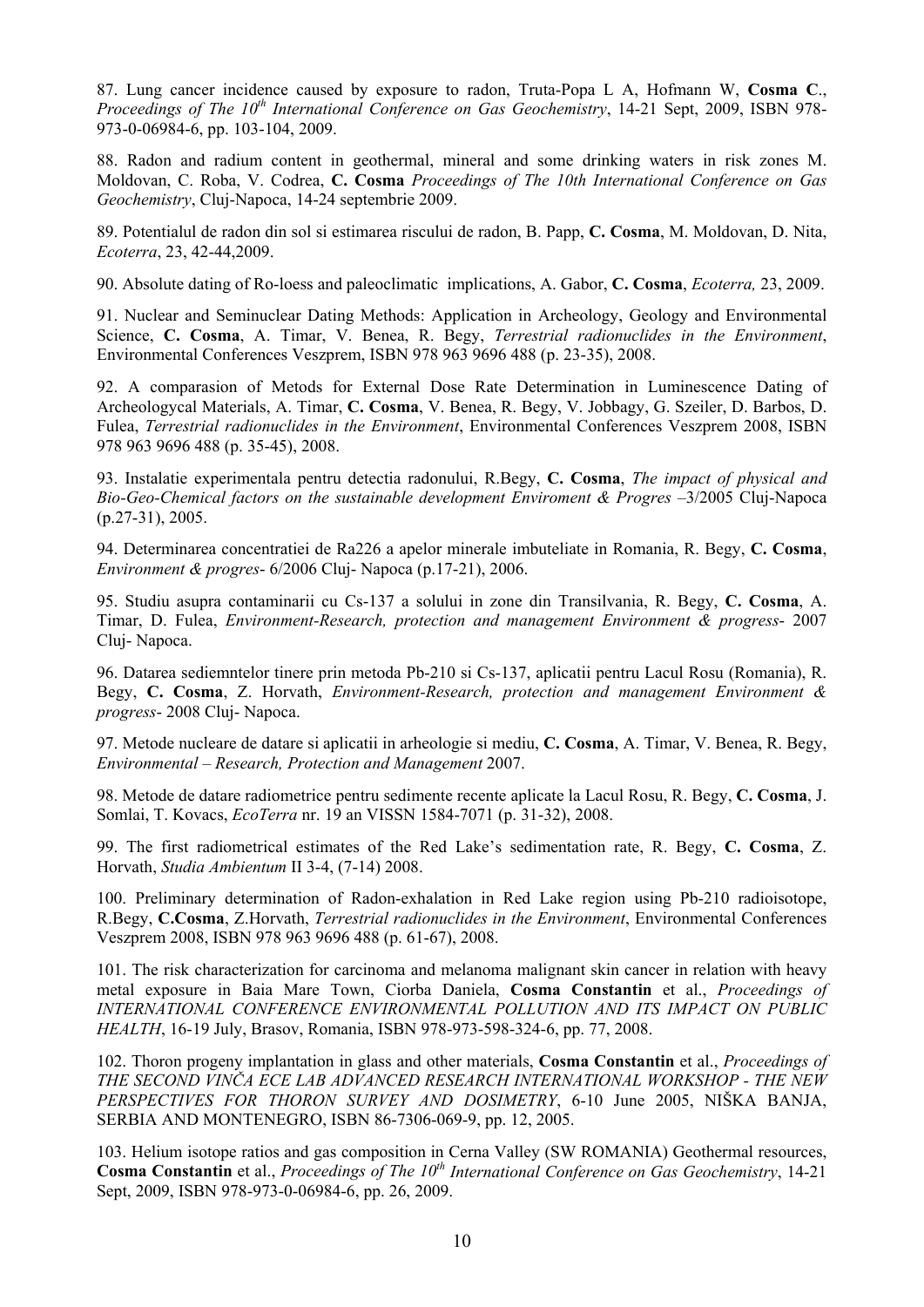104. The prompt gamma neutron activation analysis facility at ICN—PITESTI, **Cosma Constantin** et al., *Proceedings of THE 1ST INTERNATIONAL WORKSHOP ON PROFICIENCY TESTING IN APPLICATIONS OF THE IONIZING RADIATION*, Bucuresti, 6–9 Oct, ISBN 978-0-7354-0560-8, pp. 180, 2008.

105. Modeling lung cancer risk induced by radon, Popa Adina, **Cosma Constantin** et al., *Proceedings of 5TH HUNGARIAN RADON FORUM, RADON IN OUR ENVIRONMENT CONFERENCE*, 18 MAY 2009, VESZPREM, HUNGARY ISBN 978-963-9696-78-5, pp. 169, 2009.

106. Acute exposure to radon irradiation using ageing of Human Blood in Vitro like a biokinetic model, **Cosma Constantin** et al., *Proceedings of THE SECOND EUROPEAN INTERNATIONAL RADIATION PROTECTION ASSOCIATION (IRPA) CONGRESS*, 15-19 MAY PARIS, FRANCE, pp. 010, 2006.

107. Real time MONTE CARLO simulation for evaluation of patient doses involved in radiological examinations, **Cosma Constantin** et al., *Proceedings of THE SECOND EUROPEAN INTERNATIONAL RADIATION PROTECTION ASSOCIATION (IRPA) CONGRESS*, 15-19 MAY PARIS, FRANCE, pp. 066, 2006.

#### **5. Cărţi ştiinţifice publicate în edituri internaţionale**

1. **Cosma C.,** Zeeb H., et al., WHO handbook on indoor radon, *World Health Organisation, France*, ISBN 978 92 1547673, 94 pp, 2009.

2. **Cosma Constantin**, Cost–benefit analysis applied to indoor radon measurements and remediation measures in Romania**,** Philippe Burny, Dacinia Petrescu (eds.), *Environmental economics, Les Presses Agronomique de Gembloux, Belgique* ISBN- 97-606-526-005-4, pp. 89-97, 2008.

#### **6. Cărţi ştiinţifice publicate în edituri naţionale acreditate**

1. **Cosma C.**, Dicu T., Dinu A., Begy R., *Radonul şi cancerul pulmonar*, seria Radioactivitatea mediului II, Ed. Quantum-EFES, ISBN: 978-973-88835-2-9, 169 pp., 2009.

2. **Cosma Constantin** et al.*, Construcţii din beton cu impact redus asupra mediului şi sănătăţii*, Ed. MATRIX ROM, ISBN 978-973-755-515-1, 375 pp., 2009.

3. **Cosma Constantin** et al.*, Vârste absolute prin metode nucleare de datare*, seria Radioactivitatea mediului I, Ed. Quantum-EFES, ISBN: 978-973-88835-0-5, 217 pp., 2008.

#### **7. Editor de volume publicate în edituri naţionale şi internaţionale**

1. **C. Cosma**, D. Ristoiu, I. Haiduc, Environment and Progress/6: Mediul-Cercetare, protectie si gestiune, Editura EFES, 2006, pp. 532, ISSN 1584 – 6733.

2. D. Ciorba, A. Ozunu, **C. Cosma**, Environment and Progress/11: Mediul-Cercetare, protectie si gestiune/Managementul dezastrelor tehnologice, Editura EFES, 2007, pp. 521, ISSN 1584 – 6733.

3. L. Suciu, D. Ciorba, **C. Cosma**, Environment and Progress/14: Mediul-Cercetare, protectie si gestiune, 2009, pp. xxx, ISSN 1584 – 6733.

4. **Cosma Constantin** et al.*,* Editori Studia Universitatis Babeş-Bolyai- Ambientum, Ed. EFES, ISSN: 1843-3855, 2007-2010.

5. **Cosma Constantin** et al. Editor la ECOTERRA, Numerele 1-24 anii 2004-2010, ecoterra@yahoo.com, ISSN 1584 – 7071.

#### **8. Brevete internaţionale**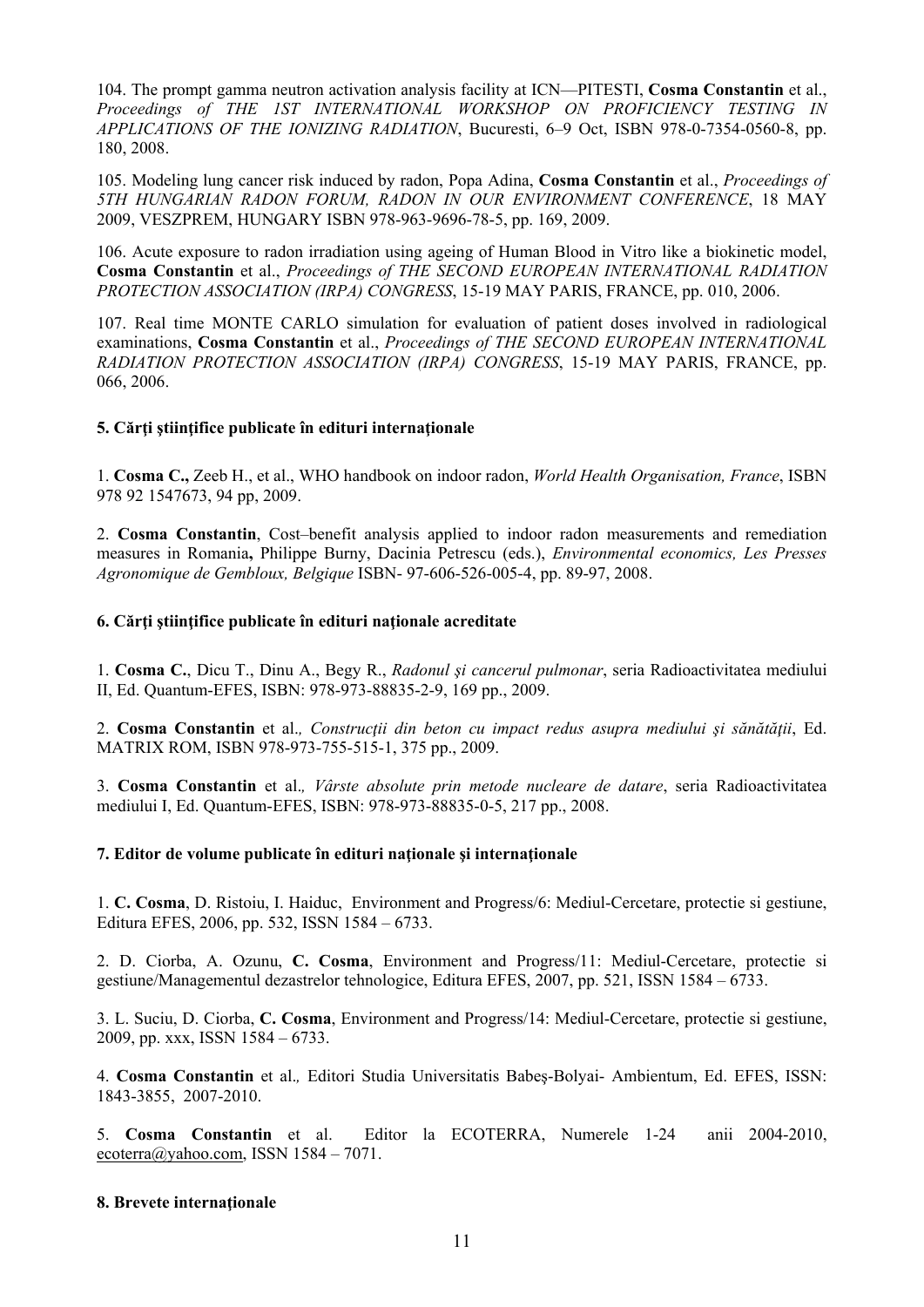#### **9. Brevete naţionale**

Brevet A/00510/2008 cu titlul "Procedeu ecologic automatizat de tratare a apelor din piscinele publice în vederea creşterii siguranţei utilizatorilor", Beneficiar ICPE Bistriţa

10. Impact tehnologic al brevetelor: resurse financiare extrabugetare atrase în relație cu **economia** 

**11. Realizări artistice naţionale şi internaţionale (Domeniul Arte)** 

(Expoziţii, spectacole, concerte, publicaţii, filme, înregistrări)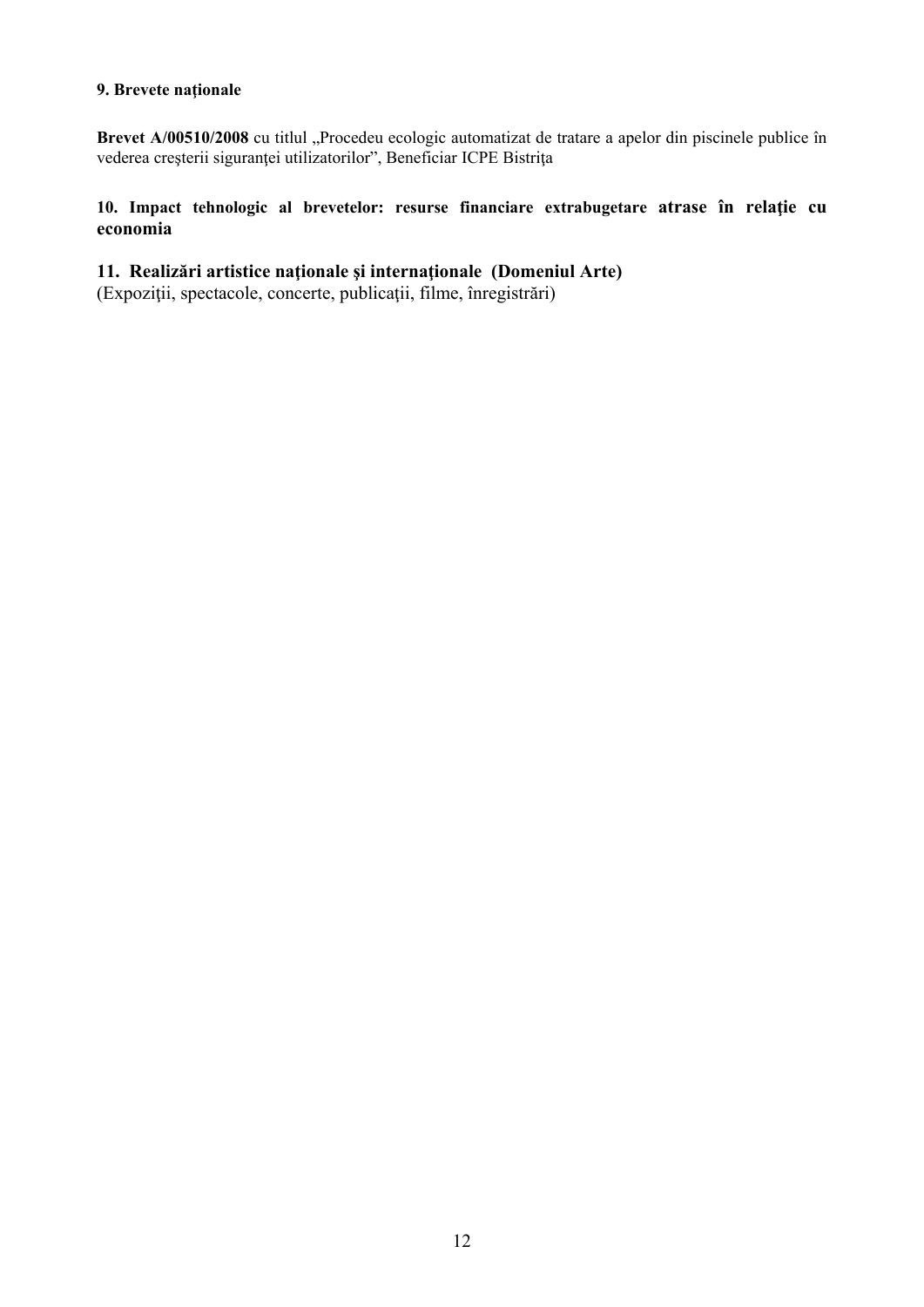# **Criteriul II – Prestigiu profesional**

#### **1. Citări ale articolelor ISI listate la Criteriul I: (2) (Vezi Anexa 1)**

| 2005 | 2006 | 2007 | 2008 | 2009 |
|------|------|------|------|------|
|      |      |      |      |      |

#### **2. Alte citări ale lucrărilor listate mai sus**

- Lucrarea **Some Aspects of Radioactive Contamination after Chernobyl Accident in Romania din JOURNAL OF RADIOANALYTICAL AND NUCLEAR CHEMISTRY**, 251, 221-226, 2002 este citata in: **M. L'Annunziata, Handbook of radioactivity analysis, Academic Press, Elsevier, 2004.**

- aproximativ **210 citări** în alte lucrǎri, reviste, volume

**- peste 11 citări** în presa internaţionalǎ/ naţionalǎ referitoare la articolul "Comparative risk assessment of residential radon exposures in two radon-prone areas, Ştei (Romania) and Torrelodones (Spain)", publicat în revista ISI (Impact Factor 2.579) *Science of The Total Environment* în 2009:

http://www.elpais.com/articulo/madrid/Torrelodones/tiene/niveles/radon/superiores/recomendado/elpepies pmad/20090930elpmad\_2/Tes

http://plataformasinc.es/index.php/esl/Noticias/Un-estudio-en-Torrelodones-confirma-al-radon-comosegunda-causa-de-cancer-de-pulmon

http://www.medicalnewstoday.com/articles/165752.php

http://www.thaindian.com/newsportal/health/radon-gas-the-second-leading-cause-of-lung cancer\_100254525.html

http://www.sciencedaily.com/releases/2009/09/090930102525.htm

http://www.physorg.com/news173532458.htm

http://www.realitatea.net/radiatiile-de-uraniu-din-localitatea-bihoreana-stei--de-zeci-de-ori-mai-maridecat-limita-admisa\_629202.html

http://www.adevarul.ro/taguri/radon.html

http://www.ziuadecj.ro/action/article?ID=31549

http://www.stiintaazi.ro/index.php?option=com\_content&view=article&id=4401:radioactivitate-cu-multpeste-media-europeana-langa-fostele-mine-romanesti-de-uraniu&catid=52:fizica&Itemid=74

http://www.StiintaAzi.ro/radon

#### **3. Citări în perioada 2005-2009 ale articolelor anterioare anului 2005: (58/26\*) (Vezi Anexa 1): \*- cu excluderea tuturor autocitarilor grupului**

| 2005 | 2006 | 2007    | 2008 | 2009 | 2010 |
|------|------|---------|------|------|------|
|      |      |         |      |      |      |
| 4*   | ワォ   | 2*<br>ັ | 1*   | ワネ   |      |

# **4. Distincţii, premii şi alte recunoaşteri naţionale şi internaţionale**

2003 - Premiul Horia Hulubei al Academiei Române in Fizica 8/I/2003

2004, 2005, 2007, 2008, 2009, Diplome si premii UBB pentru cerecetare stiintifica

1996/1997 – Bursa de cercetare de la guvernul Belgian, Universitatea din Gent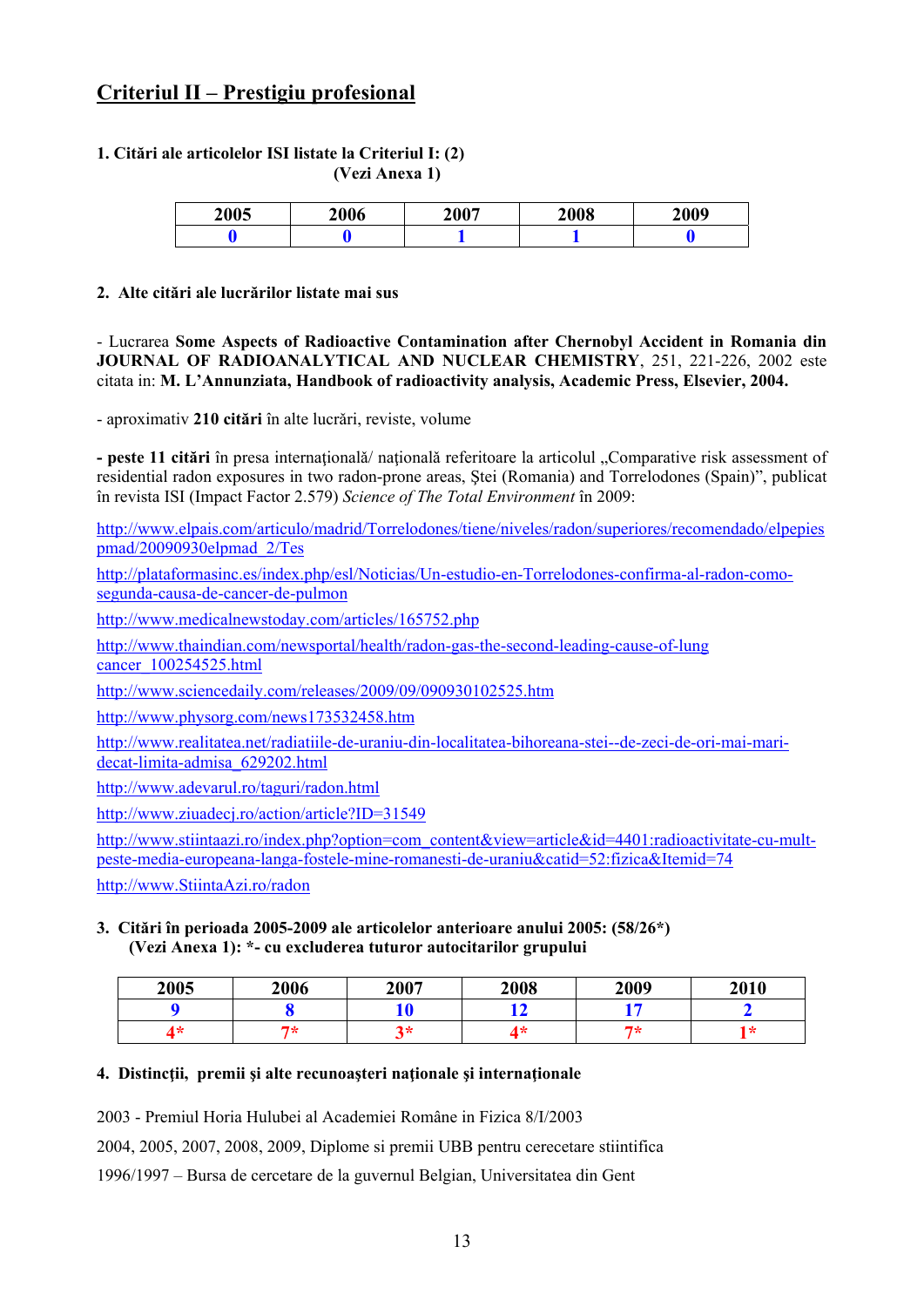1997 – Invitat de Academia de Stiinte din Novosibirsk la expeditia in M-tii Altai (Lacul Teleskoe) pentru cartarea radonului pe falii seismice

Reviewer/referent la urmatoarele reviste internationale cotate ISI:

- Radiation Measurements, din 2007
- Journal of Applied Radiation and Isotopes din 2008
- Acta Geophysica, din 2009
- Geofluids din 2010
- Romanian Journal of Physics din 2008

Participarea in perioada 1995-1997 ca si partener la doua proiecte europene in programul PC4 legate de radon (surse si masuri de remediere – 10.000 ECU; expunere si risc de cancer – 20.000 ECU).

Invitat in proiectul international IRP-International Radon Project (2006-2008) si contributie ca autor in monografia editata la terminarea proiectului **"Handbook on indoor radon"**, editata de World Health Organisation, ISBN 978 92 1547673, 94 pp, 2009.

Referent la teze de doctorat (Universitatea Tehnica Cluj, Universitatea din Craiova, Universitatea din Bucuresti).

#### **5. Studenţi naţionali atraşi (activităţi de coordonare ştiinţifică şi didactică)**

- Îndrumare lucrari de licentă (număr lucrări susţinute): 10 pe perioada 2005-2009; peste 50 in total

- Îndrumare lucrări de disertaţie (număr lucrări susţinute): 24 pe perioada 2005-2009, peste 45 in total
- Doctoranzi (lista nominală a doctoranzilor înmatriculați resp. lista nominală a tezelor susținute)

| Lista nominală a doctoranzilor înmatriculați |                       |  |
|----------------------------------------------|-----------------------|--|
|                                              | Alida Timar Gabor     |  |
| $\overline{2}$                               | Stefan Vasiliniuc     |  |
| 3                                            | <b>Botond Papp</b>    |  |
| 4                                            | Adina Popa-Truța      |  |
| 5                                            | Oana Rusu             |  |
| 6                                            | Dan Nita              |  |
|                                              | Andreea Rațiu         |  |
| 8                                            | Delia Marcu           |  |
| 9                                            | Dan Fulea             |  |
| 10                                           | Kinga Hening Szacsvai |  |
| 11                                           | Ciprian Cîndea        |  |
| 12                                           | Adelina Apostu        |  |
| 13                                           | Tahas Alexandru       |  |
| 14                                           | Iencian Ioan          |  |
| 15                                           | Liviu Suciu           |  |

| Lista nominală a tezelor susținute |  |
|------------------------------------|--|
|------------------------------------|--|

| Steluța Râmboiu                                                               |
|-------------------------------------------------------------------------------|
| Efectele contaminarii cu Radon-222 si produsi de filiatie asupra organismului |
| UNIVERSITATEA BABEȘ-BOLYAI                                                    |
| 2001                                                                          |

# 2001

# **Iosif Mendichovszky**

Metode si Aplicatii in Imagistica RMN UNIVERSITATEA BABEŞ-BOLYAI 2007

# **Ioan Suciu**

Studierea prin metode atomice si nucleare a concentratiei de crom si metale grele in sol in zone de interes din Transilvania

UNIVERSITATEA BABEŞ-BOLYAI

2008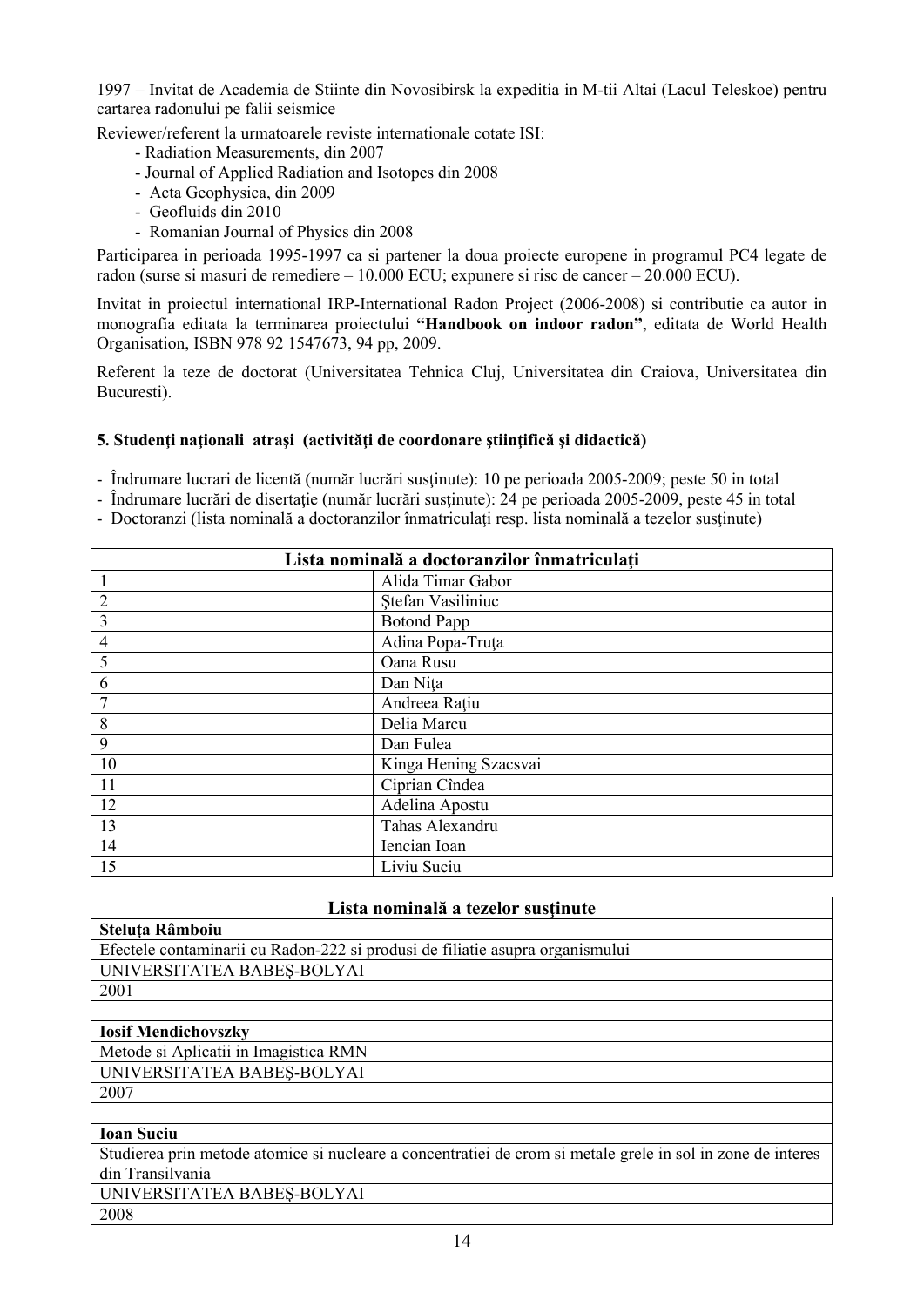| Dumitru Bărbos                                                                                   |
|--------------------------------------------------------------------------------------------------|
| Analiza multi-elementala prin spectrometrie gama si gama promptă                                 |
| UNIVERSITATEA BABES-BOLYAI                                                                       |
| 2008                                                                                             |
|                                                                                                  |
| <b>Tamas Neda</b>                                                                                |
| Migrarea izotopilor radonului in sol si in diferiti factori de mediu                             |
| UNIVERSITATEA BABES-BOLYAI                                                                       |
| 2008                                                                                             |
|                                                                                                  |
| <b>Vasile Benea</b>                                                                              |
| Aplicarea luminiscenței stimulate termic (TL) și optic (OSL) la datarea ceramicilor              |
| UNIVERSITATEA BABEȘ-BOLYAI                                                                       |
| 2008                                                                                             |
|                                                                                                  |
| Mircea Moldovan                                                                                  |
| Studii asupra radonului in diferiti factori de mediu                                             |
| UNIVERSITATEA BABES-BOLYAI                                                                       |
| 2008                                                                                             |
|                                                                                                  |
| <b>Robert Begy</b>                                                                               |
| Studii de mediu prin utilizarea radioizotopului PB-210                                           |
| UNIVERSITATEA BABEȘ-BOLYAI                                                                       |
| 2009                                                                                             |
|                                                                                                  |
| <b>Tiberius Dicu</b>                                                                             |
| Efecte biologice la doze joase de radiație ionizantă                                             |
| UNIVERSITATEA BABEȘ-BOLYAI                                                                       |
| 2009                                                                                             |
|                                                                                                  |
| <b>Alexandra Dinu</b>                                                                            |
| Corelații între radonul din locuințe și incidența cancerului pulmonar în zona minieră Ștei-Băița |
| UNIVERSITATEA BABES-BOLYAI                                                                       |
| 2009                                                                                             |

- Post-doctoranzi (lista nominală):

| Lista nominală a Post-doctoranzilor înmatriculați (Platiti din contracte) |                                    |  |
|---------------------------------------------------------------------------|------------------------------------|--|
| Dinu Alexandra din 2009                                                   |                                    |  |
|                                                                           | Benea Vasile in perioada 2007-2008 |  |
| Dicu Tiberius in 2009                                                     |                                    |  |

# **6. Studenţi internaţionali atraţi (activităţi de coordonare ştiinţifică şi didactică)**

- Îndrumare lucrari de licenta (număr lucrări susţinute)

- Îndrumare lucrări de disertaţie (număr lucrări susţinute)
- Doctoranzi (lista nominală a doctoranzilor înmatriculaţi resp. lista nominală a tezelor susţinute)

**Benea Vasile (Republica Moldova)**/ teza "Datarea prin termoluminiscenta si luminiscenta stimulata optic a unor ceramici neolitice si romane"

- Post-doctoranzi (lista nominală)

# **7. Membru in comitetul de redacţie la reviste ISI**

# Din **2006**- Referent la **Radiation Measurements, Elsevier**

# Din **2007-** Referent la **Applied Radiation and Isotopes, Elsevier**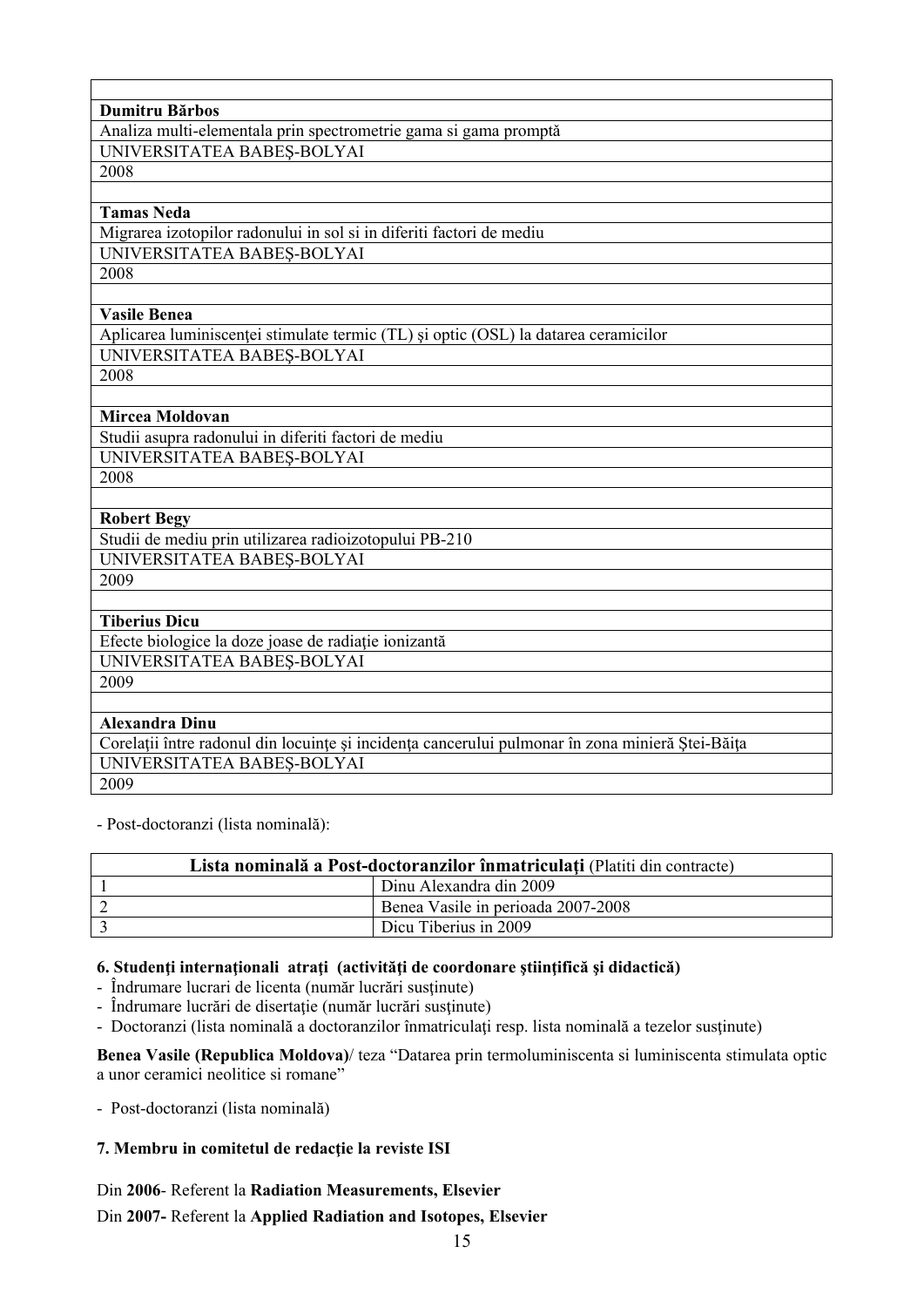Din **2008-** Referent la **Romanian Journal of Physics, Publishing House of the Romanian Academy** Din **2009** - Referent la **Acta Geophysica** Din **2010**- Referent la **Geofluids** 

# **8. Membru in comitetul de redacţie la reviste BDI**

Annalele Universitatii din Oradea-Seria matematica fizica (2000-2006)

Annalele Universitatii din Sibiu Seria Fizica, (2002-2005)

Environment and Progress (2003-2010)

Studia UBB – Ambientum (2007-2010)

Ecoterra (2004-2010)

# **9. Participări la programe/granturi de cercetare finanţate din sursă internaţională (se menţionează şi valoarea)**

| <b>Programul/Projectul</b>                                                                                                                                                                     | <b>Valoarea</b><br>(EURO) | Functia | Perioada      |
|------------------------------------------------------------------------------------------------------------------------------------------------------------------------------------------------|---------------------------|---------|---------------|
| Program în cadrul "Six Framework Programme Priority 7"/<br>Contract Nr. C506015, BIOLOGY HEALTH AND<br><b>ENVIRONMENTAL EDUCATION FOR BETTER</b><br><b>CITIZENSHIP acronim BIOHEAD CITIZEN</b> | 6000                      | Membru  | $2004 - 2008$ |

# **10. Participări la programe/granturi finanţate din sursă naţională (se menţionează şi valoarea)**

| <b>Programul/Projectul</b>                                                                                                                                          | <b>Valoarea</b><br>(RON) | Functia | Perioada      |
|---------------------------------------------------------------------------------------------------------------------------------------------------------------------|--------------------------|---------|---------------|
| Program CEEX MENER/Project Nr. 614 / 2005<br>MONITORIZAREA ULTRASENSIBILĂ A<br>POLUANȚILOR BAZATĂ PE SISTEME TANDEM CU<br>DETECTORI NECONVENTIONALI acronim MONUPOL | 260000                   | Membru  | $2005 - 2008$ |

# **11. Coordonări de programe/granturi finanţate din sursă internaţională (se menţionează şi valoarea)**

| <b>Programul/Projectul</b>                                                                                                                                                                                                                                                             | <b>Valoarea</b><br>(EURO) | Funcția                | Perioada              |
|----------------------------------------------------------------------------------------------------------------------------------------------------------------------------------------------------------------------------------------------------------------------------------------|---------------------------|------------------------|-----------------------|
| Programul operațional sectorial Creșterea Competitivității<br>Economice, co-finanțat prin Fondul European de Dezvoltare<br>Regională/ Proiect Nr. 586/12487 IMPLEMENTAREA<br>TEHNICILOR DE REMEDIERE A RADONULUI ÎN<br>LOCUINTE DIN ZONA MINEI URANIFERE BĂITA<br>acronim <b>IRART</b> | 1.200.000                 | Coordonator<br>project | $2009/2010 -$<br>2013 |
| Proiect WHO-IRP (INTERNATIONAL RADON<br>PROJECT), FINANTAT DE WORLD HEALTH<br>ORGANISATION (WHO)-GENEVA-ELVETIA                                                                                                                                                                        | 2.000                     | Responsabil<br>project | $2006 - 2008$         |
| Program BILATERAL ROMANIA-BELGIA (RO-WA)/<br>Proiect Nr. 3/2006-2008 MEDIUL SI EDUCATIA PENTRU<br><b>MEDIU. FORMARE SI CERCETARE PENTRU O</b><br>DEZVOLTARE DURABILA                                                                                                                   | 4.000                     | Director<br>project    | $2005 - 2008$         |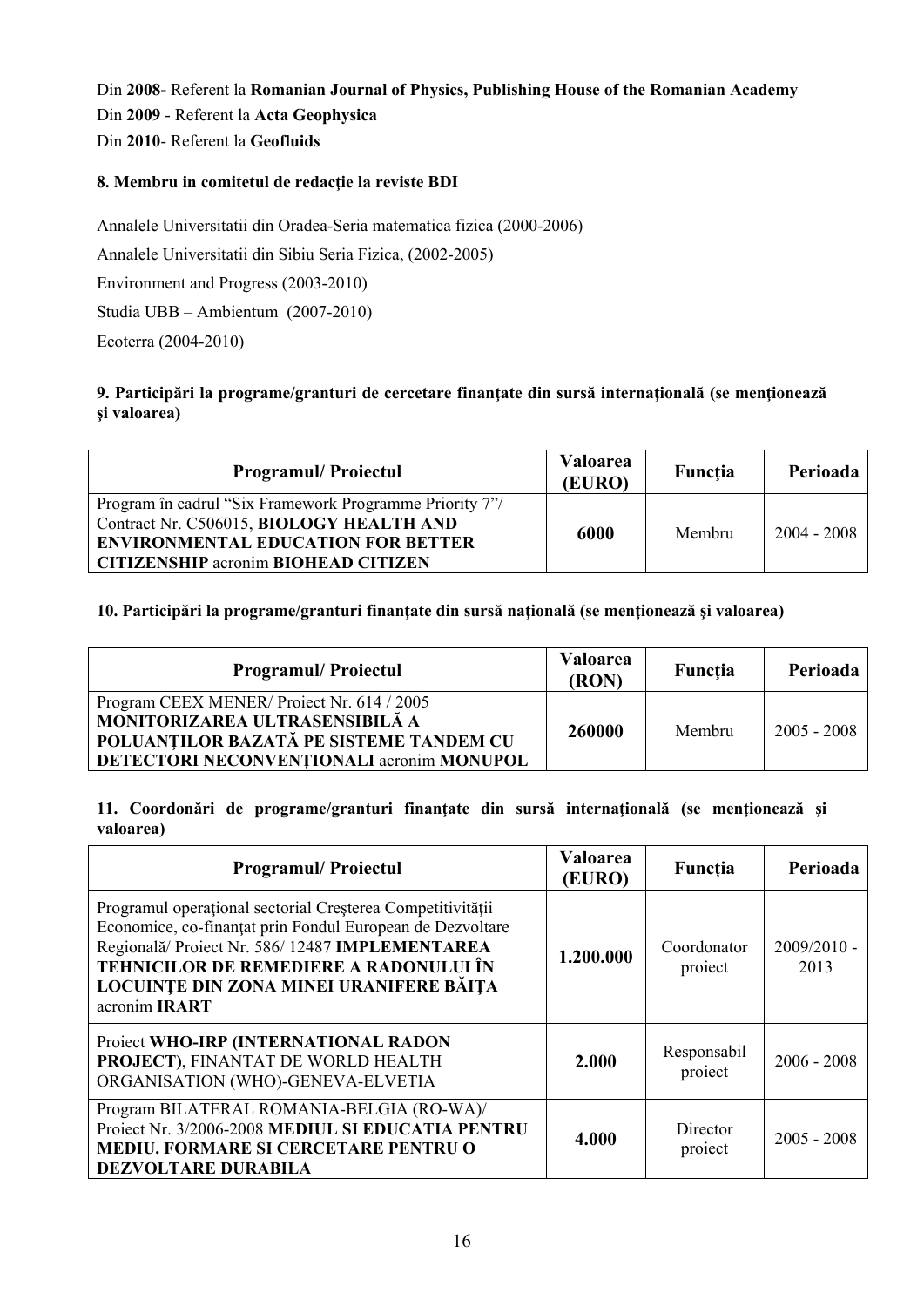# **12. Coordonări de programe/granturi finanţate din sursă naţională (se menţionează şi valoarea)**

| <b>Programul/Proiectul</b>                                                                                                                                                                                                                                                                 | Valoarea<br>(RON) | Funcția                | Perioada      |
|--------------------------------------------------------------------------------------------------------------------------------------------------------------------------------------------------------------------------------------------------------------------------------------------|-------------------|------------------------|---------------|
| Program PN II/ Proiect Nr. 32149/2008 STUDII<br>EXPERIMENTALE ȘI CLINICE ASUPRA RADONULUI<br>ÎN JUDEȚELE DIN CENTRUL TRANSILVANIEI ȘI<br><b>IMPACTUL ASUPRA MORFOFIZIOLOGIEI</b><br>APARATULUI RESPIRATOR LA OM ȘI ANIMAL<br>acronim SERTIR                                                | 2.000.000         | Director<br>proiect    | $2008 - 2011$ |
| Program CAPACITĂȚI, BILATERAL/Proiect Nr. 93/2008<br><b>THORON MEASUREMENTS IN RESIDENTIAL</b><br><b>BUILDINGS AND WORKPLACES</b>                                                                                                                                                          | 96.000            | Director<br>proiect    | $2008 - 2009$ |
| Program CEEX / Proiect Nr. 749/2006<br>VARSTE ABSOLUTE PRIN METODE NUCLEARE CU<br>APLICATII IN ARHEOLOGIE, GEOLOGIE SI MEDIU,<br>acronim VAMNA                                                                                                                                             | 1.500.000         | Director<br>proiect    | $2006 - 2008$ |
| Program CNCSIS/ Proiect Nr. 1730/2005 UTILIZAREA<br>DETECTORILOR DE URME IN STUDII DE MEDIU SI<br><b>GEOFIZICA. EXPERIMENTAREA SI TESTAREA</b><br>UNOR DETECTORI DE URME INDIGENI                                                                                                          | 160.000           | Director<br>proiect    | 2005          |
| Program CEEX/ Proiect Nr. CEX 06-10-78/2006<br>NOI ABORDARI IN STUDII BIOMEDICALE SI DE<br><b>MEDIU FOLOSIND METODE ATOMICE SI NUCLEARE</b><br>acronim SANBIMED                                                                                                                            | 195.000           | Responsabil<br>project | $2006 - 2008$ |
| Program PN II/ Proiect Nr. 31034/2007 METODE<br><b>EXPERIMENTALE CONVENTIONALE SI</b><br>NECONVENTIONALE DE DETERMINARE A<br>NIVELURILOR DE PERFORMANTA A<br><b>MATERIALELOR, ELEMENTELOR SI</b><br>STRUCTURILOR DE CONSTRUCȚII acronim METEX                                              | 100.000           | Responsabil<br>proiect | $2007 - 2010$ |
| Program PN II/ Proiect Nr. 31052/2007 CERCETARI<br>MULTIDISCIPLINARE IN VEDEREA STABILIRII<br>UNOR SOLUTII PARTICULARE SI GLOBALE DE<br>REDUCERE A IMPACTULUI REALIZARII,<br><b>CONSOLIDARII SI POSTUTILIZARII</b><br>CONSTRUCTIILOR ASUPRA MEDIULUI NATURAL<br>acronim PROMED             | 90.000            | Responsabil<br>proiect | $2007 - 2010$ |
| Program PN II/2007 INVEN-INOVARE/ Proiect Nr. 273/2007<br>TEHNOLOGII ECOLOGICE AVANSATE DE TRATARE<br>A APELOR DIN PISCINELE OLIMPICE                                                                                                                                                      | 85.000            | Responsabil<br>proiect | 2008-2009     |
| Program PN II- INOVARE/ Proiect Nr.1337/2008<br>TEHNOLOGIE PENTRU TESTAREA COMPLEXA A<br><b>SCHIMBATOARELOR DE CALDURA PRIN</b><br>SIMULAREA CONDITIILOR REALE DE EXPLOATARE<br>acronim VIBRAAL                                                                                            | 55.521            | Responsabil<br>proiect | 2008-2009     |
| Program CEEX - MENER/ Proiect Nr. 747/2006<br><b>CERCETARI PRIVIND CARTAREA NATIONALA A</b><br>RADONULUI (IN INTERIOR SI IN DIFERITI FACTORI<br>DE MEDIU) PENTRU PROTECTIA POPULATIEI IN<br><b>CONFORMITATE CU CERINTELE NORMELOR</b><br><b>INTERNATIONALE SI ALE UE</b><br>acronim RADROM | 300000            | Responsabil<br>proiect | $2006 - 2008$ |
| Program CEREX INCERC, CEEX/ Proiect Nr.1736/2005<br><b>ALINIEREA STRUCTURII SI OBIECTIVELOR</b><br><b>CERCETARII EXPERIMENTALE LA CERINTELE</b><br>PIETEI INTERNE SI A CELEI COMUNE EUROPENE<br>PENTRU CONSTRUCTII                                                                         | 90.000            | Responsabil<br>proiect | $2005 - 2007$ |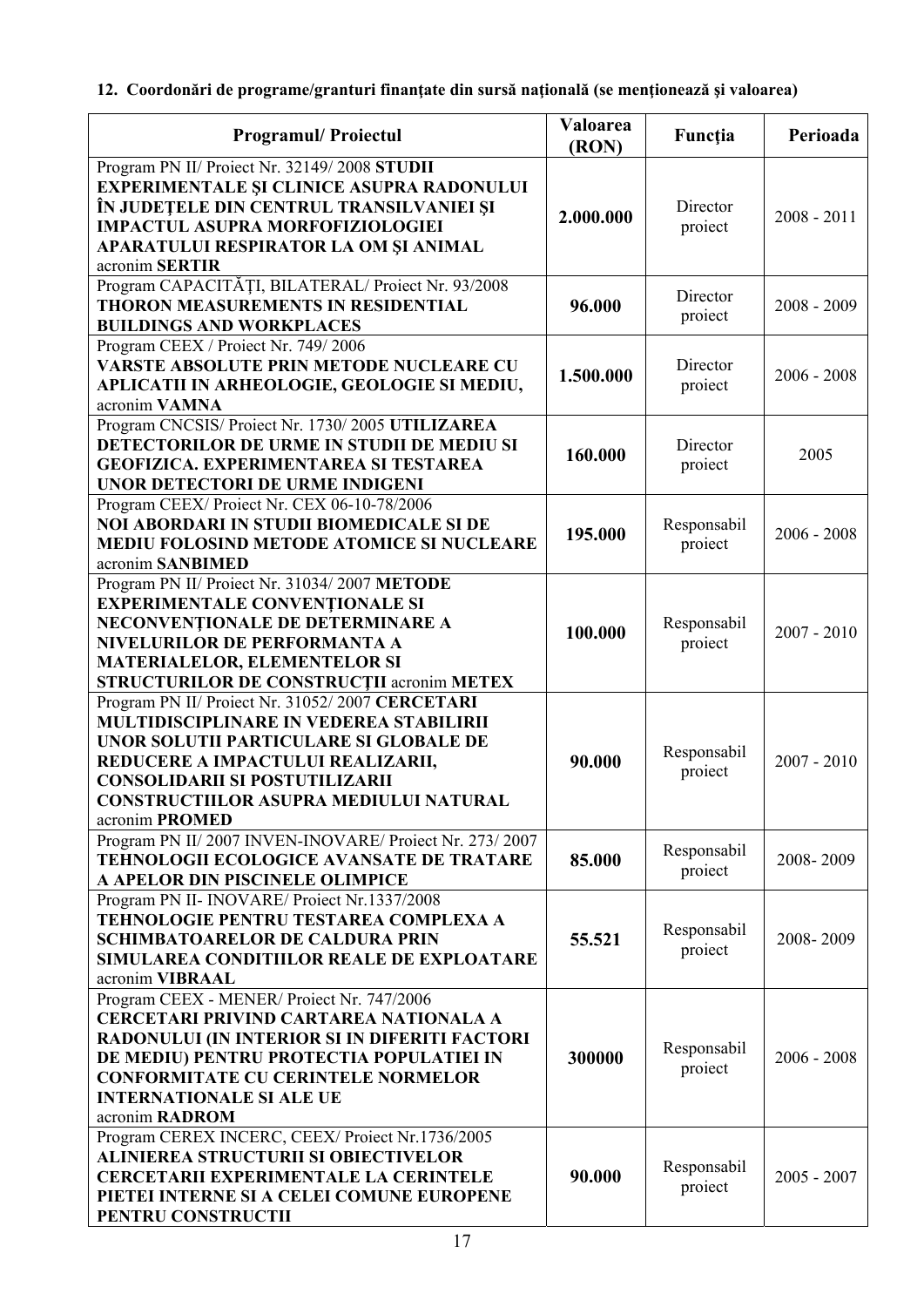| Program CEREX INCERC, CEEX/ Proiect Nr.1831/2005<br>PROIECTAREA ECOLOGICĂ, O NOUĂ ABORDARE<br>LA NIVEL EUROPEAN A REALIZĂRII ȘI<br>REABILITĂRII CONSTRUCȚIILOR DIN BETON<br><b>ARMAT</b> acronim PROECO                                                      | 130.000 | Responsabil<br>proiect | $2005 - 2007$ |
|--------------------------------------------------------------------------------------------------------------------------------------------------------------------------------------------------------------------------------------------------------------|---------|------------------------|---------------|
| Program AGRAL/Proiect Nr. 181 TEHNOLOGIE<br><b>ECOLOGICA DE OXIGENARE SI DEZINFECTIE A</b><br>APELOR PISCICOLE, UTILIZATA PENTRU<br><b>CRESTEREA CANTITATIVA SI CALITATIVA A</b><br>PRODUCTIEI DE PESTE                                                      | 50.000  | Responsabil<br>proiect | $2003 - 2005$ |
| Program AGRAL/Proiect Nr. 180 TEHNOLOGIE DE<br>DEZINFECTIE, CONDITIONARE SI PREZERVARE A<br><b>OUALOR DE CONSUM IN SPATII DE DEPOZITARE SI</b><br>PRODUCTIE UTILIZAND ACTIUNEA COMBINATA A<br>OZONULUI, RADIATIILOR UV SI REFRIGERARII                       | 52.000  | Responsabil<br>project | $2003 - 2005$ |
| Program AGRAL/Proiect Nr. 213 TEHNOLOGIE SI<br>ECHIPAMENTE DE STERILIZARE A APEI UTILIZATE<br>IN INDUSTRIA ALIMENTARA FOLOSIND<br>RADIATIILE ULTRAVIOLETE IN SCOPUL CRESTERII<br>SECURITATII ALIMENTATIEI                                                    | 33.000  | Responsabil<br>proiect | $2003 - 2005$ |
| Program RELANSIN/ Proiect Nr. 1739 INSTALATIE<br><b>MODULARA PENTRU EPURAREA APELOR</b><br><b>REZIDUALE</b>                                                                                                                                                  | 51.000  | Responsabil<br>proiect | $2003 - 2005$ |
| Program INVENT/ Proiect Nr. 124 ECHIPAMENT DE<br>DEZINFECTIE CU OZON                                                                                                                                                                                         | 45.000  | Responsabil<br>proiect | $2003 - 2005$ |
| Program MENER/Proiect Nr. 304 CRESTEREA<br><b>RANDAMENTULUI DE TRANSFER DE MASA PRIN</b><br>UTILIZAREA COMBINATA A SISTEMELOR DE<br>AERARE PNEUMATICA, MECANICA SI CU PELICULA<br><b>BIOLOGICA IN REABILITAREA STATIILOR DE</b><br><b>EPURARE ORASANESTI</b> | 30.000  | Responsabil<br>proiect | $2003 - 2005$ |
| Program AGRAL/Proiect Nr. 276 TEHNOLOGIE SI<br><b>INSTALATIE DE OZONIZARE A APELOR DE</b><br>PROCESS IN INDUSTRIA CARNII DE PASARE IN<br><b>VEDEREA DEZINFECTIEI SI CONDITIONARII</b><br><b>ECOLOGICE</b>                                                    | 75.000  | Responsabil<br>proiect | $2003 - 2005$ |

# **13. Profesor invitat la universitati de prestigiu, cu titlu oficial**

Invited Lecturer/scientist la Washington University Seattle, Radioprotection Clinic Health Center în 2000 Invited Lecturer/scientist la Academy of Science of Novosibirsk în 1997

# **14. Membru în comisii profesionale relevante, cu titlu oficial**

Membru fondator la International Geo-Hazards Research Society din 2008;

Membru în conducere la Romanian Radiological Protection Society din 2004;

European Physics Society din 2002;

Indoor Air Quality and Climate Society (1996-2004);

Balkan Physical Society din 2006;

American Medical Physics Society USA din 2002;

Balkan Environmental Association (B.EN.A.) din 2004.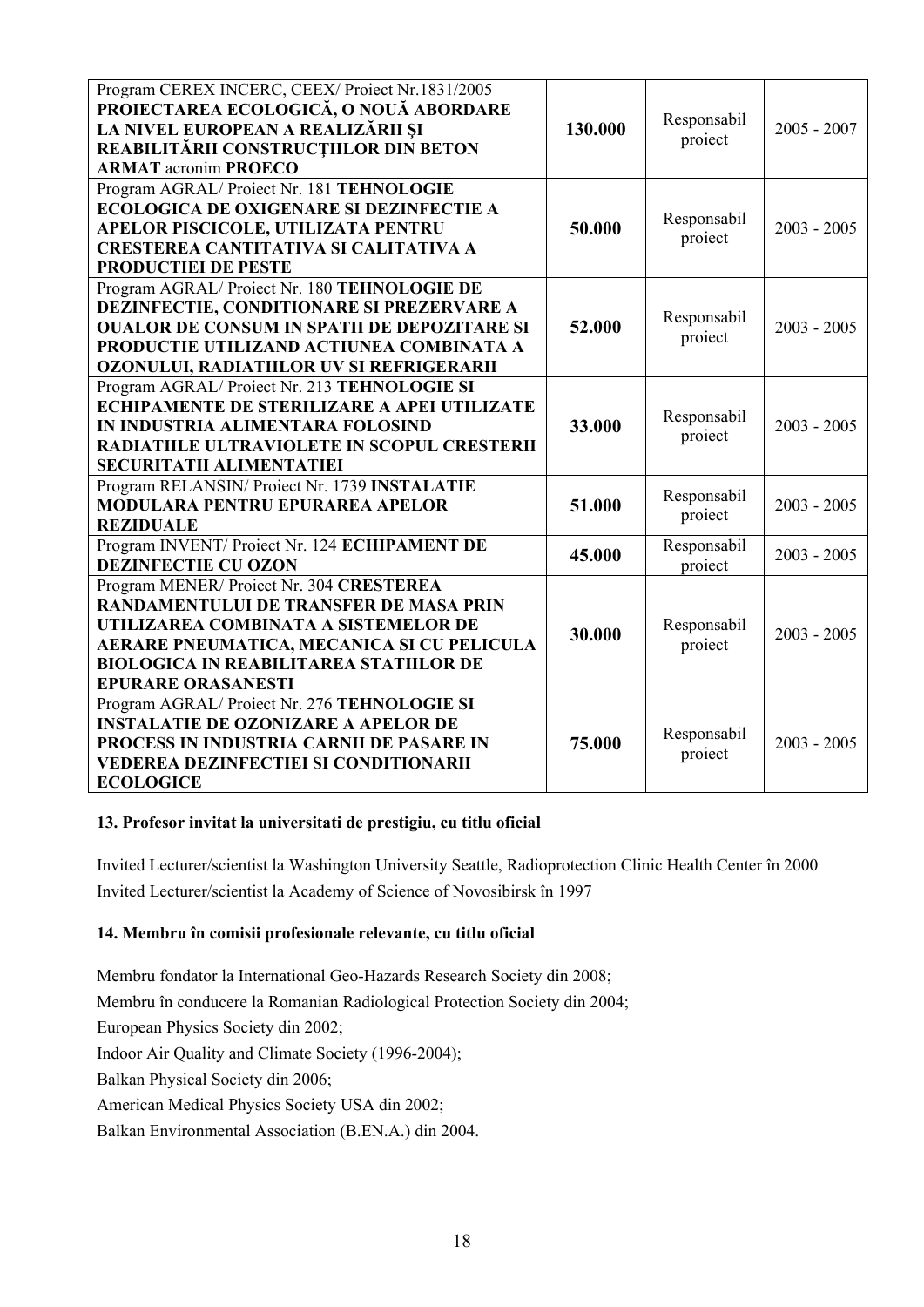# **15. Conferinţe invitate internaţionale**

**C. Cosma** et al., *Radon potential from soil measurement using a special method of sampling*, lucrare invitată la INTERNATIONAL GEO-HAZARDS RESEARCH SYMPOSIUM İSTANBUL, TURKEY, 9- 11 MARCH 2009 HTTP://WWW.IGRS.MAM.GOV.TR/

**Cosma C.** et al., *Lung cancer risk and residential radon exposure in Romania*, lucrare invitată la 3Rd Central and Eastern Europe Conference on Health and Environment 19-22 Octombrie 2008 Cluj-Napoca HTTP://WWW.CEECHE.ORG/INFO.ASPX?DP=PRELIMINARY%20PROGRAM

**C. Cosma** et al., *Nuclear and Seminuclear Dating Methods: Application in Archeology, Geology and Environmental Science*, lucrare invitată la Terrestrial radionuclides in the Environment, Environmental Conferences Veszprem 2008, ISBN 978 963 9696 488

**C. Cosma** et al., *Biology Based Lung Cancer Model for Chronic Low Radon Exposures*, lucrare invitată la 8 th International Symposium on the Natural Radiation Environment (NRE-VIII), 7 – 12 October 2007 Búzios, Rio de Janeiro, Brazil

HTTP://NREVIII.IRD.GOV.BR/

#### **16. Membru în comitete de organizare sau ştiinţifice ale unor conferinţe internaţionale**

2001- Membru în comitetul științific al Conferinței Internaționale "Methodes avancees d'analyse spectroscopique" Cluj-Napoca, Romania, organizatǎ de UJF Grenoble şi UBB

**2003-** Membru în comitetul stiintific al Conferintei Internationale "Environment & Progress", 3st edition, Şimleu Silvaniei, Romania

2004- Membru în comitetul științific al Seminarului Internațional "Séminaire international sur le Droit nucléaire et la protection de l'environnement" Cluj –Napoca, Romania, organizat de NEA, EC, CNCAN, UBB

**2005**- Membru în comitetul științific/ de organizare al Conferinței Internaționale "Isotopic and Molecular Processes", 4st edition Cluj –Napoca, Romania, organizatǎ de INCDTIM şi UBB

**2007**- Membru în comitetul de organizare al Congresului Internaţional "Central and East European IRPA Regional Congress" Braşov, Romania, organizat de IRPA şi RSRP

**2007-** Membru în comitetul de organizare al Conferintei Internationale BENA-ICAI "Sustainable Development in the Balkan Area: Vision and Reality", 18-20 iulie, 2007, Alba Iulia

**2009-** Membru în comitetul de organizare al Conferinței Internaționale "The 10th International Conference on Gas Geochemistry" ICGG 10, 14-21 Septembrie 2009 Cluj-Napoca

**2009-** Membru în comitetul stiintific al Conferintei Internationale "Environment & Progress", 9st edition, Cluj-Napoca, Romania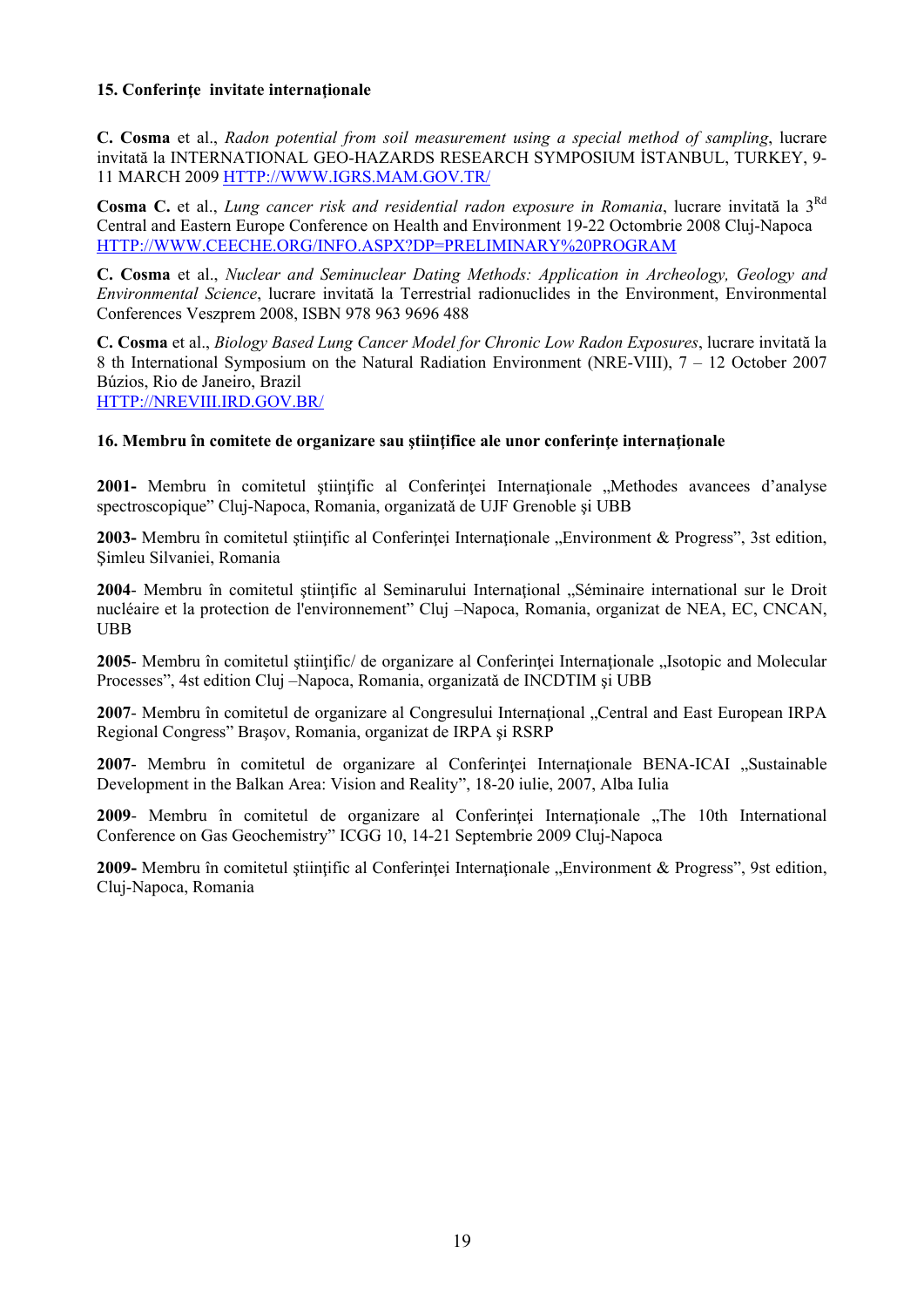# **III. Realizare remarcabilă**

#### *Realizarea, dotarea si includerea in circuitul international a Laboratorului de datare nucleara (termoluminiscenta, luminiscenta stimulata optic si datarea sedimentelor tinere prin metoda Pb-210).*

 Inainte de 1990 au existat incercari nereusite de a implementa metode de datare in Romania, la Cluj (datare cu radiocarbon, termoluminiscenta) si in Bucuresti (potasiu-argon). Dupa anul 2000 cu ajutorul unei instalatii simple de termoluminiscenta, destinata dozimetriei medicale, primita donatie de la Universitatea din Koln, am avut indrazneala de a adapta aceasta aparatura pentru datarea unor ceramici neolitice si romane. Primele rezultate au fost incurajatoare si am orientat unul din primii doctoranzi Vasile Benea pe aceasta directie. Ulterior, grupul a fost completat cu inca doua persoane Alida Timar si Begy Robert. Metoda datarii luminiscente implica aplicarea simultana a doua tipuri de masuratori: captarea semnalului optic indus de radioactivitatea ambientala in locul in care s-a pastrat obiectul si masurarea exacta a dozei anuale care la randul sau este o problema complicata, realizandu-se prin masuratori care includ spectrometria gama de inalta rezolutie, spectrometria alfa sau activarea cu neutroni. O a treia problema ce trebuie rezolvata este legata de prelucrarea probelor in vederea masurarii semnalului optic. Am reusit in ultimii 5 ani sa rezolv toate cele 3 problemele prin:

- Achizitionarea unei instalatii moderne de luminiscenta (TL si OSL) Riso TL-OSL-20/D care citeste semnalul luminiscent avand si capacitatea de a iradia cu o sursa beta in vederea provocarii artificiale a luminiscentei. Instalatia lucreaza fara intrerupere din mai 2008
- Procurarea a doua instalatii de spectrometrie gama de inalta rezolutie HP-Ge racite electromecanic la temperatura azotului lichid, una cu performante deosebite in domeniul energiilor mici si de asemenea am construit 2 turnuri de plumb (2x1200Kg) pentru a reduce cat mai mult fondul si a imbunatatii sensibilitatea de detectie. Am achizitionat de asemenea doua module de spectrometrie alfa care lucreaza in conditii foarte bune si suntem in faza in care ne dezvoltam micul laborator de radiochimie pentru obtinerea surselor alfa.
- A fost procurata si instalata aparatura conexa necesara obtinerii probelor in vederea datarii ( hote, separatoare, site, lichide grele, acizi, sticlarie, microbalante, etc) si s-a amenajat un laborator special din 3 compnente separate. Laboratorul este functional de peste un an de zile.

Toate aceste instalatii si aparate au fost procurate prin granturile prezentate anterior, valoarea totala investita este de peste 300.000 Euro. Au fost elaborat doua teze de doctorat in 2008 si 2009, una va fi sustinuta in mai 2010 iar alte 2 urmeaza in 2011 si 2012.

Toti doctoranzii, pe baza unor legaturi directe pe care le-am dezvoltat cu ocazia bursei castigate prin concurs de la guvernul belgian, au efectuat stagii master sau doctoral in strainatate ceea ce a facilitat obtinerea unor rezultate rapide si valoroase. Am avut colaborari deosebite cu Universitatile din Gent, Veszprem si Cantabria. In momentul de fata Drd. Stefan Vasiliniuc efectueaza un stagiu de 6 luni in Gent.

Am efectuat primele datari in Romania pe ceramici, loess si sol cu rezultate publicate in reviste ISI si comunicari la conferinte internationale de specialitate. De asemenea prin metoda Pb-210 am datat rate de sedimentare pentru lacurile Sf. Ana si Lacul Rosu.

Lucrarea datand loes-ul romanesc a obtinut Premiul internațional "Vagn Mejdahl Prize" for Outstanding Presentation obținut în cadrul  $\,$ , 12<sup>th</sup> International Conference on Luminescence and Electron Spin Resonance Dating",  $18$ <sup>th</sup>- 22<sup>nd</sup> September 2008, Beijing, China.

Am primit propuneri de colaborare din India, SUA, Belgia si Ungaria. Doctoranzi de la Universitatile din Bucuresti si Iasi au efectuat stagii doctorale pentru a se instrui in laboratorul nostru, dorind sa-si dezvolte laboratoare similare de datare luminiscenta.

Noi am facut inca un pas inainte abordand datarea holocenului prin studiul dezechilibrelor in seria uraniului, directie pe care am abordat-o in 2009 si pe care au fost angajati 2 doctoranzi noi. **Publicatii relevante:**

1. Preliminary dating results on ancient ceramics from Romania by means of thermoluminescence, **Cosma C.**, Benea V., Timar A., Barbos D., Paunoiu C, *Radiation Measurements* nr. 41, 987-990, 2006

2. Luminescent dating of Neolithic ceramics from Lumea Nouă, Romania, Benea V., Vandenberge D., Timar A., Van den Haute P., **Cosma C.**, Gligor M., Florescu C., *Geochronometria*, 28, 9-16, 2007

3. Using natural luminescent materials and highly sensitive sintered dosimeters MCP-N (LiF:Mg,Cu,P) in radiation dosimetry, **Cosma C.**, Timar A., Benea V., Pop I., Jurcut T., Ciorba D., *Journal of optoelectronics and advanced materials*, 10, nr 3, 573-577, 2008

4. The Determination of Absolute Intensity of 234mPa's 1001 keV Gamma Emission Using Monte Carlo Simulation, Begy R., **Cosma C.,** Timar A., Fulea D., *Journal of Radiation Research*, nr 50, 277-279, 2009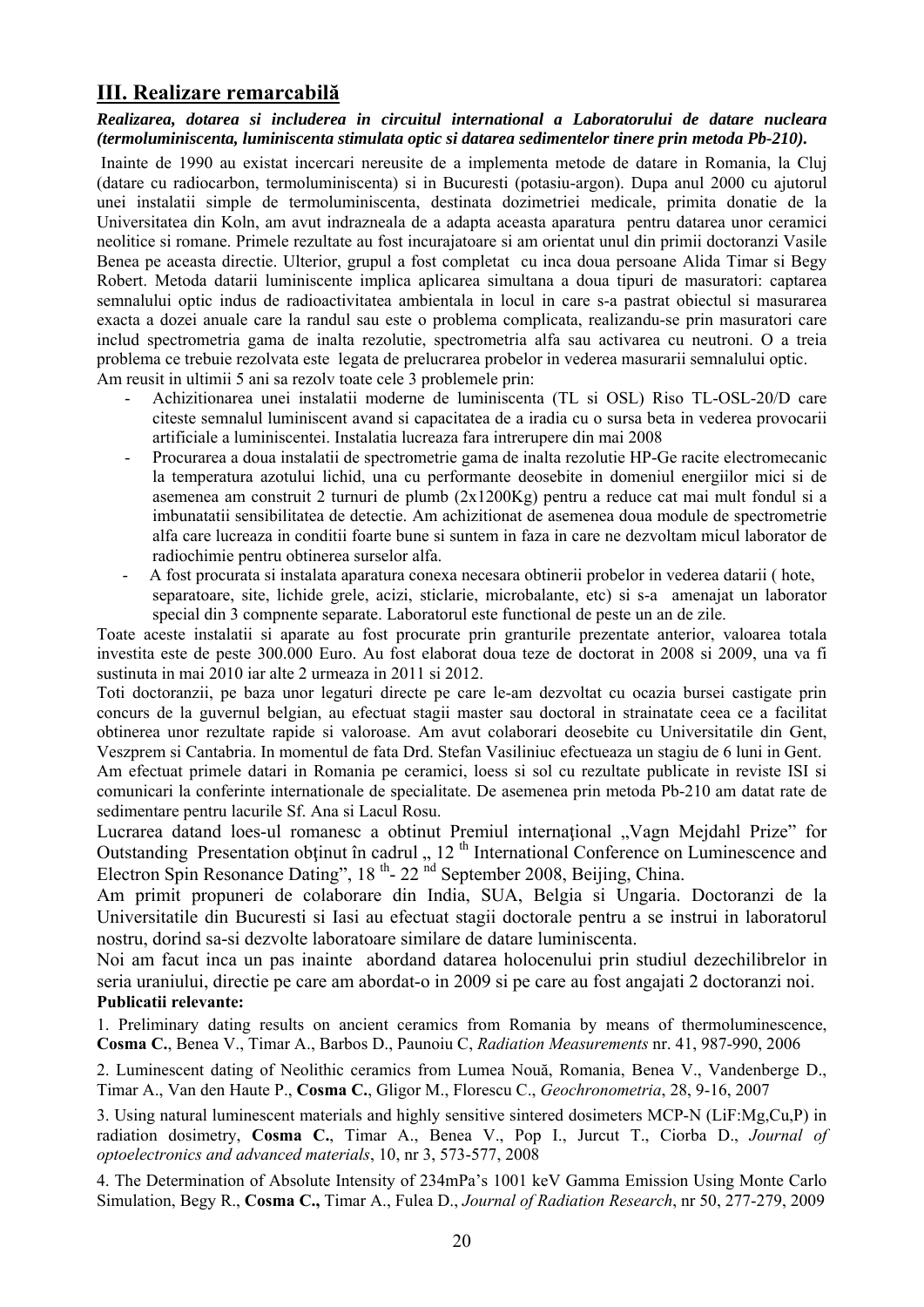5. Recent changes in Red Lake (Romania) sedimentation rate determined from depth profiles of 210Pb and 137Cs radioisotopes, Begy R., **Cosma C.**, Timar A., *J. of Enviro. Radioactivity*, 100, 644-648, 2009

6. Optical dating of Romanian loess using fine-grained quartz, Timar A., Vandenberghe D., Panaiotu E.C., Panaiotu C.G., Necula C., **Cosma C**. and Van den haute P., *Quaternary Geochronology*, doi: 10.1016/j.quageo.2009.03.003. Available online 2 April 2009

7. Sediment accumulation rate in the red lake (Romania) determined by Pb-210 and Cs-137 radioisotopes, Begy, R., **Cosma, C.**, Horvath, Z., *Romanian Journal in Physics*, 54 (9-10), pp. 943-949, 2009 8. Alte 3 lucrari sunt trimise spre publicare

Data: 22.03.2010 Semnătura:

Prof. Dr. Constantin Cosma

#### **Certific validitatea datelor prezentate**

Sef de catedră,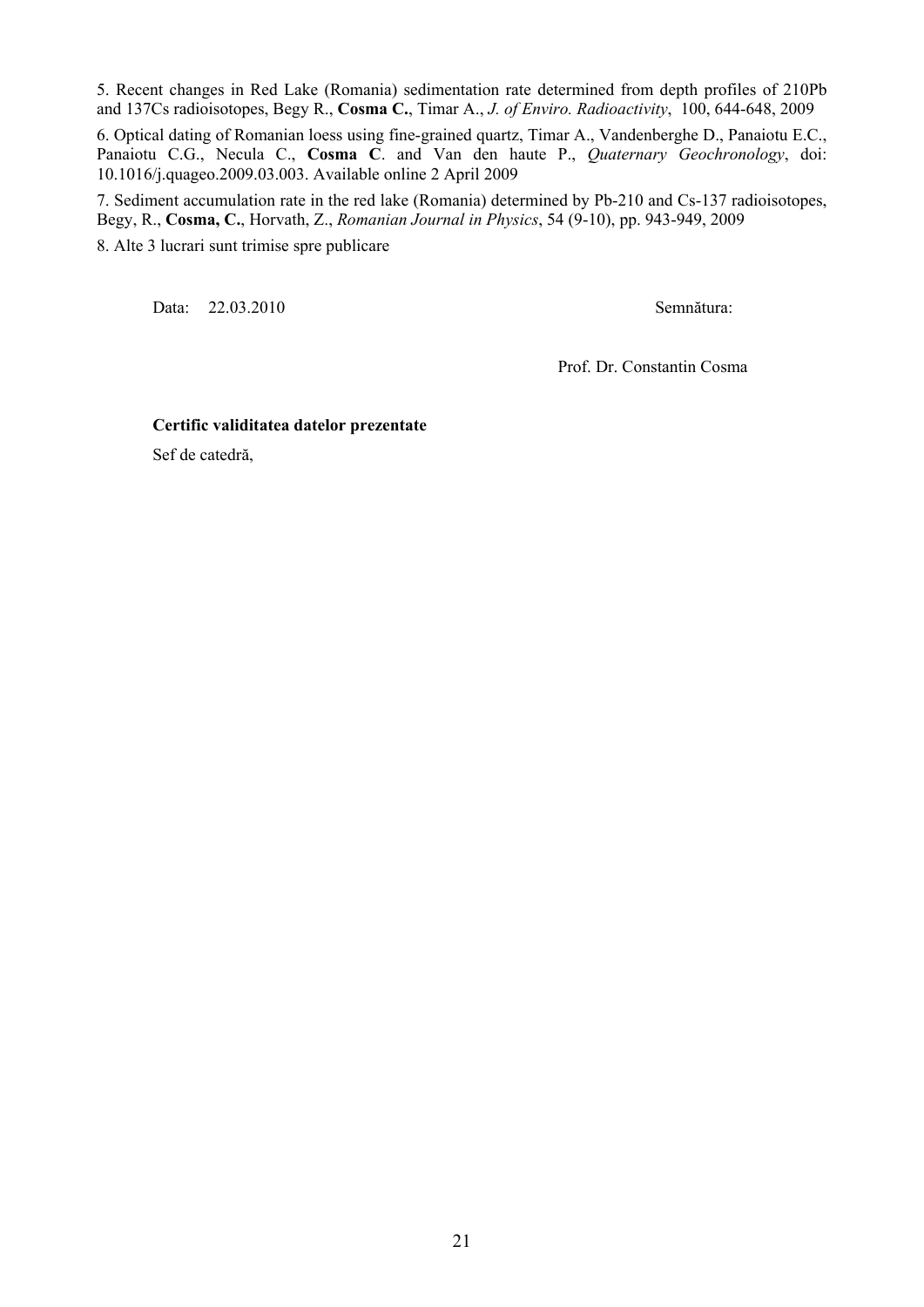Scopus 19 March 2010

**1. Begy, R., Cosma, C., Horvath, Z. Sediment accumulation rate in the red lake (Romania) determined by Pb-210 and Cs-137 radioisotopes** (**2009**) Romanian Journal in Physics, 54 (9-10), pp. 943-949. http://www.scopus.com/inward/record.url?eid=2-s2.0- 76649123970&partnerID=40&md5=47c507e813b1005b6ffdf7bcba029ead DOCUMENT TYPE: **Article/** SOURCE: Scopus

**2. Dicu, T., Postescu, I.D., Foris, V., Brie, I., Fischer-Fodor, E., Cernea, V., Moldovan, M., Cosma, C.** 

**The effect of a grape seed extract on radiation-induced DNA damage in human lymphocytes**  (**2009**) AIP Conference Proceedings, 1131, pp. 181-186. http://www.scopus.com/inward/record.url?eid=2-s2.0- 70450207159&partnerID=40&md5=393e5ed7c221ef78b25ddfb5d11f5976 DOCUMENT TYPE: **Conference Paper/** SOURCE: Scopus

#### **3. Begy, R.-C., Cosma, C., Timar, A., Fulea, D.**  The determination of absolute intensity of  $\langle \text{sup}>234\text{m}\langle \text{sup}>Pa\text{'}s\ 1001\ \text{keV}$  gamma emission using **monte carlo simulation**

(**2009**) Journal of Radiation Research, 50 (3), pp. 277-279. http://www.scopus.com/inward/record.url?eid=2-s2.0- 70349247958&partnerID=40&md5=2ed53ba683b9327fb47b40289c6aad51 DOCUMENT TYPE: **Article/** SOURCE: Scopus

**4. Fulea, D., Cosma, C., Pop, I.G.** 

**Monte Carlo method for radiological X-ray examinations**  (**2009**) Romanian Journal in Physics, 54 (7-8), pp. 629-639. http://www.scopus.com/inward/record.url?eid=2-s2.0- 70349622770&partnerID=40&md5=1a63bd722123d4d6552661e758f573b1 DOCUMENT TYPE: **Article/** SOURCE: Scopus

**5. Cosma, C., Szacsvai, K., Dinu, A., Ciorba, D., Dicu, T., Suciu, L. Preliminary integrated indoor radon measurements in Transylvania (Romania)**  (**2009**) Isotopes in Environmental and Health Studies, 45 (3), pp. 259-268. http://www.scopus.com/inward/record.url?eid=2-s2.0- 67349168243&partnerID=40&md5=8b282db468a9a4aeb538395874938ecd DOCUMENT TYPE: **Article /** SOURCE: Scopus

**Cited 1 time:** 

**1. Sainz, C., Dinu, A., Dicu, T., Szacsvai, K., Cosma, C., Quindós, L.S. Comparative risk assessment of residential radon exposures in two radon-prone areas, Ştei (Romania) and Torrelodones (Spain)** 

(**2009**) Science of the Total Environment, 407 (15), pp. 4452-4460. http://www.scopus.com/inward/record.url?eid=2-s2.0- 67349147049&partnerID=40&md5=2e3ee160d16be0dff673356a489827f6 DOCUMENT TYPE: Article / SOURCE: Scopus

**6. Cosma, C., Timar, A., Benea, V., Pop, I., Moldovan, M. Carbon molecular sieve for radon and thoron monitoring**  (**2009**) Romanian Journal in Physics, 54 (3-4), pp. 401-405. http://www.scopus.com/inward/record.url?eid=2-s2.0- 68749108140&partnerID=40&md5=de98d0464b075e92ca954e6aad257712 DOCUMENT TYPE: **Article /** SOURCE: Scopus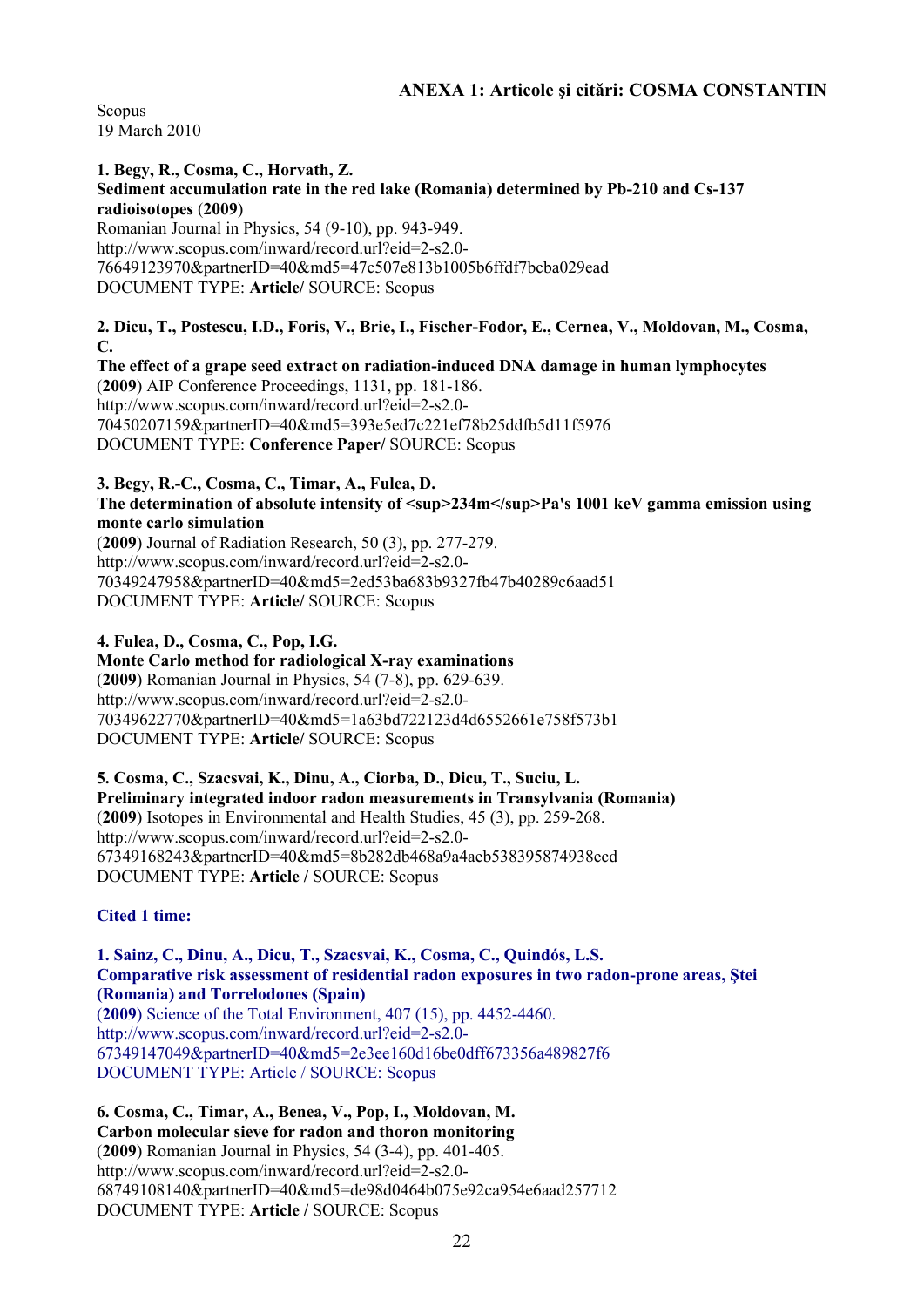**7. Sainz, C., Dinu, A., Dicu, T., Szacsvai, K., Cosma, C., Quindós, L.S. Comparative risk assessment of residential radon exposures in two radon-prone areas, Ştei (Romania) and Torrelodones (Spain)**  (**2009**) Science of the Total Environment, 407 (15), pp. 4452-4460. http://www.scopus.com/inward/record.url?eid=2-s2.0- 67349147049&partnerID=40&md5=2e3ee160d16be0dff673356a489827f6 DOCUMENT TYPE: **Article/** SOURCE: Scopus

#### **8. Cosma, C., Petrescu, I., Meilescu, C., Timar, A. Studies on the radioactivity of lignite from the area between the Danube and Motru (South-West Romania) and the incidence on the environment**

(**2009**) Journal of Environmental Protection and Ecology, 10 (1), pp. 192-200. http://www.scopus.com/inward/record.url?eid=2-s2.0- 64649091999&partnerID=40&md5=027ded1c2371ac71d054f610605114b4 DOCUMENT TYPE: **Article/** SOURCE: Scopus

**9. Cosma, C., Ciorba, D., Timar, A., Szacsvai, K., Dinu, Al. Radon exposure and lung cancer risk in Romania**  (**2009**) Journal of Environmental Protection and Ecology, 10 (1), pp. 94-103. http://www.scopus.com/inward/record.url?eid=2-s2.0- 64649095246&partnerID=40&md5=4279c89744eababa48971012e0d2b589 DOCUMENT TYPE: **Article /** SOURCE: Scopus

**10. Timar, A., Vandenberghe, D., Panaiotu, E.C., Panaiotu, C.G., Necula, C., Cosma, C., van den haute, P.** 

**Optical dating of Romanian loess using fine-grained quartz**  (**2009**) Quaternary Geochronology, . Article in Press. http://www.scopus.com/inward/record.url?eid=2-s2.0- 64549118584&partnerID=40&md5=7b802fc65f49a479d607a86e4fdf4d90 DOCUMENT TYPE: **Article in Press /** SOURCE: Scopus

# **11. Fulea, D., Cosma, C.**

Monte Carlo sampling for gamma and beta detectors using a general purpose PC program (**2009**) Radiation Measurements, 44 (3), pp. 278-282. http://www.scopus.com/inward/record.url?eid=2-s2.0- 67349223612&partnerID=40&md5=ccd082dae1821a5bdef4cddba7b65c7f DOCUMENT TYPE: **Article /** SOURCE: Scopus

**12. Moldovan, M., Cosma, C., Encian, I., Dicu, T.** 

Radium-226 concentration in Romanian bottled mineral waters (**2009**) Journal of Radioanalytical and Nuclear Chemistry, 279 (2), pp. 487-491. http://www.scopus.com/inward/record.url?eid=2-s2.0- 58349116670&partnerID=40&md5=2ec8fc356306e6489eb683645f2fa41d DOCUMENT TYPE: **Article/** SOURCE: Scopus

**13. Dicu, T., Brie, I., Virag, P., Fischer, E., Perde, M., Foriş, V., Cernea, V., Cosma, C.**  Genotoxic effects of  $\langle \text{sup}_{\geq 0} \rangle$  60 $\langle \text{sup}_{\geq 0} \rangle$  cover  $\langle \text{CHO} \rangle$  cells (**2008**) Nukleonika, 53 (4), pp. 161-165. http://www.scopus.com/inward/record.url?eid=2-s2.0- 65549148463&partnerID=40&md5=73e18591c5e667352143f0b4e3e0ddea DOCUMENT TYPE: **Article/** SOURCE: Scopus

# **Cited 1 time**:

**1. Dicu, T., Postescu, I.D., Foris, V., Brie, I., Fischer-Fodor, E., Cernea, V., Moldovan, M., Cosma, C.** 

The effect of a grape seed extract on radiation-induced DNA damage in human lymphocytes (**2009**) AIP Conference Proceedings, 1131, pp. 181-186.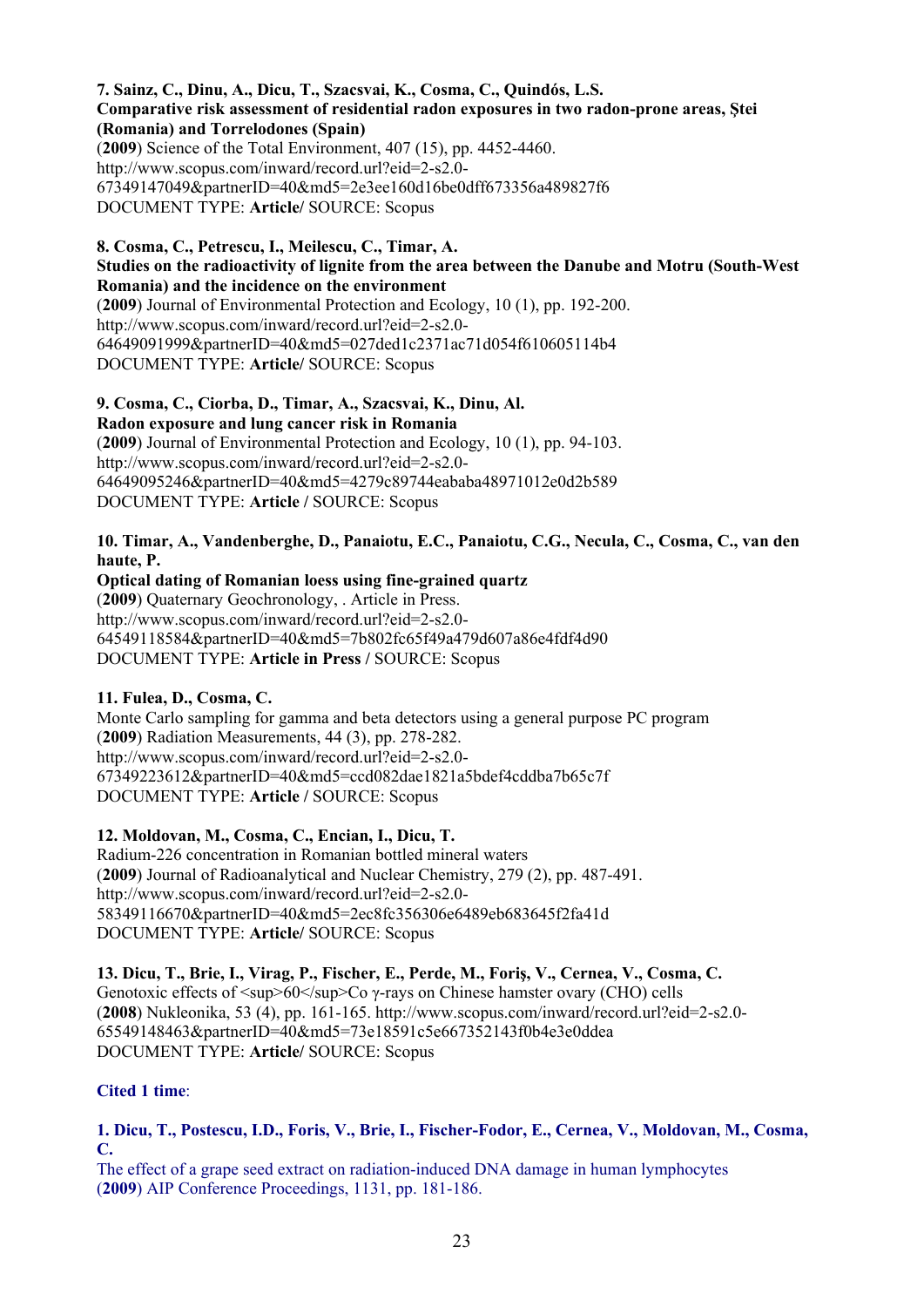http://www.scopus.com/inward/record.url?eid=2-s2.0- 70450207159&partnerID=40&md5=393e5ed7c221ef78b25ddfb5d11f5976 DOCUMENT TYPE: Conference Paper/ SOURCE: Scopus

# **14. Néda, T., Szakács, A., Cosma, C., Mócsy, I.**

Radon concentration measurements in mofettes from Harghita and Covasna Counties, Romania (**2008**) Journal of Environmental Radioactivity, 99 (12), pp. 1819-1824. http://www.scopus.com/inward/record.url?eid=2-s2.0- 55549145019&partnerID=40&md5=795e81cfeef039f59b4735b28eee477c DOCUMENT TYPE: **Article /** SOURCE: Scopus

# **15. Truţǎ-Popa, L.-A., Hofmann, W., Fakir, H., Cosma, C.**

Biology based lung cancer model for chronic low radon exposures (**2008**) AIP Conference Proceedings, 1034, pp. 78-85. http://www.scopus.com/inward/record.url?eid=2-s2.0- 52249110155&partnerID=40&md5=6eeaa62e76f929d527b09cdab1a143ca DOCUMENT TYPE: **Conference Paper /** SOURCE: Scopus

# **16. Bǎrbos, D., Pǎunoiu, C., Mladin, M., Cosma, C.**

The prompt gamma neutron activation analysis facility at ICN - Pitesti (**2008**) AIP Conference Proceedings, 1036, pp. 180-185. http://www.scopus.com/inward/record.url?eid=2-s2.0- 52249108306&partnerID=40&md5=78beb14435d9dc3bc473f8d699c5d11f DOCUMENT TYPE: **Conference Paper/** SOURCE: Scopus

# **17. Cosma, C., Moldovan, M., Dicu, T., Kovacs, T.**

Radon in water from Transylvania (Romania) (**2008**) Radiation Measurements, 43 (8), pp. 1423-1428. http://www.scopus.com/inward/record.url?eid=2-s2.0- 52249112439&partnerID=40&md5=a37ccd93f9178c8a5ab2bd03695042c0 DOCUMENT TYPE: **Article** / SOURCE: Scopus

# **18. Cosma, C., Suciu, I., Jäntschi, L., Bolboacǎ, S.D.**

Ion-molecule reactions and chemical composition of emanated from herculane Spa geothermal sources (**2008**) International Journal of Molecular Sciences, 9 (6), pp. 1024-1033**.**  http://www.scopus.com/inward/record.url?eid=2-s2.0- 46749133835&partnerID=40&md5=ae7a86e940fdfeb433ef6cdf761cc342 DOCUMENT TYPE: **Article/** SOURCE: Scopus

# **Cited 1 time:**

#### **1. Wynn, J.G., Sumrall, J.B., Onac, B.P. Sulfur isotopic composition and the source of dissolved sulfur species in thermo-mineral springs of the Cerna Valley, Romania**

(**2010**) Chemical Geology, 271 (1-2), pp. 31-43. http://www.scopus.com/inward/record.url?eid=2-s2.0- 75749100918&partnerID=40&md5=ed287eb55261f0990fad66f54a3a88fe DOCUMENT TYPE: Article / SOURCE: Scopus

# **19. Néda, T., Szakács, A., Mócsy, I., Cosma, C.**

Radon concentration levels in dry CO<sub>2</sub> emanations from Harghita Bǎi, Romania, used for curative purposes (**2008**) Journal of Radioanalytical and Nuclear Chemistry, pp. 1-7. Volume 277, Number 3, pp. 685-691, http://www.scopus.com/inward/record.url?eid=2-s2.0- 42049108034&partnerID=40&md5=65e1a80c0cc1713946fe5cfaee790670 DOCUMENT TYPE: Article in Press / SOURCE: Scopus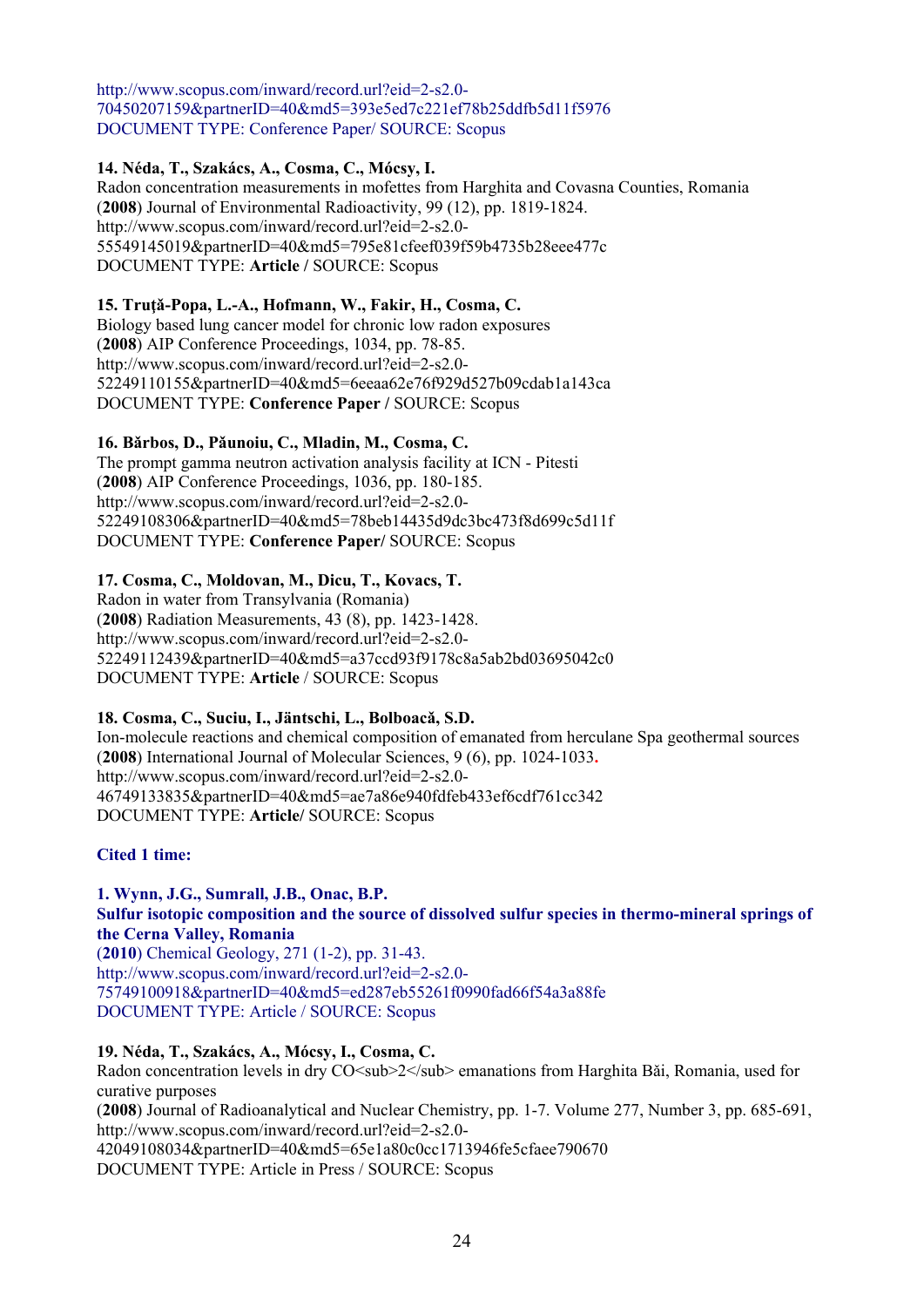**20. Suciu, I., Cosma, C., Todicǎ, M., Bolboacǎ, S.D., Jäntschi, L.**  Analysis of soil heavy metal pollution and pattern in central Transylvania (**2008**) International Journal of Molecular Sciences, 9 (4), pp. 434-453. http://www.scopus.com/inward/record.url?eid=2-s2.0- 43049108829&partnerID=40&md5=0dde8d5ed2b2140e30fce90db28fac32 DOCUMENT TYPE: Article / SOURCE: Scopus

# **Cited 1 time**

**1. Levei, E., Frentiu, T., Ponta, M., Senila, M., Miclean, M., Roman, C., Cordos, E., Cordos, E. Characterisation of soil quality and mobility of Cd, Cu, Pb and Zn in the baia mare area Northwest Romania following the historical pollution (2009)** International Journal of Environmental Analytical Chemistry, 89 (8-12), pp. 635-649. http://www.scopus.com/inward/record.url?eid=2-s2.0-

70350130836&partnerID=40&md5=338cb882840fedaad809d30c60b6e06b DOCUMENT TYPE: Article / SOURCE: Scopus

# **21. Cosma, C., Timar, A., Benea, V., Pop, I., Jurcut, T., Ciorba, D.**

Using natural luminescent materials and highly sensitive sintered dosimeters MCP-N (LiF:Mg,Cu,P) in radiation dosimetry (**2008**) Journal of Optoelectronics and Advanced Materials, 10 (3), pp. 573-577. http://www.scopus.com/inward/record.url?eid=2-s2.0- 41849098900&partnerID=40&md5=10d1a3d5c26cffa60ce995f4cc6985c2 DOCUMENT TYPE: **Article /** SOURCE: Scopus

# **22. Benea, V., Vandenberghe, D., Timar, A., Van Den Haute, P., Cosma, C., Gligor, M., Florescu, C. Luminescence dating of neolithic ceramics from lumea nouǎ, Romania**

(**2007**) Geochronometria, 28 (1), pp. 9-16. http://www.scopus.com/inward/record.url?eid=2-s2.0- 36849031840&partnerID=40&md5=493543e720ac1626444bcf2429854a3a DOCUMENT TYPE: **Article /** SOURCE: Scopus

# **23. Suciu, I., Cosma, C., Todica, M.**

Monitoring the heavy metals concentration in the soil in the Campia Turzii area (**2007**) AIP Conference Proceedings, 899, p. 751. http://www.scopus.com/inward/record.url?eid=2-s2.0- 34547402575&partnerID=40&md5=b5902f8cfd0c29326a42b2671d5b0e32 DOCUMENT TYPE: **Conference Paper /** SOURCE: Scopus

# **Cited 1 time:**

**Suciu, I., Cosma, C., Todicǎ, M., Bolboacǎ, S.D., Jäntschi, L. Analysis of soil heavy metal pollution and pattern in central Transylvania**  (**2008**) International Journal of Molecular Sciences, 9 (4), pp. 434-453. Cited 1 time. http://www.scopus.com/inward/record.url?eid=2-s2.0- 43049108829&partnerID=40&md5=0dde8d5ed2b2140e30fce90db28fac32 DOCUMENT TYPE: Article / SOURCE: Scopus

**24. Mendichovszky, I., Ferretti, A., Del Gratta, C., Caulo, M., Cosma, C., Romani, G.L.**  Nonlinear effects in the bold response for short stimulus duration heterogeneity of hemodynamic response (**2007**) Journal of Optoelectronics and Advanced Materials, 9 (3), pp. 795-798. http://www.scopus.com/inward/record.url?eid=2-s2.0- 38549157152&partnerID=40&md5=82b7dcce26cd5a29083cda8006cd51cb DOCUMENT TYPE: **Article** / SOURCE: Scopus

# **25. Cosma, C., Benea, V., Timar, A., Barbos, D., Paunoiu, C.**  Preliminary dating results for ancient ceramics from Romania by means of thermoluminescence (**2006**) Radiation Measurements, 41 (7-8), pp. 987-990.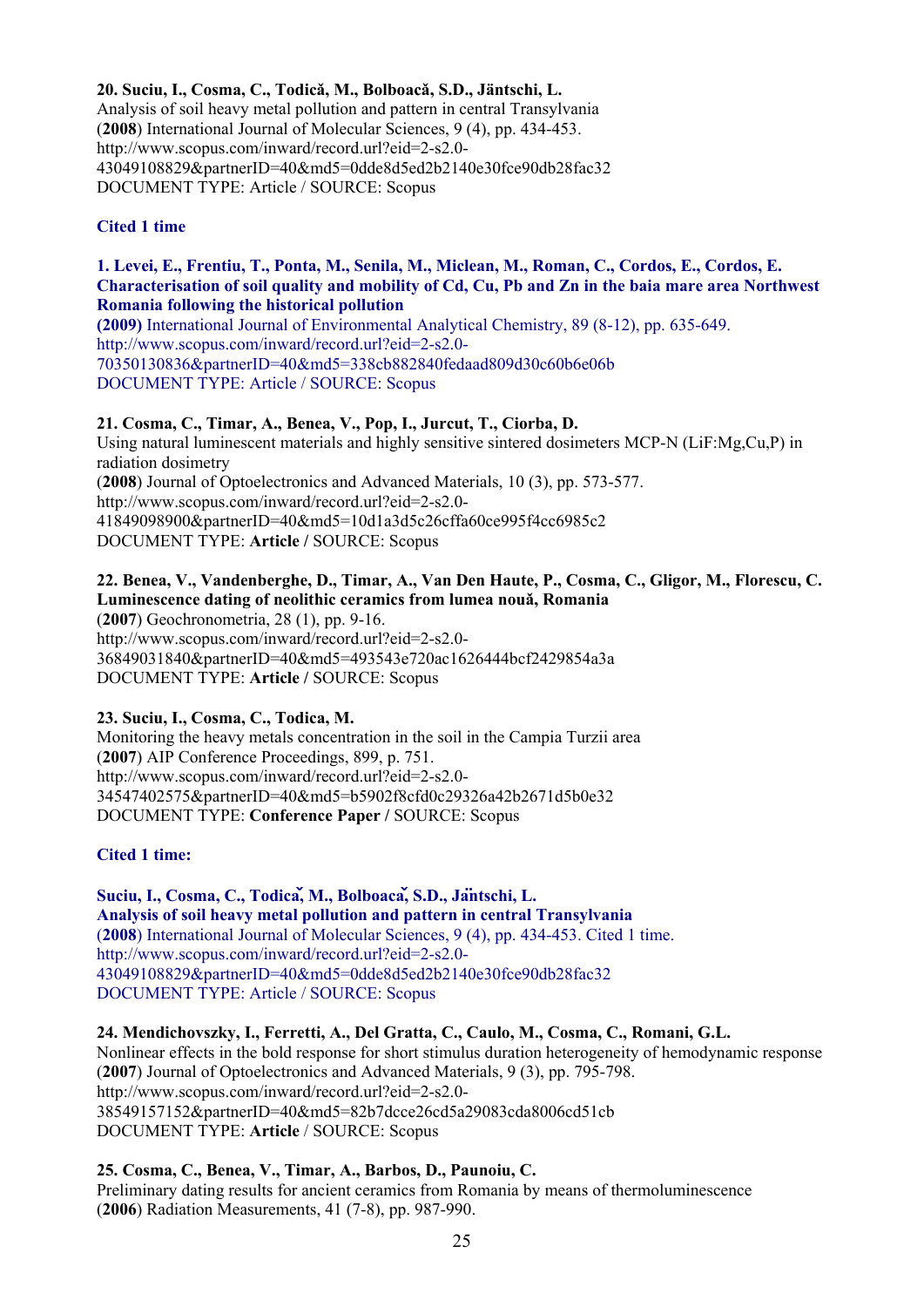http://www.scopus.com/inward/record.url?eid=2-s2.0- 33749999317&partnerID=40&md5=f17a0a4e80f7686d648fc7f9d1c88a92 DOCUMENT TYPE: **Article /** SOURCE: Scopus

#### **26. Etiope, G., Baciu, C., Caracausi, A., Italiano, F., Cosma, C.**

Gas flux to the atmosphere from mud volcanoes in eastern Romania (**2004**) Terra Nova, 16 (4), pp. 179-184. http://www.scopus.com/inward/record.url?eid=2-s2.0- 3142770170&partnerID=40&md5=78ad4dacc249a330604668f71380e49d DOCUMENT TYPE: **Article /** SOURCE: Scopus

#### **Cited 13 times:**

#### **1. Chao, H.-C., You, C.-F., Sun, C.-H.**

**Gases in Taiwan mud volcanoes: Chemical composition, methane carbon isotopes, and gas fluxes (2010)** Applied Geochemistry, 25 (3), pp. 428-436. http://www.scopus.com/inward/record.url?eid=2-s2.0- 75849143846&partnerID=40&md5=6fcffb12f37810a72bf41e7ca4229e42 DOCUMENT TYPE: Article / SOURCE: Scopus

#### **2. Etiope, G.**

**Natural emissions of methane from geological seepage in Europe (2009)** Atmospheric Environment, 43 (7), pp. 1430-1443. Cited 3 times. http://www.scopus.com/inward/record.url?eid=2-s2.0- 59349116819&partnerID=40&md5=afcdc601d9bc799446eb5d19d973f87d DOCUMENT TYPE: Article/ SOURCE: Scopus

#### **3. Baciu, C., Etiope, G., Cuna, S., Spulber, L.**

**Methane seepage in an urban development area (Bacau, Romania): Origin, extent, and hazard (2008)** Geofluids, 8 (4), pp. 311-320. Cited 3 times. http://www.scopus.com/inward/record.url?eid=2-s2.0- 57049084660&partnerID=40&md5=fa327d27e65941a99d8f4bb667cf7e3f DOCUMENT TYPE: Conference Paper/ SOURCE: Scopus

#### **4. Hosgormez, H., Etiope, G., Yalçin, M.N.**

# **New evidence for a mixed inorganic and organic origin of the Olympic Chimaera fire (Turkey): A large onshore seepage of abiogenic gas**

**(2008)** Geofluids, 8 (4), pp. 263-273. Cited 2 times. http://www.scopus.com/inward/record.url?eid=2-s2.0- 57049137779&partnerID=40&md5=f4d6bdda1a7fdf97bf1924d64036c468 DOCUMENT TYPE: Conference Paper/ SOURCE: Scopus

# **5. Bonini, M.**

#### **Interrelations of mud volcanism, fluid venting, and thrust-anticline folding: Examples from the external northern Apennines (Emilia-Romagna, Italy)**

**(2007)** Journal of Geophysical Research B: Solid Earth, 112 (8), art. no. B08413, . Cited 9 times. http://www.scopus.com/inward/record.url?eid=2-s2.0- 35348818690&partnerID=40&md5=7b441932c342e0b0ca94f1c2528d0465 DOCUMENT TYPE: Article/ SOURCE: Scopus

**6. Baciu, C., Caracausi, A., Etiope, G., Italiano, F. Mud volcanoes and methane seeps in Romania: Main features and gas flux (2007)** Annals of Geophysics, 50 (4), pp. 501-511. Cited 3 times. http://www.scopus.com/inward/record.url?eid=2-s2.0- 44949103510&partnerID=40&md5=15817d2a6067862fbad3295d96651a3f DOCUMENT TYPE: Conference Paper/ SOURCE: Scopus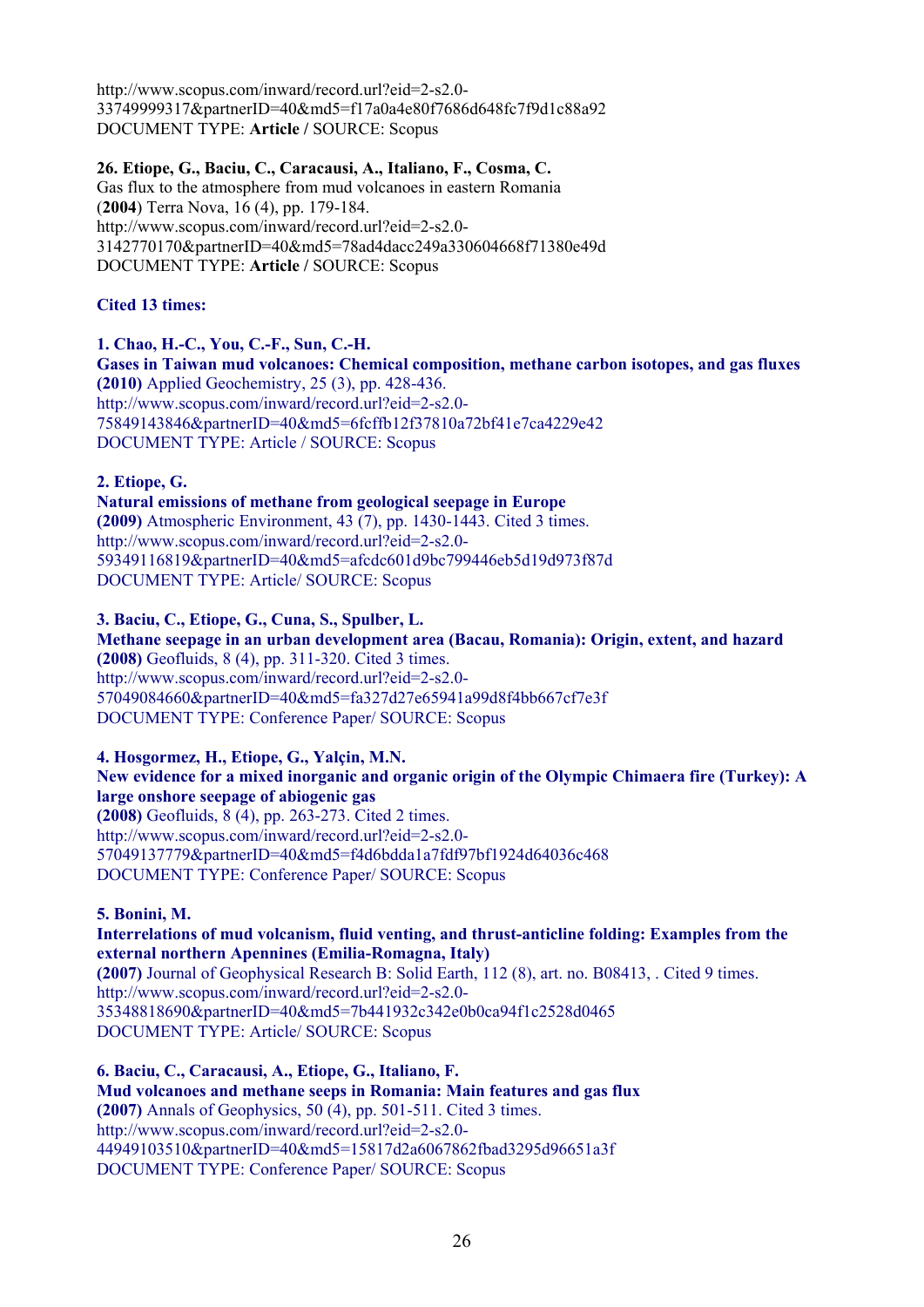#### **7. Etiope, G., Martinelli, G., Caracausi, A., Italiano, F. Methane seeps and mud volcanoes in Italy: Gas origin, fractionation and emission to the atmosphere**

**(2007)** Geophysical Research Letters, 34 (14), art. no. L14303, . Cited 12 times. http://www.scopus.com/inward/record.url?eid=2-s2.0- 34548649516&partnerID=40&md5=c98202a9bfa8ea93f34e62b6a99fcb0e DOCUMENT TYPE: Article/ SOURCE: Scopus

#### **8. Alain, K., Holler, T., Musat, F., Elvert, M., Treude, T., Krüger, M. Microbiological investigation of methane- and hydrocarbon-discharging mud volcanoes in the Carpathian Mountains, Romania**

**(2006)** Environmental Microbiology, 8 (4), pp. 574-590. Cited 18 times. http://www.scopus.com/inward/record.url?eid=2-s2.0- 33644869355&partnerID=40&md5=96681dbca737a7d0b672c6f4fd1da899 DOCUMENT TYPE: Review/ SOURCE: Scopus

#### **9. Milkov, A.V., Etiope, G. Global methane emission through mud volcanoes and its past and present impact on the Earth's climate - A comment**

**(2005)** International Journal of Earth Sciences, 94 (3), pp. 490-492. Cited 5 times. http://www.scopus.com/inward/record.url?eid=2-s2.0- 22144443485&partnerID=40&md5=4ea04cb5f4e4dc5d169c677fb530c122 DOCUMENT TYPE: Article/ SOURCE: Scopus

# **10. Kvenvolden, K.A., Rogers, B.W.**

**Gaia's breath - Global methane exhalations (2005)** Marine and Petroleum Geology, 22 (4 SPEC. ISS.), pp. 579-590. Cited 32 times. http://www.scopus.com/inward/record.url?eid=2-s2.0- 20444494898&partnerID=40&md5=e4c3ce3f44faff2ce069b01f33cadc94 DOCUMENT TYPE: Article/ SOURCE: Scopus

# **11. Etiope, G.**

# **Mud volcanoes and microseepage: The forgotten geophysical components of atmospheric methane budget**

**(2005)** Annals of Geophysics, 48 (1), pp. 1-7. Cited 2 times. http://www.scopus.com/inward/record.url?eid=2-s2.0- 20844444765&partnerID=40&md5=51dffbdac8328b7df8df0814ef25a278 DOCUMENT TYPE: Article/ SOURCE: Scopus

# **12. Etiope, G., Milkov, A.V.**

# **A new estimate of global methane flux from onshore and shallow submarine mud volcanoes to the atmosphere**

**(2004)** Environmental Geology, 46 (8 SPEC.ISS.), pp. 997-1002. Cited 30 times. http://www.scopus.com/inward/record.url?eid=2-s2.0- 3142676139&partnerID=40&md5=ca7d5bbbadd9924559edfee6b3f090cc DOCUMENT TYPE: Conference Paper/ SOURCE: Scopus

**13. Etiope, G., Feyzullayev, A., Baciu, C.L., Milkov, A.V. Methane emission from mud volcanoes in eastern Azerbaijan (2004)** Geology, 32 (6), pp. 465-468. Cited 24 times. http://www.scopus.com/inward/record.url?eid=2-s2.0- 3142695576&partnerID=40&md5=b870d1fca9bd0502393ab1c07e2d0a2f DOCUMENT TYPE: Article/ SOURCE: Scopus

# **27. Aldea, N., Gluhoi, A., Mǎrginean, P., Cosma, C., Yaning, X., Tiandou, H., Tao, L., Wu, Z., Dong, B.**

Investigation of supported nickel catalysts by X-ray absorption spectrometry and X-ray diffraction using synchrotron radiation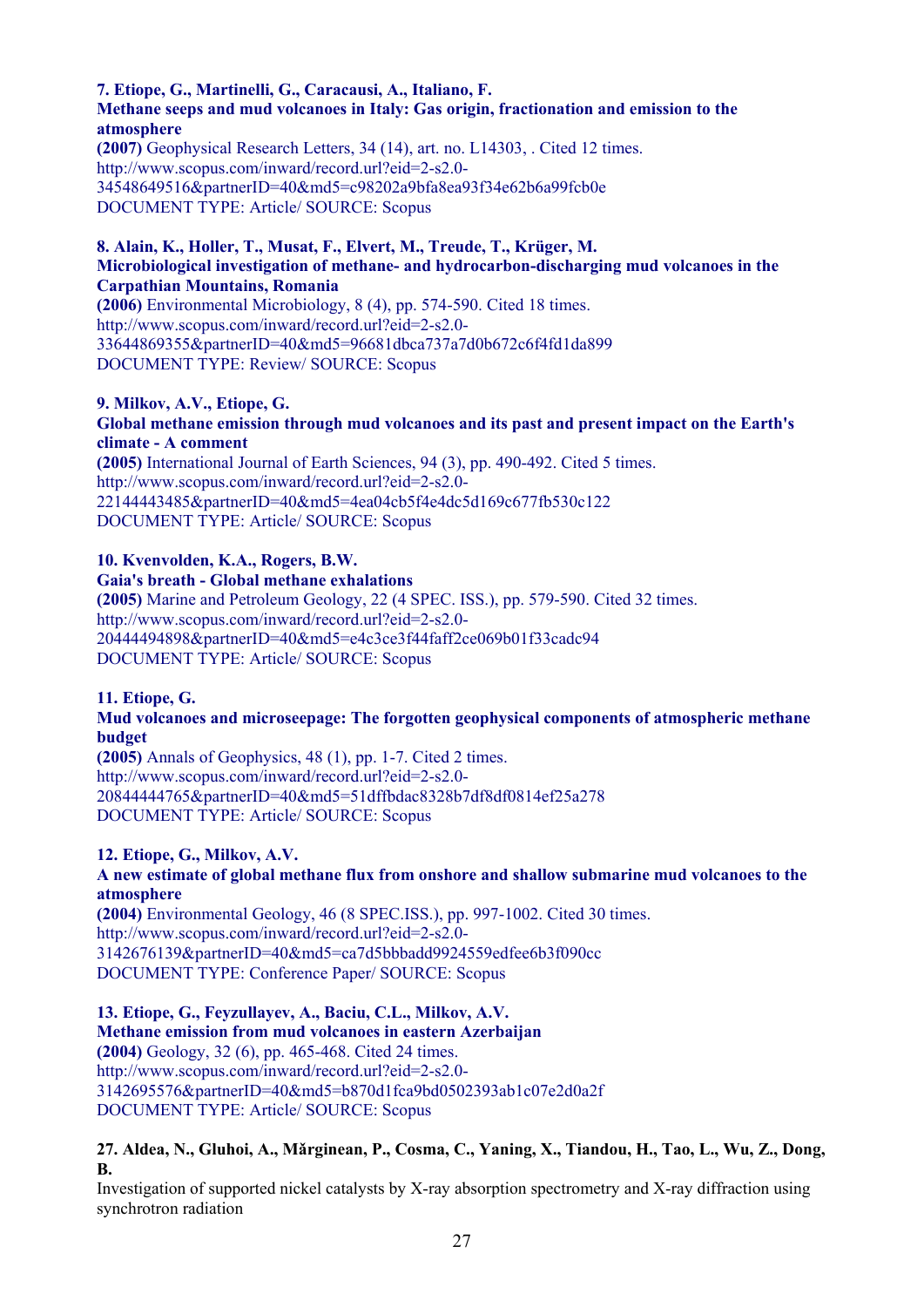(**2002**) Spectrochimica Acta - Part B Atomic Spectroscopy, 57 (9), pp. 1453-1460 http://www.scopus.com/inward/record.url?eid=2-s2.0- 0037072473&partnerID=40&md5=0f929fc172380c2a97f8dcf41a7f09d1 DOCUMENT TYPE: **Article /** SOURCE: Scopus

#### **Cited 6 times:**

**1. Aldea, N., Rednic, V., Pintea, S., Marginean, P., Barz, B., Gluhoi, A., Nieuwenhuys, B.E., Neumann, M., Yaning, X., Matei, F. Local, global and electronic structure of supported gold nanoclusters determined by EXAFS, XRD and XPS methods (2009)** Superlattices and Microstructures, 46 (1-2), pp. 141-148. http://www.scopus.com/inward/record.url?eid=2-s2.0- 67249144704&partnerID=40&md5=f6df896bcfd821fa1bff2c38fec4f60c DOCUMENT TYPE: Article / SOURCE: Scopus

**2. Aldea, N., Barz, B., Pintea, S., Matei, F. Theoretical approach regarding nanometrology of the metal nanoclusters used in heterogeneous catalysis by powder x-ray diffraction method (2007)** Journal of Optoelectronics and Advanced Materials, 9 (10), pp. 3293-3296. Cited 1 time. http://www.scopus.com/inward/record.url?eid=2-s2.0- 38549120397&partnerID=40&md5=360390e1bea2724b64dac008397b61bd DOCUMENT TYPE: Conference Paper / SOURCE: Scopus

#### **3. Turcu, R., Darabont, Al., Nan, A., Aldea, N., Macovei, D., Bica, D., Vekas, L., Pana, O., Soran, M.L., Koos, A.A., Biro, L.P.**

**New polypyrrole-multiwall carbon nanotubes hybrid materials (2006)** Journal of Optoelectronics and Advanced Materials, 8 (2), pp. 643-647. Cited 5 times. http://www.scopus.com/inward/record.url?eid=2-s2.0- 33646788096&partnerID=40&md5=73f065e2ece8781584b3ee9f33a05fb7 DOCUMENT TYPE: Conference Paper / SOURCE: Scopus

**4. Aldea, N., Barz, B., Silipas, T.D., Aldea, F., Wu, Z. Mathematical study of metal nanoparticle size determination by single x-ray line profile analysis (2005)** Journal of Optoelectronics and Advanced Materials, 7 (6), pp. 3093-3100. Cited 4 times. http://www.scopus.com/inward/record.url?eid=2-s2.0- 29344444249&partnerID=40&md5=cad7c6f7c7bf4dc450921d0b845c31b0 DOCUMENT TYPE: Article / SOURCE: Scopus

**5. Aldea, N., Barz, B., Gluhoi, A.C., Marginean, P., Yaning, X., Tiandou, H., Tao, L., Wu, Z., Wu, Z. The analysis of the interaction metal-support in Ni catalysts by extended X-ray absorption fine structure and X-ray diffraction using synchrotron radiation (2004)** Journal of Optoelectronics and Advanced Materials, 6 (4), pp. 1287-1296. Cited 3 times. http://www.scopus.com/inward/record.url?eid=2-s2.0- 10944229037&partnerID=40&md5=7f4b0f75e39a8e05db0fcc650aa0ec87 DOCUMENT TYPE: Article / SOURCE: Scopus

**6. Aldea, N., Tiusan, C.V., Barz, B. A new X-ray line profile approximation used for the evaluation of the global nanostructure of nickel clusters (2004)** Journal of Optoelectronics and Advanced Materials, 6 (1), pp. 225-235.

http://www.scopus.com/inward/record.url?eid=2-s2.0- 1842783113&partnerID=40&md5=c7c1281b6194437eb9d1b46341916e7b DOCUMENT TYPE: Article / SOURCE: Scopus

**28. Cosma, C.** 

Some aspects of radioactive contamination after Chernobyl accident in Romania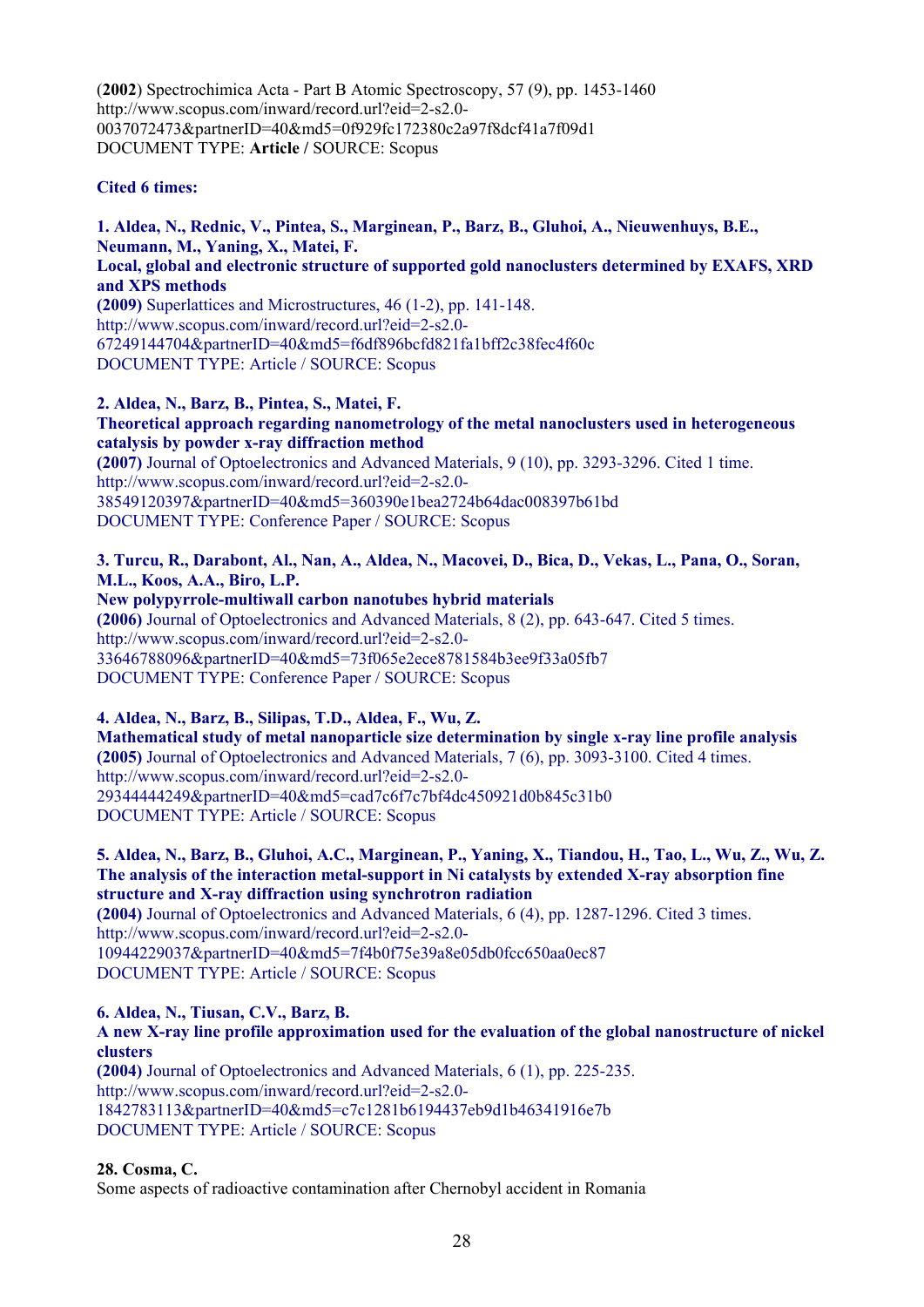(**2002**) Journal of Radioanalytical and Nuclear Chemistry, 251 (2), pp. 221-226. http://www.scopus.com/inward/record.url?eid=2-s2.0- 0036178810&partnerID=40&md5=7f03d5806d6c49aad5c55bcf4bad74fb DOCUMENT TYPE: **Article /** SOURCE: Scopus

# **Cited 5 times**:

**1. Nonova, T., Tosheva, Z., Kies, A. Radioactive radium and lead isotopes determinations in biota samples (2009)** Journal of Radioanalytical and Nuclear Chemistry, 282 (2), pp. 507-510. http://www.scopus.com/inward/record.url?eid=2-s2.0- 71349087822&partnerID=40&md5=0b09585ec37ce93687393b2305767982 DOCUMENT TYPE: Article /SOURCE: Scopus

**2. Begy, R., Cosma, C., Timar, A.** 

**Recent changes in Red Lake (Romania) sedimentation rate determined from depth profiles of 210Pb and 137Cs radioisotopes** 

**(2009**) Journal of Environmental Radioactivity, 100 (8), pp. 644-648. http://www.scopus.com/inward/record.url?eid=2-s2.0- 67649365431&partnerID=40&md5=35e39aa3d501a513ce1e8fbdecc933cd DOCUMENT TYPE: Article /SOURCE: Scopus

**3. Strezov, A., Nonova, T. Influence of macroalgal diversity on accumulation of radionuclides and heavy metals in Bulgarian Black Sea ecosystems** 

**(2009)** Journal of Environmental Radioactivity, 100 (2), pp. 144-150. Cited 1 time. http://www.scopus.com/inward/record.url?eid=2-s2.0- 58249090776&partnerID=40&md5=cb5b9196ef15236111adaebd3e28df70 DOCUMENT TYPE: Article / SOURCE: Scopus

#### **4. Hayes, P.L., Malin, J.N., Konek, C.T., Geiger, F.M. Interaction of nitrate, barium, strontium and cadmium ions with fused quartz/water interfaces studied by second harmonic generation**

**(2008)** Journal of Physical Chemistry A, 112 (4), pp. 660-668. Cited 12 times. http://www.scopus.com/inward/record.url?eid=2-s2.0- 39149092344&partnerID=40&md5=6c3fe10ff1fb29e278c63f72e599d6da DOCUMENT TYPE: Article / SOURCE: Scopus

**5. Gaca, P., Skwarzec, B., Mietelski, J.W.** 

**Geographical distribution of 90Sr contamination in Poland (2006)** Radiochimica Acta, 94 (3), pp. 175-179. Cited 5 times. http://www.scopus.com/inward/record.url?eid=2-s2.0- 33645299557&partnerID=40&md5=500e5335424de1f357e47c16a485e432 DOCUMENT TYPE: Article /SOURCE: Scopus

# **29. Cosma, C.**

Alpha spectroscopy for thoron progeny implantation in different materials (**2001**) Nuclear Instruments and Methods in Physics Research, Section B: Beam Interactions with Materials and Atoms, 179 (2), pp. 255-261. http://www.scopus.com/inward/record.url?eid=2-s2.0- 0035399583&partnerID=40&md5=7baf4b9c77843db826c7431fa76cfc33 DOCUMENT TYPE: **Article** / SOURCE: Scopus

# **Cited 1 time:**

**1. Hámori, K., Váradi, M., Csikai, J. Space charge effect on the electrostatic collection of thoron decay products (2006)** Applied Radiation and Isotopes, 64 (7), pp. 854-857.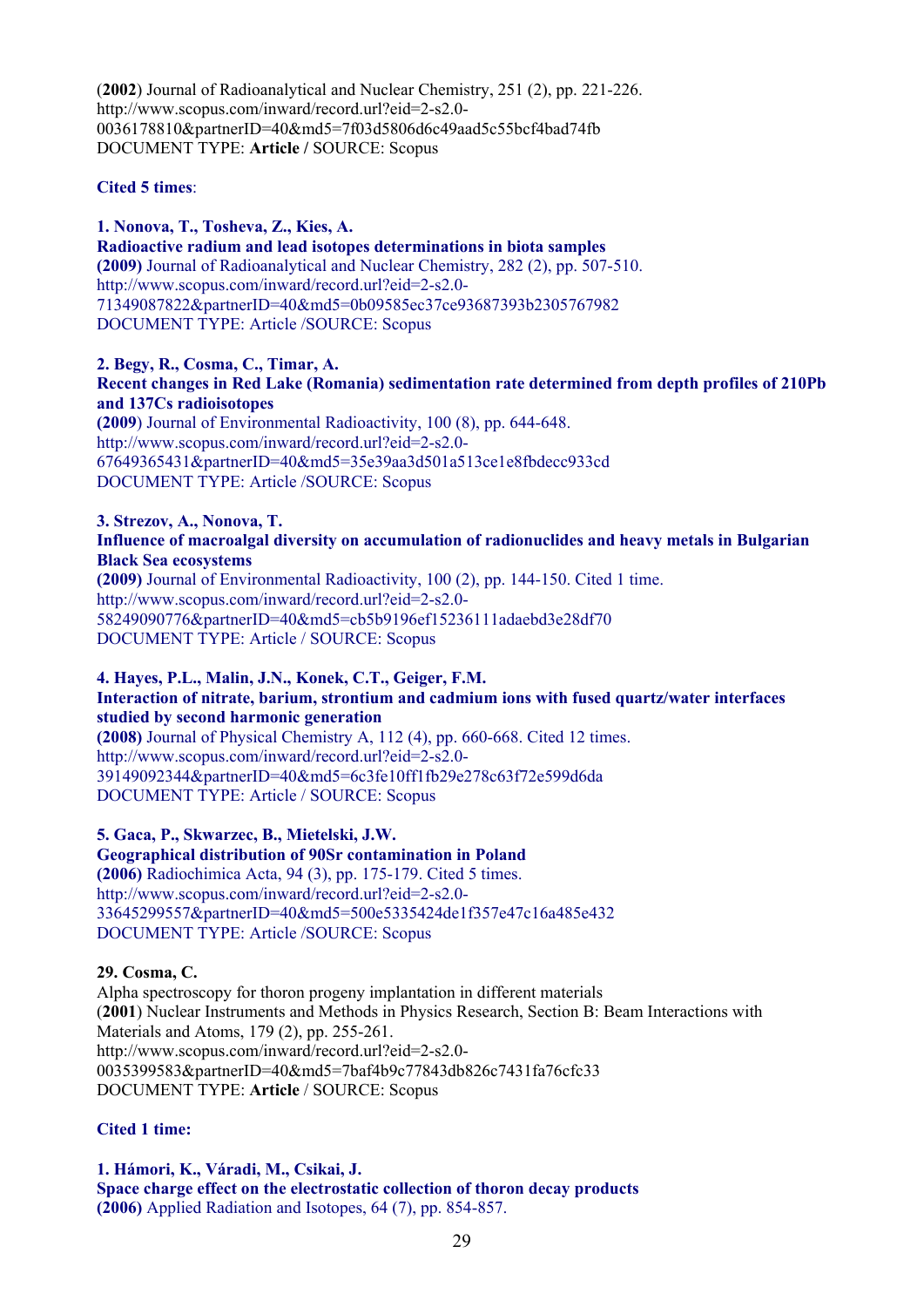http://www.scopus.com/inward/record.url?eid=2-s2.0- 33646710995&partnerID=40&md5=eb63702112ae1a38a93693dc51d2d126 DOCUMENT TYPE: Article / SOURCE: Scopus

# **30. Cosma, C., Chereji, I.**

Alpha and gamma spectrometry methods for thoron progeny inplanted in glasses and other materials (**2001**) Science of the Total Environment, 272 (1-3), pp. 365-366. http://www.scopus.com/inward/record.url?eid=2-s2.0- 0035858671&partnerID=40&md5=d7e19155c190eb796fba2174ea54d54f DOCUMENT TYPE: **Conference Paper /** SOURCE: Scopus

#### **31. Cosma, C., Dancea, F., Jurcut, T., Ristoiu, D.**

Determination of  $\langle \text{supp} \rangle$ 222 $\langle \text{supp} \rangle$ Rn emanation fraction and diffusion coefficient in concrete using accumulation chambers and the influence of humidity and radium distribution (**2001**) Applied Radiation and Isotopes, 54 (3), pp. 467-473. http://www.scopus.com/inward/record.url?eid=2-s2.0- 0034746548&partnerID=40&md5=ebf26d9b78e73798d63d2326c2c9956b DOCUMENT TYPE: **Article** / SOURCE: Scopus

#### **Cited 9 times:**

**1. López-Coto, I., Mas, J.L., Bolivar, J.P., García-Tenorio, R. A short-time method to measure the radon potential of porous materials (2009)** Applied Radiation and Isotopes, 67 (1), pp. 133-138. Cited 1 time. http://www.scopus.com/inward/record.url?eid=2-s2.0- 56349137087&partnerID=40&md5=90d1119f0d7412f8b0b11cd71cf4c37e DOCUMENT TYPE: Article / SOURCE: Scopus

# **2. Papp, B., Deák, F., Horváth, A., Kiss, A., Rajnai, G., Szabó, Cs. A new method for the determination of geophysical parameters by radon concentration measurements in bore-hole**

**(2008)** Journal of Environmental Radioactivity, 99 (11), pp. 1731-1735. http://www.scopus.com/inward/record.url?eid=2-s2.0- 54249120732&partnerID=40&md5=8fd528fdca6e6800e005439a9cf8f356 DOCUMENT TYPE: Article / SOURCE: Scopus

**3. López-Coto, I., Bolivar, J.P., Mas, J.L., García-Tenorio, R. Characterization of porous materials as radon source and its radiological implications (2008)** AIP Conference Proceedings, 1034, pp. 157-160. http://www.scopus.com/inward/record.url?eid=2-s2.0- 52249118148&partnerID=40&md5=cb0ff90e7febc9e2b00f9a672abc0f92 DOCUMENT TYPE: Conference Paper / SOURCE: Scopus

# **4. Popova, I.E., Kozliak, E.I.**

**Efficient extraction of fuel oil hydrocarbons from wood (2008)** Separation Science and Technology, 43 (4), pp. 778-793. Cited 2 times. http://www.scopus.com/inward/record.url?eid=2-s2.0-

41849145399&partnerID=40&md5=14eec96bc50cc6fa0f4f4ec9beac9c1b

DOCUMENT TYPE: Article / SOURCE: Scopus

**5. Tuccimei, P., Moroni, M., Norcia, D.** 

**Simultaneous determination of 222Rn and 220Rn exhalation rates from building materials used in Central Italy with accumulation chambers and a continuous solid state alpha detector: Influence of particle size, humidity and precursors concentration** 

**(2006)** Applied Radiation and Isotopes, 64 (2), pp. 254-263. Cited 7 times. http://www.scopus.com/inward/record.url?eid=2-s2.0- 28044457693&partnerID=40&md5=390b19658a9adb4020a098d25cf84c6b DOCUMENT TYPE: Article / SOURCE: Scopus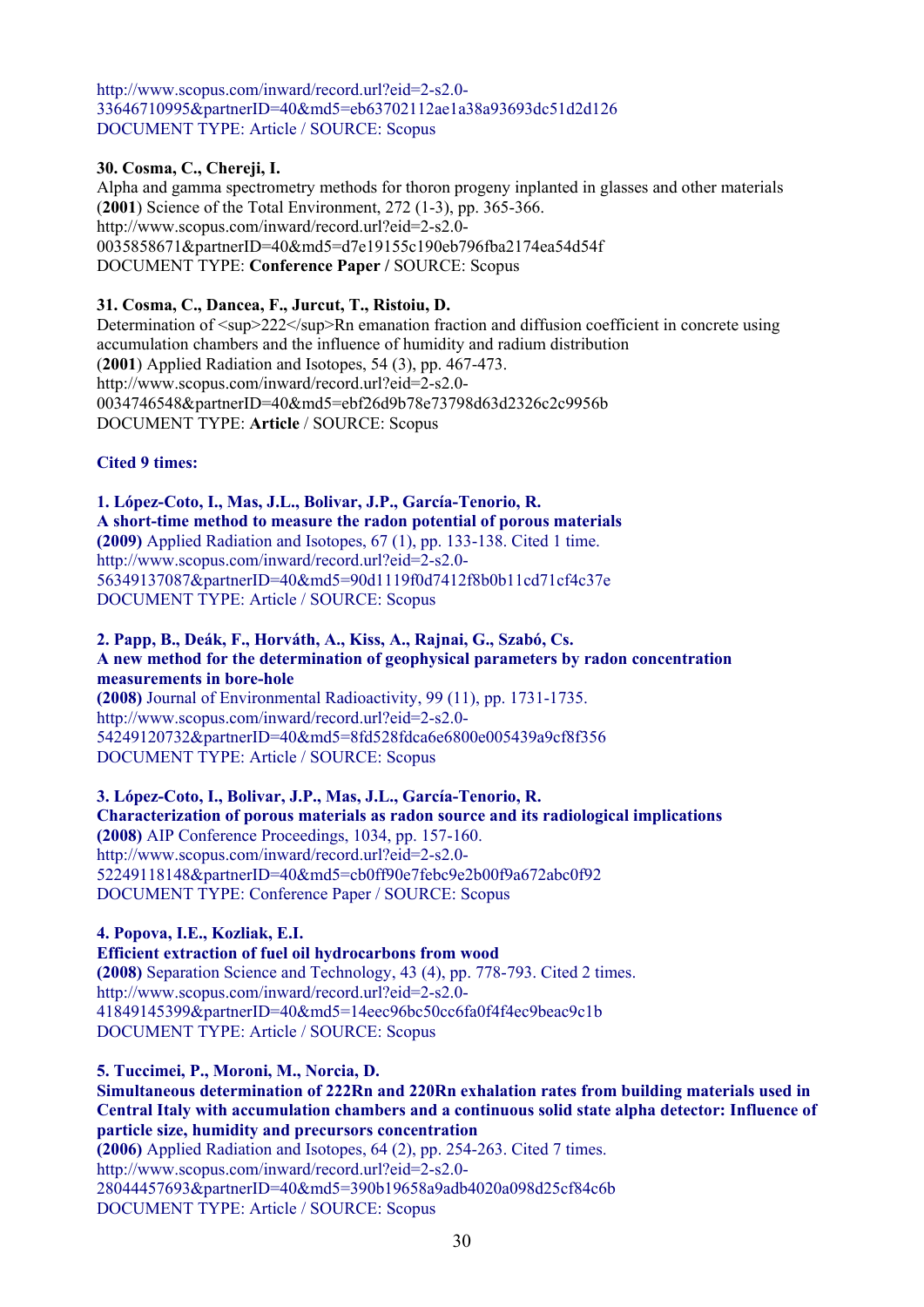**6. Popova, I.E., Beklemishev, M.K., Kozliak, E.I.** 

**Bioremediation of hydrocarbons from contaminated wood: A proof-of-concept study (2005)** Engineering in Life Sciences, 5 (3), pp. 223-233. Cited 3 times. http://www.scopus.com/inward/record.url?eid=2-s2.0- 21644458180&partnerID=40&md5=03bb3f12696c50ba5635a19a6ce0c918 DOCUMENT TYPE: Article / SOURCE: Scopus

#### **7. Fournier, F., Groetz, J.-E., Jacob, M., Crolet, J.M., Lettner, J.M. Simulation of radon transport through building materials: Influence of the water content on radon exhalation rate**

**(2005)** Transport in Porous Media, 59 (2), pp. 197-214. Cited 4 times. http://www.scopus.com/inward/record.url?eid=2-s2.0- 14844289559&partnerID=40&md5=2e97cbd4ccc0fd37b137067dddd4ba8d DOCUMENT TYPE: Article / SOURCE: Scopus

**8. Gutiérrez, J.L., García-Talavera, M., Peña, V., Nalda, J.C., Voytchev, M., López, R. Radon emanation measurements using silicon photodiode detectors (2004)** Applied Radiation and Isotopes, 60 (2-4), pp. 583-587. Cited 3 times. http://www.scopus.com/inward/record.url?eid=2-s2.0- 1342329459&partnerID=40&md5=5693bbed08b04e48e754bfe23406e387 DOCUMENT TYPE: Article / SOURCE: Scopus

# **9. Beklemishev, M.K., Kozliak, E.I.**

**Bioremediation of concrete contaminated with n-hexadecane and naphthalene (2003)** Acta Biotechnologica, 23 (2-3), pp. 197-210. Cited 9 times. http://www.scopus.com/inward/record.url?eid=2-s2.0- 0041510294&partnerID=40&md5=e61c7499baf1fda05e9db01863b1a604 DOCUMENT TYPE: Article / SOURCE: Scopus

# **32. Todica, M., Simon, S., Cosma, C., Cozar, O., Matei, E.**

Algorithm for preliminary evaluation of the correlation time of local dynamics in some polymeric materials

(2000) Talanta, 53 (1), pp. 247-252.**.**  http://www.scopus.com/inward/record.url?eid=2-s2.0- 0034597337&partnerID=40&md5=e8aa6e6c3aa408e5dd62d5c55a6e9fd1 DOCUMENT TYPE: **Conference Paper** / SOURCE: Scopus

# **Cited 2 times:**

# **1. Todica, M., Suciu, I.**

**Evaluation of the activation energy of local dynamics in some polyisoprene-C7D8 solutions (2003)** International Journal of Modern Physics B, 17 (27), pp. 4935-4944. http://www.scopus.com/inward/record.url?eid=2-s2.0- 0348142138&partnerID=40&md5=5479ea81d8775f8661af0c6627a2681b DOCUMENT TYPE: Article / SOURCE: Scopus

**2. Todica, M.** 

**Preliminary NMR and ESR investigation of local dynamics in some polyisoprene-CCl4 solutions (2002)** International Journal of Modern Physics B, 16 (23), pp. 3407-3417. Cited 3 times. http://www.scopus.com/inward/record.url?eid=2-s2.0- 0037056455&partnerID=40&md5=c554fa9d80f620df3ea5cb6300b1bd8d DOCUMENT TYPE: Article /SOURCE: Scopus

# **33. Aldea, N., Gluhoi, A., Marginean, P., Cosma, C., Yaning, X.**

Extended X-ray absorption fine structure and X-ray diffraction studies on supported nickel catalysts (**2000**) Spectrochimica acta, Part B: Atomic spectroscopy, 55 (7), pp. 997-1008. http://www.scopus.com/inward/record.url?eid=2-s2.0- 0034228024&partnerID=40&md5=9dfbdf72f79194081faecd561c33d176 DOCUMENT TYPE: **Article /** SOURCE: Scopus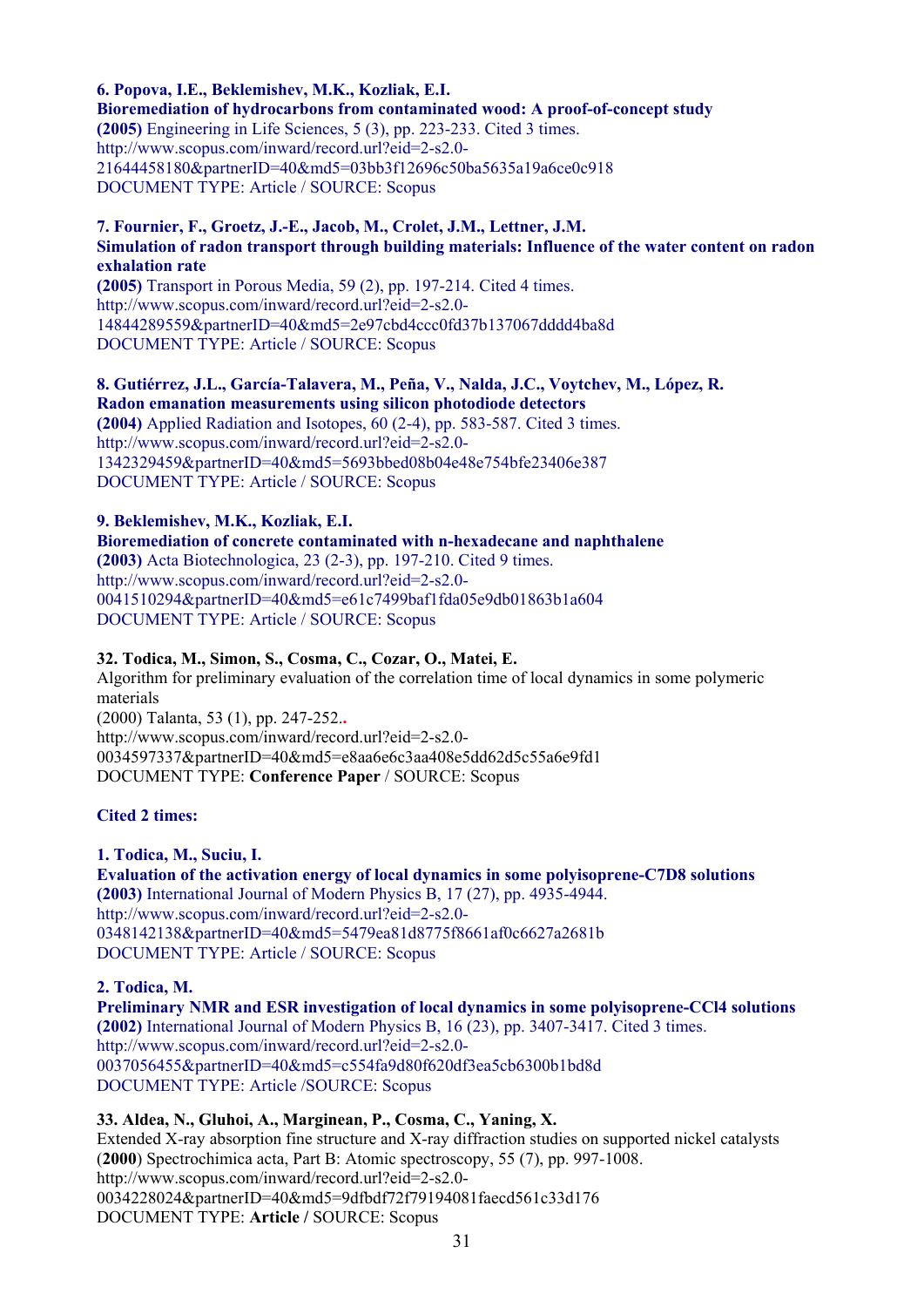#### **Cited 13 times:**

**1. Aldea, N., Pintea, S., Rednic, V., Matei, F., Yaning, X. Comparative study of EXAFS spectra for close-shell systems (2009)** Journal of Optoelectronics and Advanced Materials, 11 (12), pp. 2167-2171. http://www.scopus.com/inward/record.url?eid=2-s2.0- 75949108435&partnerID=40&md5=fe66f8b1d4d4556a709cc08214e40bcd DOCUMENT TYPE: Article / SOURCE: Scopus

**2. Aldea, N., Turcu, R., Nan, A., Craciunescu, I., Pana, O., Yaning, X., Wu, Z., Bica, D., Vekas, L., Matei, F.** 

**Investigation of nanostructured Fe3O4 polypyrrole core-shell composites by X-ray absorbtion spectroscopy and X-ray diffraction using synchrotron radiation (2009)** Journal of Nanoparticle Research, 11 (6), pp. 1429-1439. http://www.scopus.com/inward/record.url?eid=2-s2.0- 68149158261&partnerID=40&md5=48b5b18141200175eff359f0d327058d DOCUMENT TYPE: Article / SOURCE: Scopus

**3. Aldea, N., Rednic, V., Pintea, S., Marginean, P., Barz, B., Gluhoi, A., Nieuwenhuys, B.E., Neumann, M., Yaning, X., Matei, F. Local, global and electronic structure of supported gold nanoclusters determined by EXAFS, XRD and XPS methods (2009)** Superlattices and Microstructures, 46 (1-2), pp. 141-148. http://www.scopus.com/inward/record.url?eid=2-s2.0- 67249144704&partnerID=40&md5=f6df896bcfd821fa1bff2c38fec4f60c DOCUMENT TYPE: Article / SOURCE: Scopus

**4. Pintea, S., Rednic, V., Mǎrginean, P., Aldea, N., Tiandou, H., Wu, Z., Neumann, M., Matei, F. Crystalline and electronic structure of Ni nanoclusters supported on Al2O3 and Cr2O3 investigated by XRD, XAS and XPS methods** 

**(2009)** Superlattices and Microstructures, 46 (1-2), pp. 130-136. http://www.scopus.com/inward/record.url?eid=2-s2.0- 67349286821&partnerID=40&md5=c7824872ebd4f40e3eb36cd8b3391f5f DOCUMENT TYPE: Article / SOURCE: Scopus

**5. Aldea, N., Barz, B., Pintea, S., Matei, F. Theoretical approach regarding nanometrology of the metal nanoclusters used in heterogeneous catalysis by powder x-ray diffraction method (2007)** Journal of Optoelectronics and Advanced Materials, 9 (10), pp. 3293-3296. Cited 1 time. http://www.scopus.com/inward/record.url?eid=2-s2.0- 38549120397&partnerID=40&md5=360390e1bea2724b64dac008397b61bd DOCUMENT TYPE: Conference Paper / SOURCE: Scopus

**6. Aldea, N., Marginean, P., Rednic, V., Pintea, S., Barz, B., Gluhoi, A., Nieuwenhuys, B.E., Xie, Y., Aldea, F., Neumann, M. Crystalline and electronic structure of gold nanoclusters determined by EXAFS, XRD and XPS methods (2007)** Journal of Optoelectronics and Advanced Materials, 9 (5), pp. 1554-1560.

http://www.scopus.com/inward/record.url?eid=2-s2.0- 38549096685&partnerID=40&md5=585bb11cc33650956e72f551d9c07812 DOCUMENT TYPE: Conference Paper / SOURCE: Scopus

**7. Aldea, N., Barz, B., Aldea, F. Weaknesses of the pseudo-Voigt distribution used in the characterization of nanostructured materials based on the powder X-ray diffraction method (2007)** Journal of Optoelectronics and Advanced Materials, 9 (3), pp. 651-654. Cited 1 time. http://www.scopus.com/inward/record.url?eid=2-s2.0- 38549091620&partnerID=40&md5=461f2b98a10bf3ff1472e46e5bac92b7 DOCUMENT TYPE: Article / SOURCE: Scopus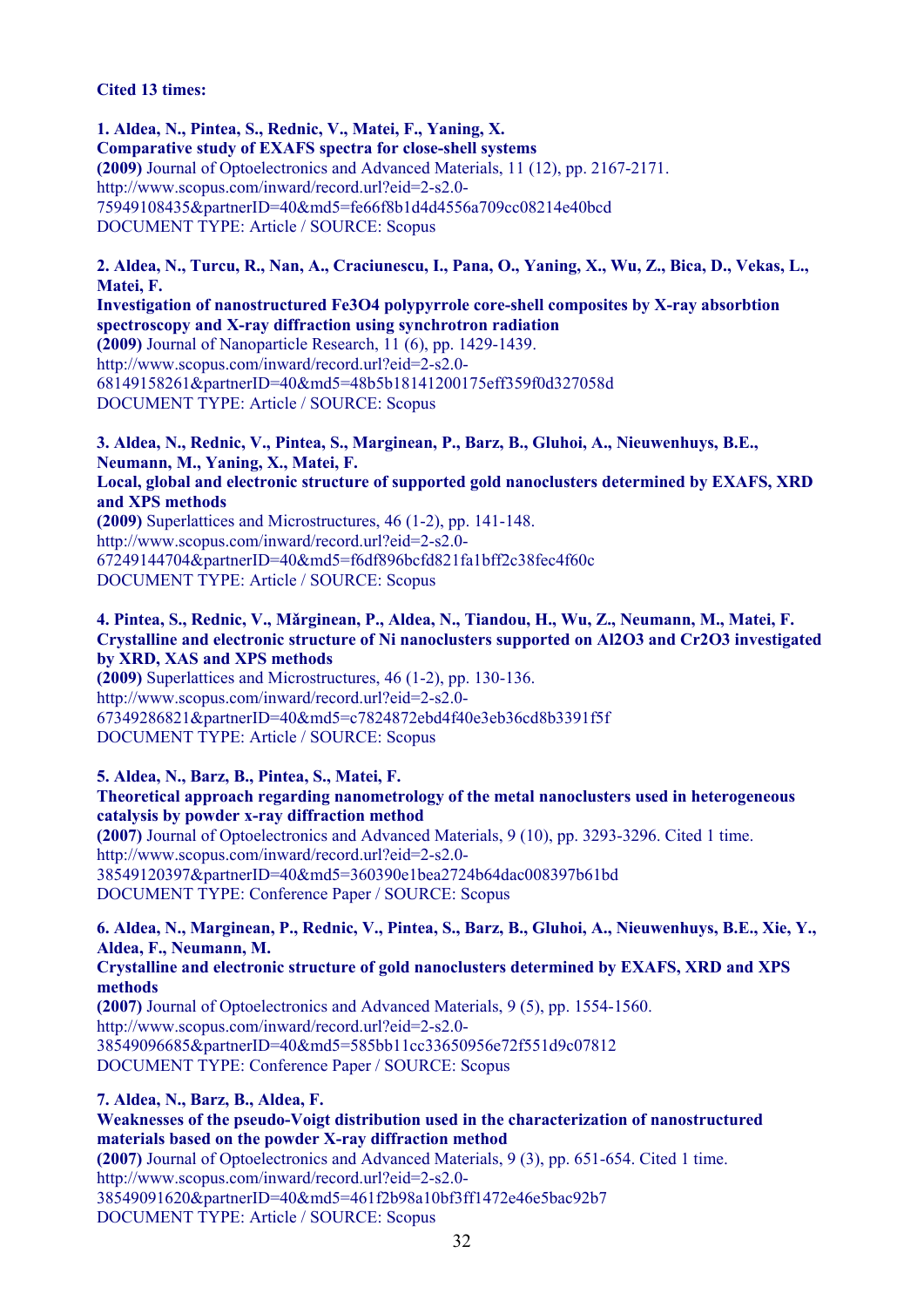**8. Aldea, N., Barz, B., Silipas, T.D., Aldea, F., Wu, Z.** 

**Mathematical study of metal nanoparticle size determination by single x-ray line profile analysis (2005)** Journal of Optoelectronics and Advanced Materials, 7 (6), pp. 3093-3100. Cited 4 times. http://www.scopus.com/inward/record.url?eid=2-s2.0- 29344444249&partnerID=40&md5=cad7c6f7c7bf4dc450921d0b845c31b0 DOCUMENT TYPE: Article / SOURCE: Scopus

# **9. Turcu, R., Peter, I., Pana, O., Giurgiu, L., Aldea, N., Barz, B., Grecu, M.N., Coldea, A. Structural and magnetic properties of polypyrrole nanocomposites**

**(2004)** Molecular Crystals and Liquid Crystals, 417, pp. 235/[719]-243/[727]. Cited 1 time. http://www.scopus.com/inward/record.url?eid=2-s2.0- 10044298304&partnerID=40&md5=b9b419bea8ed56d0c661471f5de05d4c DOCUMENT TYPE: Conference Paper / SOURCE: Scopus

# **10. Aldea, N., Barz, B., Gluhoi, A.C., Marginean, P., Yaning, X., Tiandou, H., Tao, L., Wu, Z., Wu, Z.**

#### **The analysis of the interaction metal-support in Ni catalysts by extended X-ray absorption fine structure and X-ray diffraction using synchrotron radiation**

**(2004)** Journal of Optoelectronics and Advanced Materials, 6 (4), pp. 1287-1296. Cited 3 times. http://www.scopus.com/inward/record.url?eid=2-s2.0- 10944229037&partnerID=40&md5=7f4b0f75e39a8e05db0fcc650aa0ec87 DOCUMENT TYPE: Article/ SOURCE: Scopus

# **11. Aldea, N., Tiusan, C.V., Barz, B.**

# **A new X-ray line profile approximation used for the evaluation of the global nanostructure of nickel clusters**

**(2004)** Journal of Optoelectronics and Advanced Materials, 6 (1), pp. 225-235. Cited 8 times. http://www.scopus.com/inward/record.url?eid=2-s2.0- 1842783113&partnerID=40&md5=c7c1281b6194437eb9d1b46341916e7b DOCUMENT TYPE: Article/ SOURCE: Scopus

#### **12. Aldea, N., Gluhoi, A., Mǎrginean, P., Cosma, C., Yaning, X., Tiandou, H., Tao, L., Wu, Z., Dong, B.**

#### **Investigation of supported nickel catalysts by X-ray absorption spectrometry and X-ray diffraction using synchrotron radiation**

**(2002)** Spectrochimica Acta - Part B Atomic Spectroscopy, 57 (9), pp. 1453-1460. Cited 6 times. http://www.scopus.com/inward/record.url?eid=2-s2.0- 0037072473&partnerID=40&md5=0f929fc172380c2a97f8dcf41a7f09d1 DOCUMENT TYPE: Article / SOURCE: Scopus

# **13. Dascalu, D., Topa, V., Kleps, I.**

# **Nanoscale science and engineering in Romania**

**(2001)** Journal of Nanoparticle Research, 3 (5-6), pp. 343-352. Cited 1 time. http://www.scopus.com/inward/record.url?eid=2-s2.0- 0035600742&partnerID=40&md5=11b916e431fe3ceab27b0c30f20ed4e2 DOCUMENT TYPE: Article/ SOURCE: Scopus

# **34. Cosma, C.**

Strontium-90 measurement after the Chernobyl accident in Romanian samples without chemical separation (**2000**) Spectrochimica acta, Part B: Atomic spectroscopy, 55 (7), pp. 1165-1171.

http://www.scopus.com/inward/record.url?eid=2-s2.0- 0034227957&partnerID=40&md5=0b5d5bd45af1a861a114ea5091bc3eb0

DOCUMENT TYPE: **Article /** SOURCE: Scopus

# **35. Cosma, C., Ristoiu, D.**

Study of rare gases in geothermal waters from Herculane area, Romania (**1999**) Nuovo Cimento della Societa Italiana di Fisica C, 22 (3-4), pp. 317-323.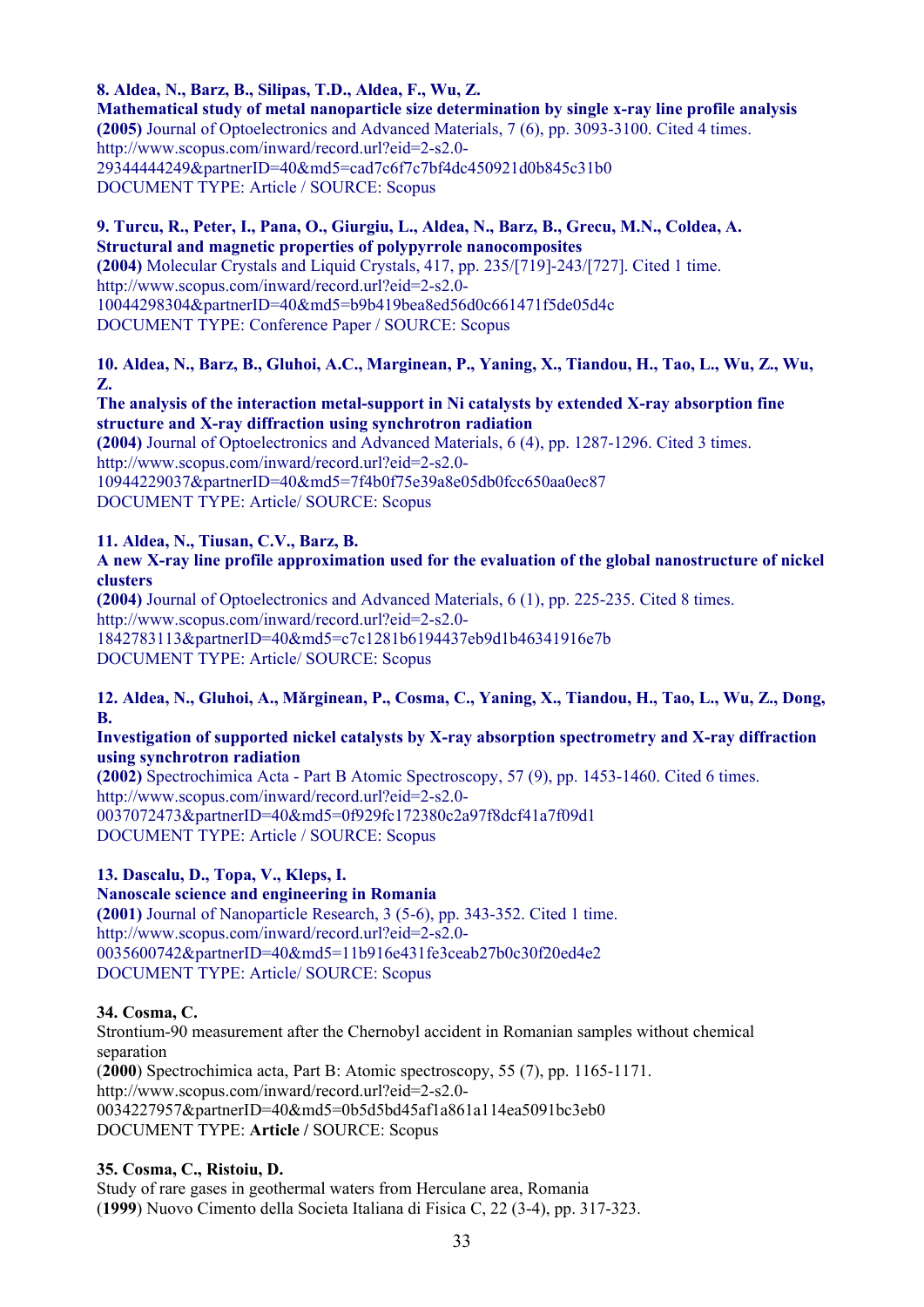http://www.scopus.com/inward/record.url?eid=2-s2.0- 2242448960&partnerID=40&md5=6b98b5c6926cb138fec90969d853c2b0 DOCUMENT TYPE: **Article /** SOURCE: Scopus

# **Cited 1 time:**

# **1. Cosma, C., Suciu, I., Jäntschi, L., Bolboacǎ, S.D. Ion-molecule reactions and chemical composition of emanated from herculane Spa geothermal sources**

**(2008**) International Journal of Molecular Sciences, 9 (6), pp. 1024-1033. Cited 1 time. http://www.scopus.com/inward/record.url?eid=2-s2.0- 46749133835&partnerID=40&md5=ae7a86e940fdfeb433ef6cdf761cc342 DOCUMENT TYPE: Article / SOURCE: Scopus

#### **36. Van Deynse, A., Cosma, C., Poffijn, A.**

A passive radon dosimeter based on the combination of a track etch detector and activated charcoal (1999) Radiation Measurements, 31 (1-6), pp. 325-330. http://www.scopus.com/inward/record.url?eid=2-s2.0- 0032590705&partnerID=40&md5=8a37157151b4168994bda10055de3a9a DOCUMENT TYPE: **Article** / SOURCE: Scopus

#### **Cited 4 times:**

**1. Tommasino, L., Tommasino, M.C., Viola, P. Radon-film-badges by solid radiators to complement track detector-based radon monitors (2009)** Radiation Measurements, 44 (9-10), pp. 719-723. http://www.scopus.com/inward/record.url?eid=2-s2.0- 70949106385&partnerID=40&md5=191d3a8b1502f9eaff1a94fffbe55466 DOCUMENT TYPE: Article/ SOURCE: Scopus

#### **2. Néda, T., Szakács, A., Cosma, C., Mócsy, I.**

**Radon concentration measurements in mofettes from Harghita and Covasna Counties, Romania (2008)** Journal of Environmental Radioactivity, 99 (12), pp. 1819-1824. http://www.scopus.com/inward/record.url?eid=2-s2.0- 55549145019&partnerID=40&md5=795e81cfeef039f59b4735b28eee477c DOCUMENT TYPE: Article / SOURCE: Scopus

**3. Taheri, M., Jafarizadeh, M., Baradaran, S., Zainali, Gh. Development of a high efficiency personal/environmental radon dosimeter using polycarbonate detectors (2006)** Journal of Radiological Protection, 26 (4), art. no. 003, .

http://www.scopus.com/inward/record.url?eid=2-s2.0- 33846093987&partnerID=40&md5=076276d3ebdb286ec1898985403ba826 DOCUMENT TYPE: Article / SOURCE: Scopus

**4. Chalupnik, S., Wysocka, M. Measurement of radon exhalation from soil - Development of the method and preliminary results (2003)** Journal of Mining Science, 39 (2), pp. 191-198. Cited 1 time. http://www.scopus.com/inward/record.url?eid=2-s2.0- 3543111401&partnerID=40&md5=e065a605b1062904e87d84bfda9357ee DOCUMENT TYPE: Article / SOURCE: Scopus

# **37. Cosma, C., Van Deynse, A., Poffijn, A.**

Studies on radon adsorption characteristics of different charcoals used as amplifiers for the track detectors (**1999**) Radiation Measurements, 31 (1), pp. 351-354. http://www.scopus.com/inward/record.url?eid=2-s2.0- 0032590701&partnerID=40&md5=8d034d8a81cc961d36ff2e392cd11590 DOCUMENT TYPE: **Article** / SOURCE: Scopus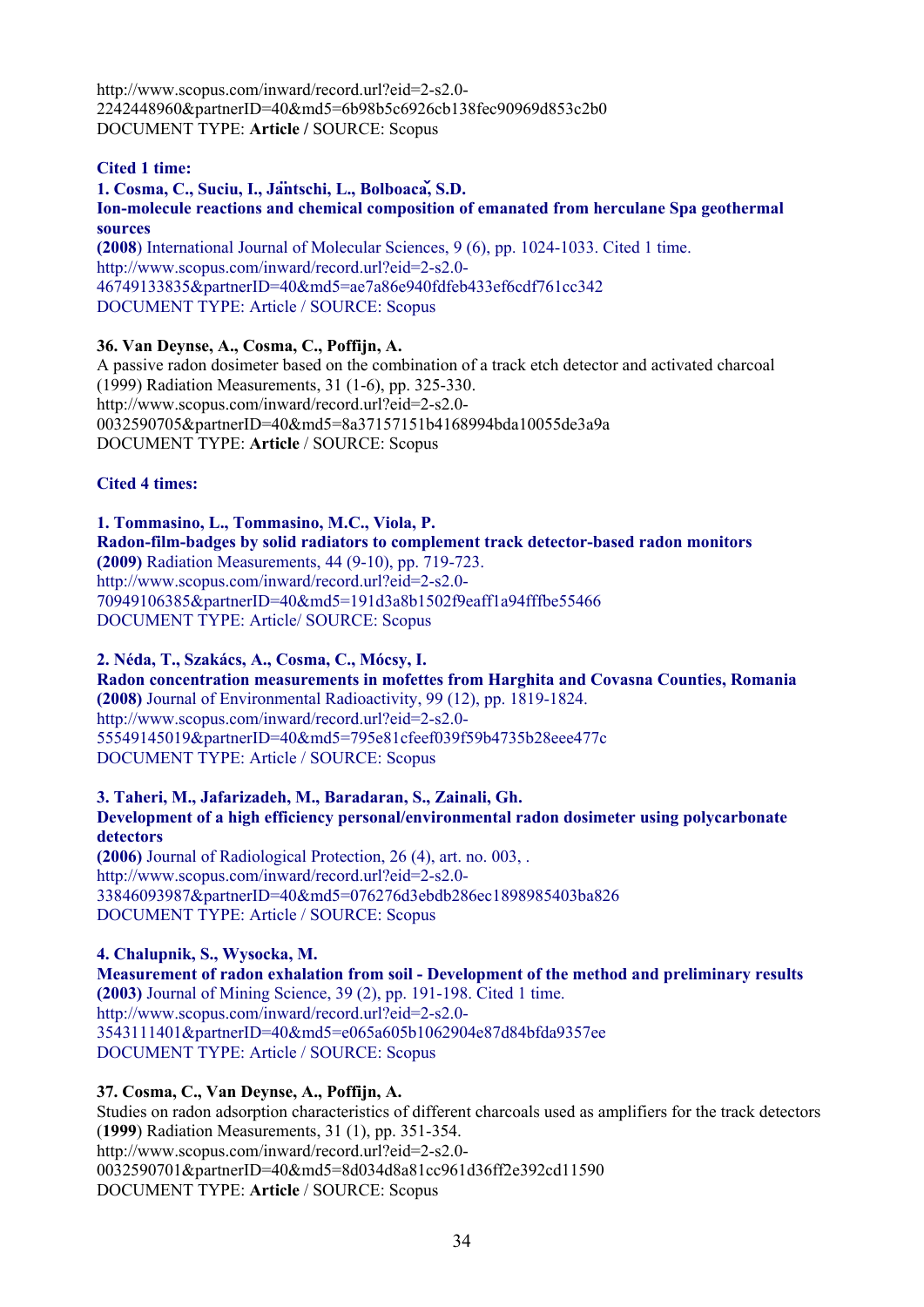#### **Cited 3 times:**

**1. Cosma, C., Timar, A., Benea, V., Pop, I., Moldovan, M. Carbon molecular sieve for radon and thoron monitoring (2009)** Romanian Journal in Physics, 54 (3-4), pp. 401-405. http://www.scopus.com/inward/record.url?eid=2-s2.0- 68749108140&partnerID=40&md5=de98d0464b075e92ca954e6aad257712 DOCUMENT TYPE: Article / SOURCE: Scopus

**2. Gaul, W.C., Underhill, D.W.** 

**Dynamic adsorption of radon by activated carbon (2005)** Health Physics, 88 (4), pp. 371-378. http://www.scopus.com/inward/record.url?eid=2-s2.0- 14944379098&partnerID=40&md5=02edc7e383f0f4d327680c77d8af2e2a DOCUMENT TYPE: Article / SOURCE: Scopus

**3. Cosma, C., Dancea, F., Jurcut, T., Ristoiu, D. Determination of 222Rn emanation fraction and diffusion coefficient in concrete using accumulation chambers and the influence of humidity and radium distribution (2001)** Applied Radiation and Isotopes, 54 (3), pp. 467-473. Cited 9 times. http://www.scopus.com/inward/record.url?eid=2-s2.0- 0034746548&partnerID=40&md5=ebf26d9b78e73798d63d2326c2c9956b DOCUMENT TYPE: Article/ SOURCE: Scopus

#### **38. Ristoiu, D., Cosma, C., Voros, A., Ristoiu, T.**

Evaluation of the volatile organic contents in aqueous samples by MI-QMS technique (**1998**) Vacuum, 50 (3-4), pp. 359-362. http://www.scopus.com/inward/record.url?eid=2-s2.0- 0032108697&partnerID=40&md5=21211bcd2dc9cdc78722dcb89912d430 DOCUMENT TYPE: **Article /** SOURCE: Scopus

# **Cited 6 times:**

**1. Llamas, A.M., Ojeda, C.B., Rojas, F.S. Process analytical chemistry - Application of mass spectrometry in environmental analysis: An overview (2007)** Applied Spectroscopy Reviews, 42 (4), pp. 345-367. Cited 1 time. http://www.scopus.com/inward/record.url?eid=2-s2.0- 34548279390&partnerID=40&md5=7884643dcf3b2e63d7059280f8ce3ebf DOCUMENT TYPE: Review /SOURCE: Scopus

**2. Marczak, M., Wolska, L., Chrzanowski, W., Namieśnik, J. Microanalysis of volatile organic compounds (VOCs) in water samples - Methods and instruments (2006)** Microchimica Acta, 155 (3-4), pp. 331-348. Cited 4 times. http://www.scopus.com/inward/record.url?eid=2-s2.0- 33750213494&partnerID=40&md5=0bfaf61ffa88db075caaf00e9e9b8df7 DOCUMENT TYPE: Review/ SOURCE: Scopus

**3. Ketola, R.A., Kotiaho, T., Cisper, M.E., Allen, T.M. Environmental applications of membrane introduction mass spectrometry (2002)** Journal of Mass Spectrometry, 37 (5), pp. 457-476. Cited 58 times. http://www.scopus.com/inward/record.url?eid=2-s2.0- 0036265684&partnerID=40&md5=f28d6a8f63c9046cb8789727b04f2243 DOCUMENT TYPE: Review/ SOURCE: Scopus

**4. Allen, T.M., Falconer, T.M., Cisper, M.E., Borgerding, A.J., Wilkerson C.W., Jr. Real-time analysis of methanol in air and water by membrane introduction mass spectrometry (2001)** Analytical Chemistry, 73 (20), pp. 4830-4835. Cited 25 times.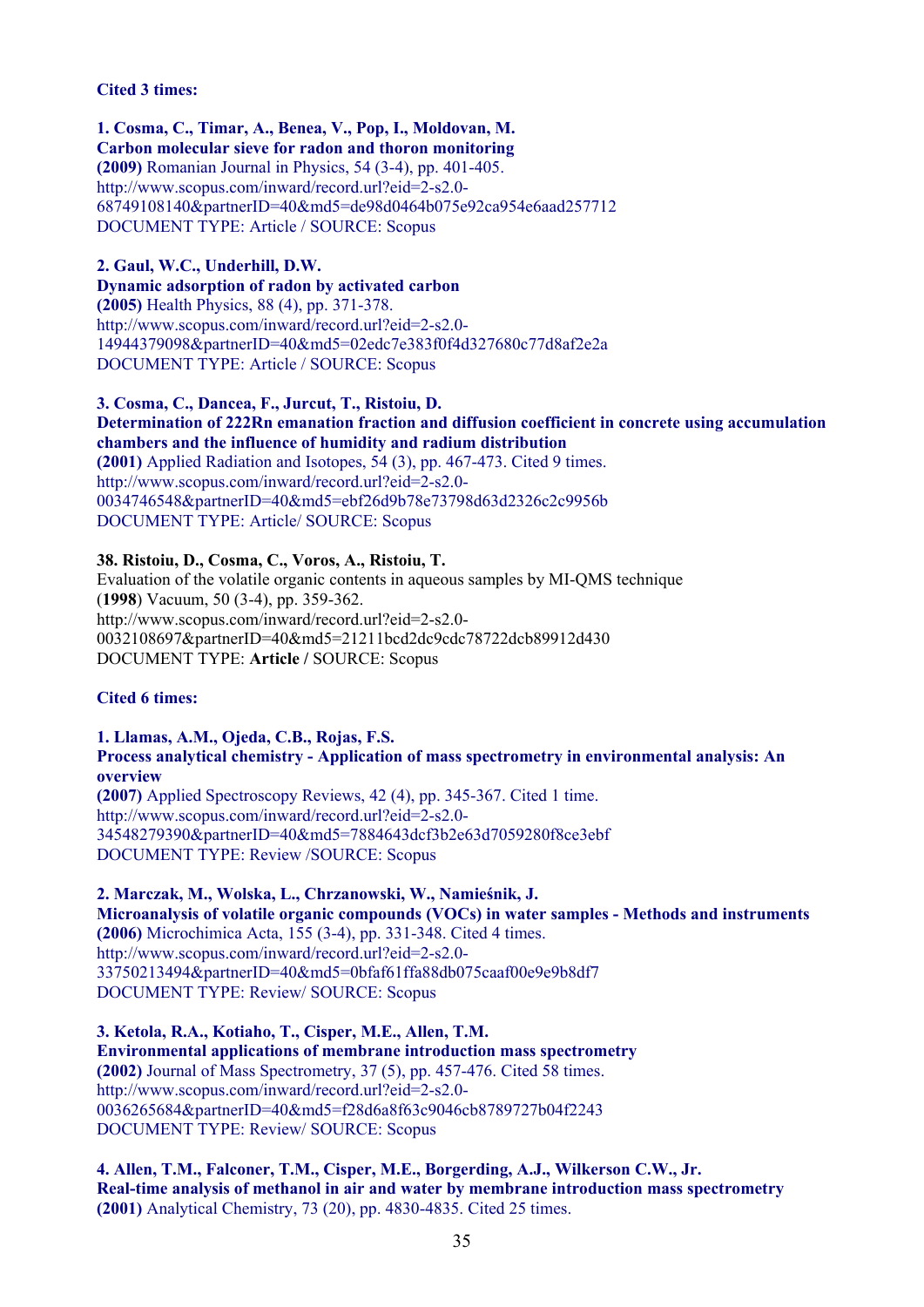http://www.scopus.com/inward/record.url?eid=2-s2.0- 0035886657&partnerID=40&md5=bd9c6f32f02043d0007823c4a50f3042 DOCUMENT TYPE: Article /SOURCE: Scopus

**5. Workman Jr., J., Veltkamp, D.J., Doherty, S., Anderson, B.B., Creasy, K.E., Koch, M., Tatera, J.F., Robinson, A.L., Bond, L., Burgess, L.W., Bokerman, G.N., Ullman, A.H., Darsey, G.P., Mozayeni, F., Bamberger, J.A., Greenwood, M.S. Process analytical chemistry (1999)** Analytical Chemistry, 71 (12), pp. 81R-107R. Cited 8 times. http://www.scopus.com/inward/record.url?eid=2-s2.0-

33646384182&partnerID=40&md5=2f3241826f4dda38414188c11f56121b DOCUMENT TYPE: Review / SOURCE: Scopus

**6. Workman Jr., J., Veltkamp, D.J., Doherty, S., Anderson, B.B., Creasy, K.E., Koch, M., Tatera, J.F., Robinson, A.L., Bond, L., Burgess, L.W., Bokerman, G.N., Ullman, A.H., Darsey, G.P., Mozayeni, F., Bamberger, J.A., Greenwood, M.S. Process analytical chemistry (1999)** Analytical Chemistry, 71 (12), pp. 121R-180R. Cited 71 times. http://www.scopus.com/inward/record.url?eid=2-s2.0- 0038759870&partnerID=40&md5=9dbb436dbc06a387c13ffdb77c24302c DOCUMENT TYPE: Review / SOURCE: Scopus

**39. Cosma, C., Ristoiu, D., Cozar, O., Znamirovschi, V., Daraban, L., Ramboiu, S., Chereji, I.** 

Studies on the occurrence of radon in selected sites of Romania (**1997**) Environment International, 22 (SUPPL. 1), pp. S61-S65. http://www.scopus.com/inward/record.url?eid=2-s2.0- 0030825424&partnerID=40&md5=1d24187b32f9186e12084bcb1cf5fcd4 DOCUMENT TYPE: **Conference Paper /** SOURCE: Scopus

**40. Chereji, I., Dreve, S., Boşcǎneanu, S., David, C., Cosma, C.**  Natural radioactivity in the Danube Delta waters (**1997**) Environment International, 22 (SUPPL. 1), pp. S311-S314. http://www.scopus.com/inward/record.url?eid=2-s2.0- 0030871396&partnerID=40&md5=a69c5a79ed2c453f906fa5aac95467e8 DOCUMENT TYPE: **Conference Paper /** SOURCE: Scopus

# **Cited 1 time:**

**1. Ramola, R.C., Yamada, Y., Miyamoto, K., Miyamoto, K.T., Shimo, M. A study of radon exhalation rates from water samples by using liquid scintillation counter (2002)** Indian Journal of Environmental Protection, 22 (8), pp. 847-851. Cited 1 time. http://www.scopus.com/inward/record.url?eid=2-s2.0- 0041317255&partnerID=40&md5=bba41a5892c8b1b1e397087cbe4c66d4 DOCUMENT TYPE: Article / SOURCE: Scopus

**41. Cosma, C., Ristoiu, D., Poffijn, A., Meesen, G.**  Radon in various environmental samples in the Herculane Spa, Cerna Valley, Romania (**1997**) Environment International, 22 (SUPPL. 1), pp. S383-8388. http://www.scopus.com/inward/record.url?eid=2-s2.0- 0008664403&partnerID=40&md5=a2c49f9d8d8c12ff9791ae7b039cc998 DOCUMENT TYPE: C**onference Paper** / SOURCE: Scopus

**Cited 5 times:** 

**1. Cosma, C., Suciu, I., Jäntschi, L., Bolboacǎ, S.D. Ion-molecule reactions and chemical composition of emanated from herculane Spa geothermal sources** 

**(2008)** International Journal of Molecular Sciences, 9 (6), pp. 1024-1033. Cited 1 time.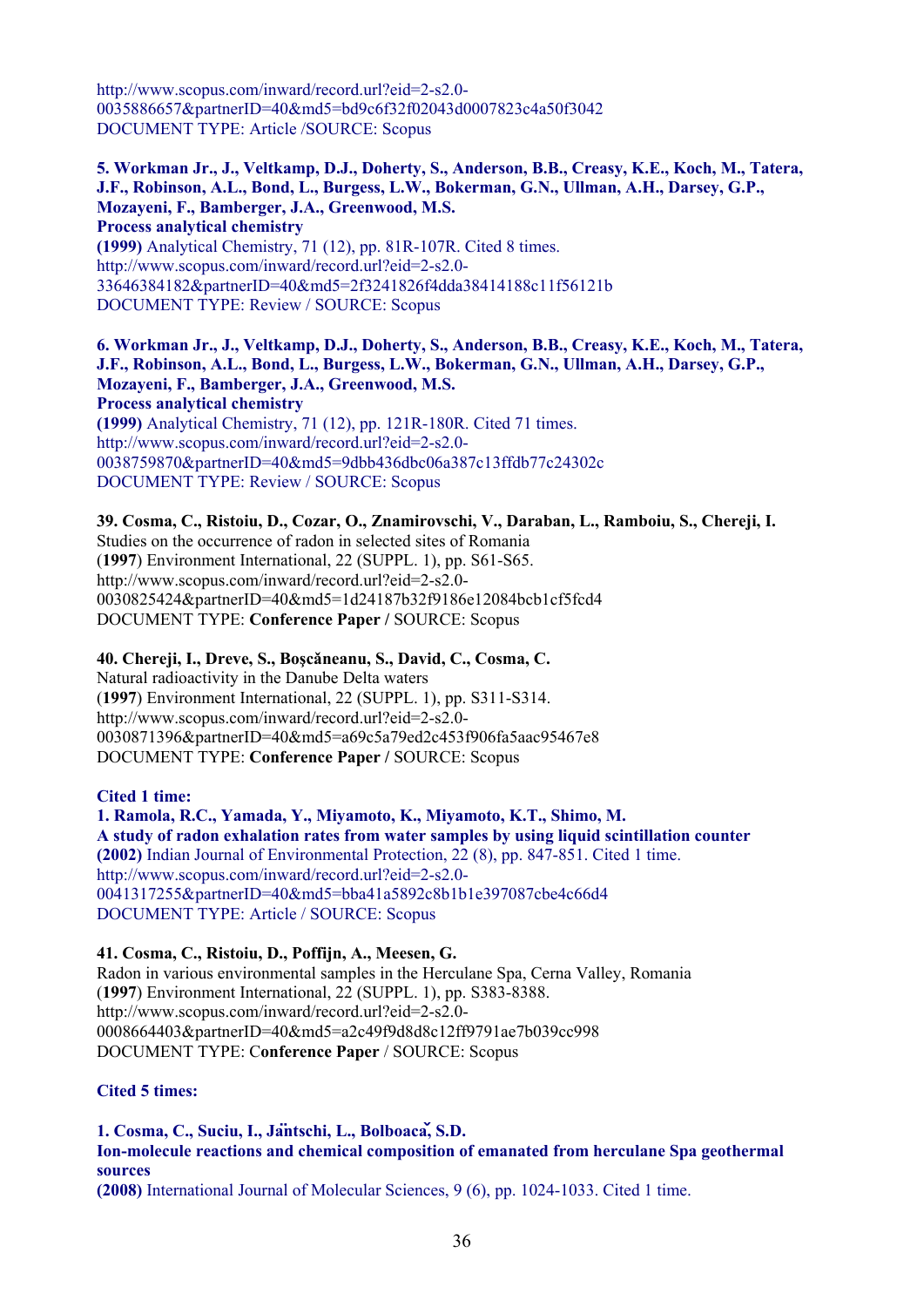http://www.scopus.com/inward/record.url?eid=2-s2.0- 46749133835&partnerID=40&md5=ae7a86e940fdfeb433ef6cdf761cc342 DOCUMENT TYPE: Article /SOURCE: Scopus

# **2. Somlai, K., Tokonami, S., Ishikawa, T., Vancsura, P., Gáspár, M., Jobbágy, V., Somlai, J., Kovács, T.**

#### **222Rn concentrations of water in the Balaton Highland and in the southern part of Hungary, and the assessment of the resulting dose**

**(2007)** Radiation Measurements, 42 (3), pp. 491-495. Cited 4 times. http://www.scopus.com/inward/record.url?eid=2-s2.0- 34249307494&partnerID=40&md5=7de46b05e77721344c3e49b26435b6a5 DOCUMENT TYPE: Article /SOURCE: Scopus

# **3. Žunić, Z.S., Kobal, I., Vaupotič, J., Kozak, K., Mazur, J., Birovljev, A., Janik, M., Čeliković, I., Ujić, P., Demajo, A., Krstić, G., Jakupi, B., Quarto, M., Bochicchio, F.**

**High natural radiation exposure in radon spa areas: a detailed field investigation in Niška Banja (Balkan region)** 

**(2006)** Journal of Environmental Radioactivity, 89 (3), pp. 249-260. Cited 10 times. http://www.scopus.com/inward/record.url?eid=2-s2.0- 33746698336&partnerID=40&md5=e7eb7b0a3469300e7e6863eee92af487 DOCUMENT TYPE: Article /SOURCE: Scopus

# **4. Conen, F., Robertson, L.B.**

#### **Latitudinal distribution of radon-222 flux from continents**

**(2002)** Tellus, Series B: Chemical and Physical Meteorology, 54 (2), pp. 127-133. Cited 20 times. http://www.scopus.com/inward/record.url?eid=2-s2.0- 0036193623&partnerID=40&md5=787b9bbdb4c4805f197e5f7e8ffd7dae DOCUMENT TYPE: Article /SOURCE: Scopus

#### **5. Cosma, C., Ristoiu, D.**

#### **Study of rare gases in geothermal waters from Herculane area, Romania**

**(1999)** Nuovo Cimento della Societa Italiana di Fisica C, 22 (3-4), pp. 317-323. Cited 1 time. http://www.scopus.com/inward/record.url?eid=2-s2.0- 2242448960&partnerID=40&md5=6b98b5c6926cb138fec90969d853c2b0 DOCUMENT TYPE: Article /SOURCE: Scopus

# **42. Aldea, N., Zapotinschi, R., Cosma, C.**

Crystallite size determination for supported metal catalysts by single X-ray profile Fourier analysis (**1996**) Fresenius' Journal of Analytical Chemistry, 355 (3-4), pp. 367-369. http://www.scopus.com/inward/record.url?eid=2-s2.0- 0030363083&partnerID=40&md5=3b3ea6d26c9ab073adb3f811733f91b5 DOCUMENT TYPE: **Article** /SOURCE: Scopus

# **Cited 6 times:**

**1. Aldea, N., Turcu, R., Nan, A., Craciunescu, I., Pana, O., Yaning, X., Wu, Z., Bica, D., Vekas, L., Matei, F.** 

**Investigation of nanostructured Fe3O4 polypyrrole core-shell composites by X-ray absorbtion spectroscopy and X-ray diffraction using synchrotron radiation (2009)** Journal of Nanoparticle Research, 11 (6), pp. 1429-1439. http://www.scopus.com/inward/record.url?eid=2-s2.0- 68149158261&partnerID=40&md5=48b5b18141200175eff359f0d327058d DOCUMENT TYPE: Article / SOURCE: Scopus

**2. Lazar, M., Almasan, V., Pintea, S., Barz, B., Ducu, C., Malinovschi, V., Yaning, X., Aldea, N. Preparation and structural characterization by XRD and XAS of the supported gold catalysts (2008)** Journal of Optoelectronics and Advanced Materials, 10 (9), pp. 2244-2251.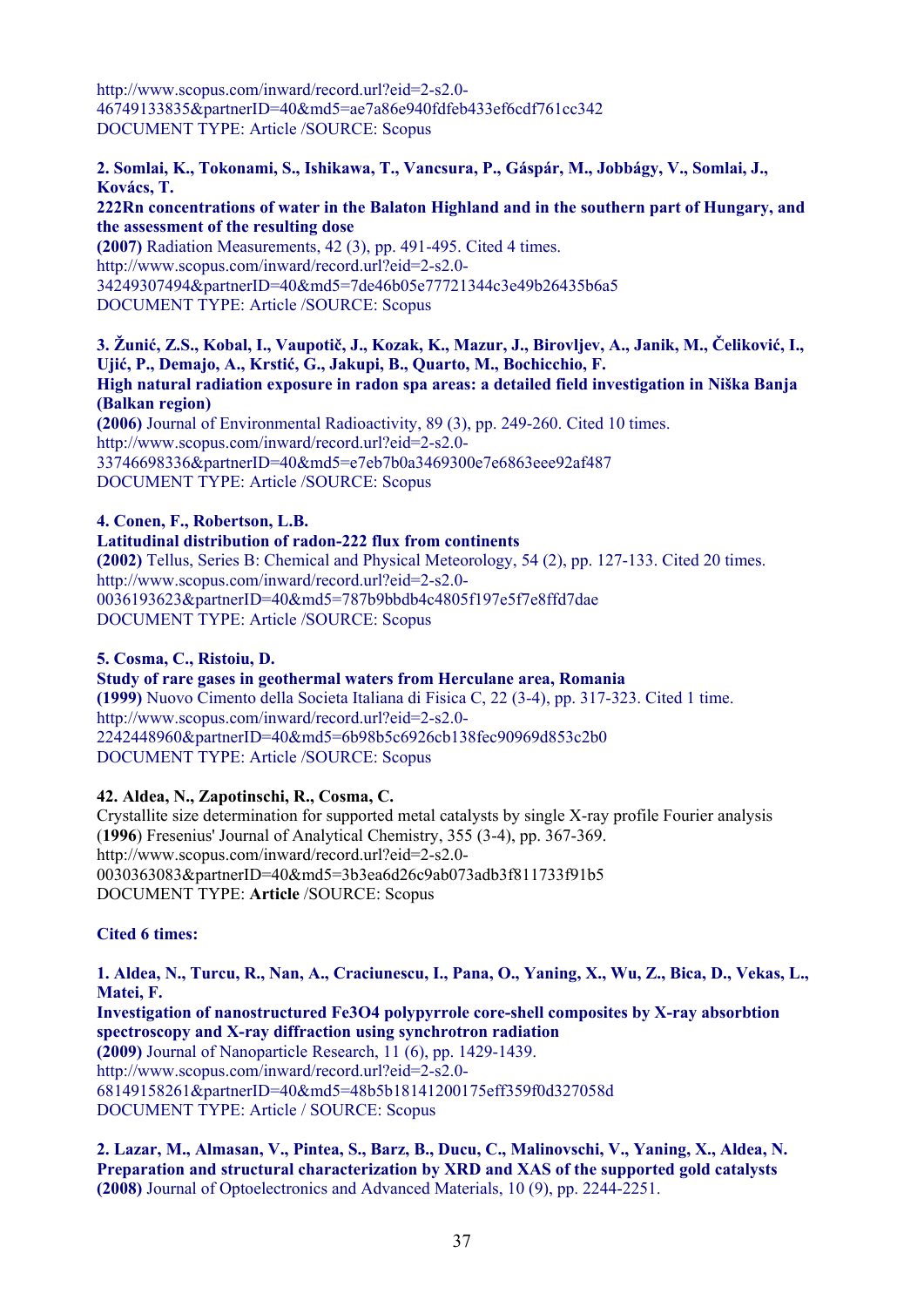http://www.scopus.com/inward/record.url?eid=2-s2.0- 53049085848&partnerID=40&md5=f6deb2540b71ebe7b2f6162823f35957 DOCUMENT TYPE: Article / SOURCE: Scopus

#### **3. Aldea, N., Barz, B., Pintea, S., Matei, F.**

#### **Theoretical approach regarding nanometrology of the metal nanoclusters used in heterogeneous catalysis by powder x-ray diffraction method**

**(2007)** Journal of Optoelectronics and Advanced Materials, 9 (10), pp. 3293-3296. Cited 1 time. http://www.scopus.com/inward/record.url?eid=2-s2.0- 38549120397&partnerID=40&md5=360390e1bea2724b64dac008397b61bd DOCUMENT TYPE: Conference Paper /SOURCE: Scopus

**4. Aldea, N., Barz, B., Silipas, T.D., Aldea, F., Wu, Z. Mathematical study of metal nanoparticle size determination by single x-ray line profile analysis (2005)** Journal of Optoelectronics and Advanced Materials, 7 (6), pp. 3093-3100. Cited 4 times. http://www.scopus.com/inward/record.url?eid=2-s2.0- 29344444249&partnerID=40&md5=cad7c6f7c7bf4dc450921d0b845c31b0 DOCUMENT TYPE: Article /SOURCE: Scopus

**5. Aldea, N., Tiusan, C.V., Barz, B.** 

#### **A new X-ray line profile approximation used for the evaluation of the global nanostructure of nickel clusters**

**(2004)** Journal of Optoelectronics and Advanced Materials, 6 (1), pp. 225-235. Cited 8 times. http://www.scopus.com/inward/record.url?eid=2-s2.0- 1842783113&partnerID=40&md5=c7c1281b6194437eb9d1b46341916e7b DOCUMENT TYPE: Article / SOURCE: Scopus

#### **6. Aldea, N., Gluhoi, A., Marginean, P., Cosma, C., Yaning, X. Extended X-ray absorption fine structure and X-ray diffraction studies on supported nickel**

**catalysts (2000)** Spectrochimica acta, Part B: Atomic spectroscopy, 55 (7), pp. 997-1008. Cited 13 times. http://www.scopus.com/inward/record.url?eid=2-s2.0- 0034228024&partnerID=40&md5=9dfbdf72f79194081faecd561c33d176 DOCUMENT TYPE: Article /SOURCE: Scopus

# **43. Cozar, O., David, L., Chis, V., Forisz, E., Cosma, C., Damian, G.**

Local structure analysis of Cu(II)-diazepam complexes by ESR spectroscopy (**1996**) Fresenius' Journal of Analytical Chemistry, 355 (5-6), pp. 701-702. http://www.scopus.com/inward/record.url?eid=2-s2.0- 0030356271&partnerID=40&md5=377142a153f98fc3f30fa5267a1ab6a2 DOCUMENT TYPE: **Article** /SOURCE: Scopus

# **Cited 4 times:**

# **1. Correia Dos Santos, M.M., Famila, V., Simões Gonçalves, M.L. Copper-psychoactive drug complexes: A voltammetric approach to complexation by 1,4-**

**benzodiazepines (2002)** Analytical Biochemistry, 303 (2), pp. 111-119. Cited 5 times. http://www.scopus.com/inward/record.url?eid=2-s2.0- 0037089561&partnerID=40&md5=db53d4fa4955ee340c85ba38916063ff DOCUMENT TYPE: Article /SOURCE: Scopus

**3. Bombicz, P., Forizs, E., Madarász, J., Deák, A., Kálmán, A. Inclusion compounds containing a drug: Structure and thermal stability of the first clathrates of nitrazepam and isothiocyanato ethanol complexes of Co(II) and Ni(II) (2001)** Inorganica Chimica Acta, 315 (2), pp. 229-235. Cited 5 times. http://www.scopus.com/inward/record.url?eid=2-s2.0- 0035957766&partnerID=40&md5=719cf7ce406f772619938d83719fcd8b DOCUMENT TYPE: Article /SOURCE: Scopus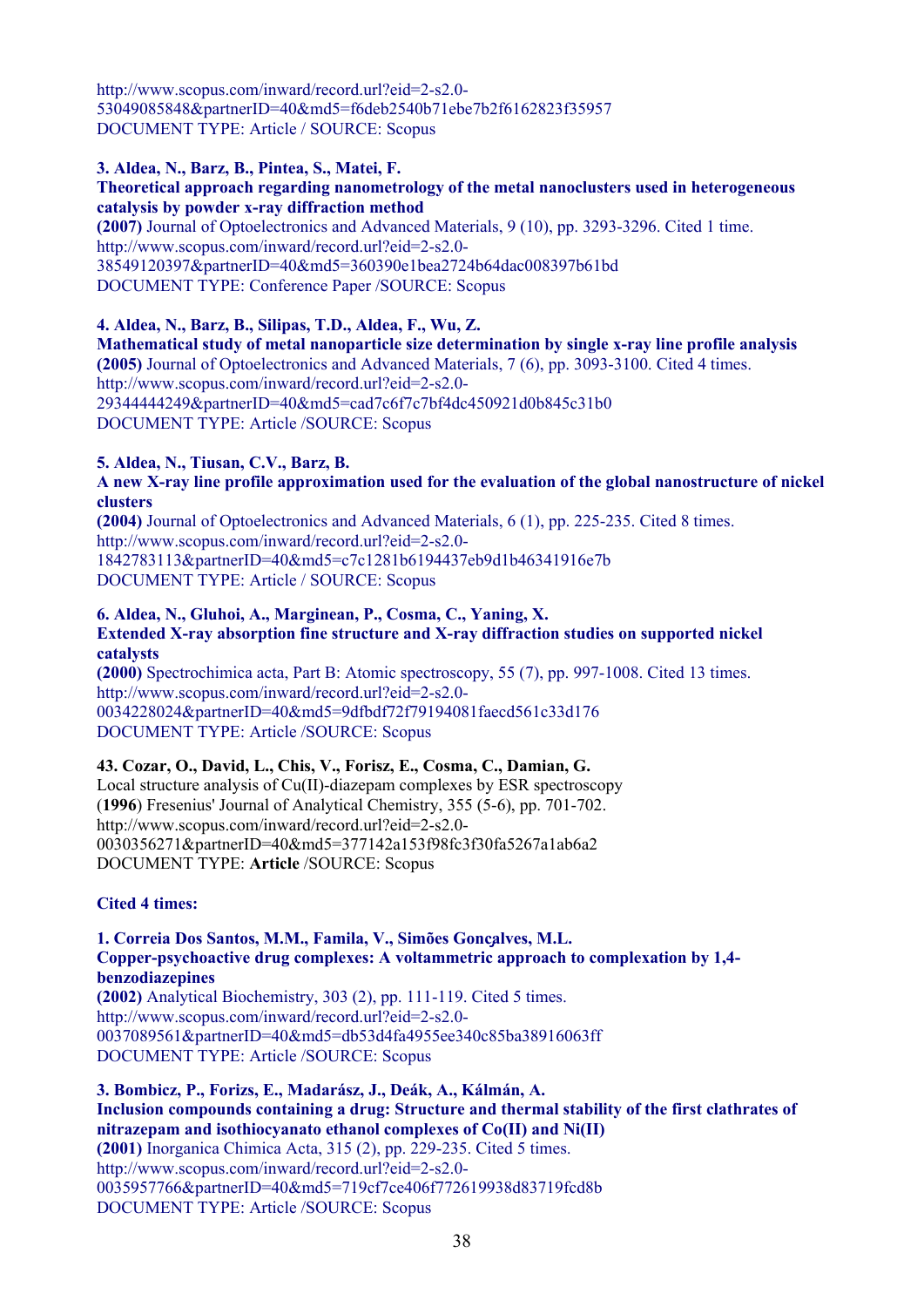#### **4. David, L., Cozar, O., Forizs, E., Craciun, C., Ristoiu, D., Balan, C. Local structure analysis of some Cu(II) theophylline complexes (1999)** Spectrochimica Acta - Part A: Molecular and Biomolecular Spectroscopy, 55 (12), pp. 2559-2564. Cited 2 times. http://www.scopus.com/inward/record.url?eid=2-s2.0- 0033293772&partnerID=40&md5=1d2b8b6fb8652a0cb0d7b8e741cb0d45 DOCUMENT TYPE: Article /SOURCE: Scopus

**5. Cîntã, S., Iliescu, T., Astilean, S., David, L., Cozar, O., Kiefer, W. 1,4-Benzodiazepine drags adsorption on the Ag colloidal surface (1999)** Journal of Molecular Structure, 482-483, pp. 685-688. Cited 5 times. http://www.scopus.com/inward/record.url?eid=2-s2.0- 0344603552&partnerID=40&md5=f649c170ece70443aef99e1e422b181f DOCUMENT TYPE: Conference Paper /SOURCE: Scopus

#### **44. Cosma, C., Ristoiu, D., Poffin, A.**

Indoor radon and radon emanation in the herculane Spa (cerna valley) area-Romania (**1996**) Indoor and Built Environment, 5 (4), pp. 236-240. http://www.scopus.com/inward/record.url?eid=2-s2.0- 0343771721&partnerID=40&md5=fd571db967a913797276af5e7a66d3ae DOCUMENT TYPE: **Article** /SOURCE: Scopus

#### **Cited 2 times:**

#### **1. Cosma, C., Suciu, I., Jäntschi, L., Bolboacǎ, S.D. Ion-molecule reactions and chemical composition of emanated from herculane Spa geothermal sources**

**2008)** International Journal of Molecular Sciences, 9 (6), pp. 1024-1033. Cited 1 time. http://www.scopus.com/inward/record.url?eid=2-s2.0- 46749133835&partnerID=40&md5=ae7a86e940fdfeb433ef6cdf761cc342 DOCUMENT TYPE: Article / SOURCE: Scopus

# **2. Vaizoǧlu, S.A., Güler, Ç.**

#### **Indoor radon concentrations in Ankara dwellings (1999)** Indoor and Built Environment, 8 (5), pp. 327-331. Cited 6 times. http://www.scopus.com/inward/record.url?eid=2-s2.0- 0342699441&partnerID=40&md5=a2cca2f122c3427e4e5b76fab20ca170 DOCUMENT TYPE: Article /SOURCE: Scopus

# **45. Dǎrǎban, L., Cosma, C., Fiat, T., Cozar, O., Croitoru, M.D.**

Gamma-ray spectrometric analysis of neutron irradiated golden sands (**1996**) Fresenius' Journal of Analytical Chemistry, 355 (3-4), pp. 370-371. http://www.scopus.com/inward/record.url?eid=2-s2.0- 0030351285&partnerID=40&md5=6d5916793cac3f902ba62a61f73c3254 DOCUMENT TYPE: **Article /** SOURCE: Scopus

**46. Chereji, I., Daraban, L., Dreve, S., Boscaneanu, S., Cosma, C., Vari, E.**  Chernobyl-derived radiocesium in some pharmaceutical plants (1996) Journal of Radioanalytical and Nuclear Chemistry, 212 (2), pp. 85-92. http://www.scopus.com/inward/record.url?eid=2-s2.0- 0030026149&partnerID=40&md5=b9dfbec1b6f107f277395ff3fa8c3ce2 DOCUMENT TYPE: **Article** / SOURCE: Scopus

# **Cited 2 times:**

**1. Guédon, D., Brum, M., Bourny, E., Bizet, D., Bizot, S., Compagnon, P.-A., Kergosien, H., Quintelas, L.G., Respaud, J., Saperas, O., Seigneuret, J.-M., Taoubi, K., Urizzi, P.**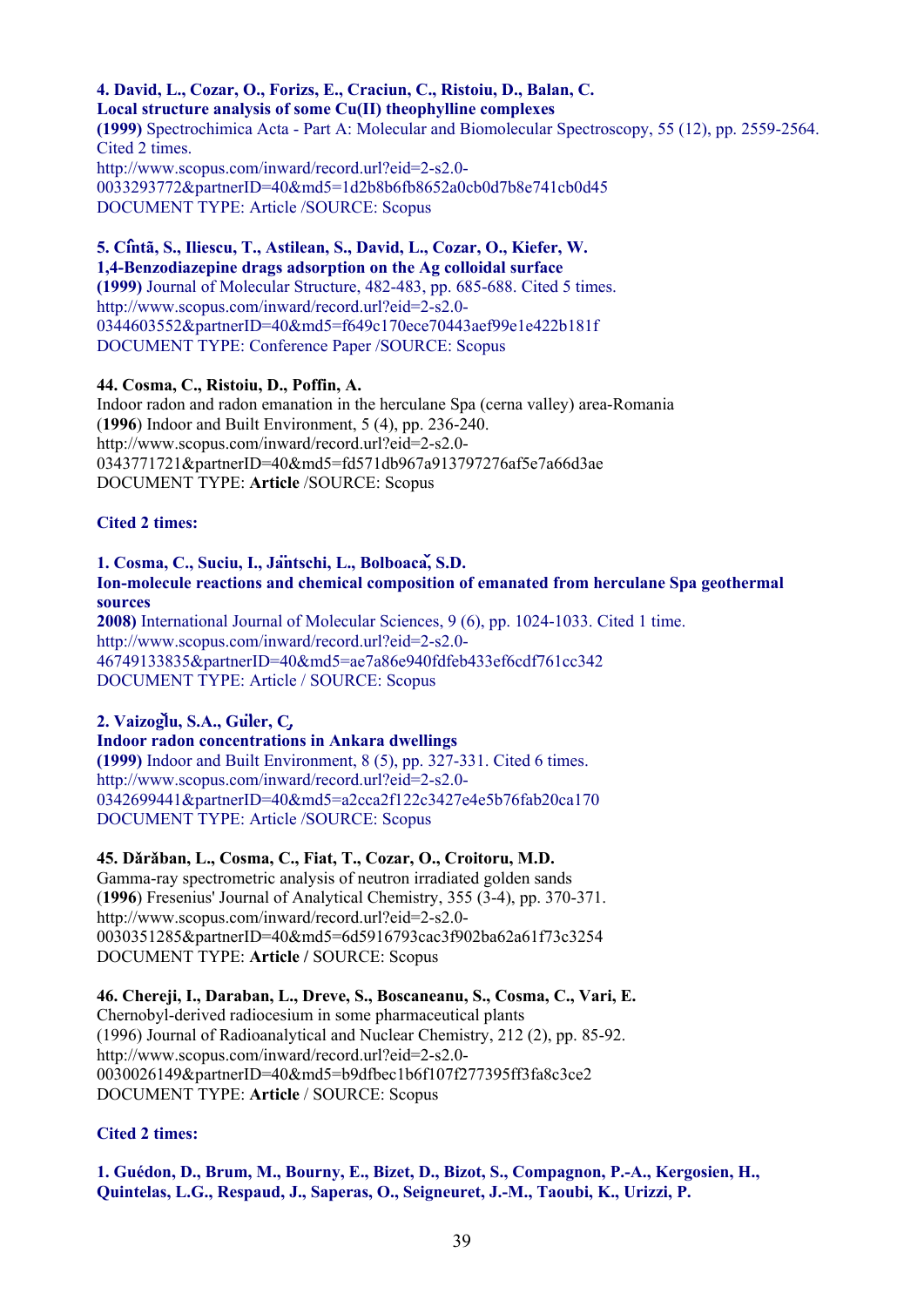**Impurities in herbal substances, herbal preparations and herbal medicinal products, V. Other impurities (radioactivity, sulphites, PAH and nitrate) [Impuretés des drogues végétales, préparations à base de drogues végétales et médicaments à base de plantes V. Autres impuretés (radioactivité, sulfites, HAP et nitrates)]** 

**(2009)** S.T.P. Pharma Pratiques, 19 (2), pp. 75-106. http://www.scopus.com/inward/record.url?eid=2-s2.0- 66649103138&partnerID=40&md5=5f2f829ec3723c202628cf4bbcf54d9a DOCUMENT TYPE: Review / SOURCE: Scopus

**2. Kimura, S., Yamaoki, R., Matsumoto, Y., Fujita, N., Shimizu, K. Radioactivity in crude drugs imported from Asian countries (2002)** Journal of Health Science, 48 (6), pp. 565-569. Cited 1 time. http://www.scopus.com/inward/record.url?eid=2-s2.0- 24944492568&partnerID=40&md5=dc678eefd306d07bbb38fe4311d9687e DOCUMENT TYPE: Article / SOURCE: Scopus

#### **47. Daraban, L., Cosma, C., Fiat, T.**

X-ray fluorescence analysis of some Roman silver coins (1995) Journal of Radioanalytical and Nuclear Chemistry, 201 (5), pp. 447-457. http://www.scopus.com/inward/record.url?eid=2-s2.0- 0029590285&partnerID=40&md5=d28a8e7556f5262beffad442a03072c3 DOCUMENT TYPE: **Article /** SOURCE: Scopus

#### **Cited 6 times:**

**1. Linke, R., Sehreiner, M., Demortier, G., Alram, M., Winter, H. Chapter 13 The provenance of medieval silver coins: analysis with EDXRF, SEM/EDX and PIXE (2004)** Comprehensive Analytical Chemistry, 42, pp. 605-633. Cited 1 time. http://www.scopus.com/inward/record.url?eid=2-s2.0- 66249106352&partnerID=40&md5=11b2be8612b17bbaeaf77c68f23afe2e DOCUMENT TYPE: Article /SOURCE: Scopus

**2. Linke, R., Schreiner, M., Demortier, G.** 

#### **The application of photon, electron and proton induced X-ray analysis for the identification and characterisation of medieval silver coins**

**(2004)** Nuclear Instruments and Methods in Physics Research, Section B: Beam Interactions with Materials and Atoms, 226 (1-2), pp. 172-178. Cited 10 times. http://www.scopus.com/inward/record.url?eid=2-s2.0- 5644288827&partnerID=40&md5=756fd019f7989af76df888b7ac5e9586 DOCUMENT TYPE: Conference Paper /SOURCE: Scopus

**3. Linke, R., Schreiner, M. Energy dispersive x-ray fluorescence analysis and x-ray microanalysis of medieval silver coins: An analytical approach for non-destructive investigation of corroded metallic artifacts (2000)** Mikrochimica Acta, 133 (1-4), pp. 165-170. Cited 8 times. http://www.scopus.com/inward/record.url?eid=2-s2.0- 0001267257&partnerID=40&md5=ed99d83075d634b055c1d94d4cda2b00 DOCUMENT TYPE: Article / SOURCE: Scopus

**4. Klockenkämper, R., Hubert, H., Hasler, K.** 

**Detection of near-surface silver enrichment on Roman imperial silver coins by X-ray spectral analysis (1999)** Archaeometry, 41 (2), pp. 311-320. Cited 10 times.

http://www.scopus.com/inward/record.url?eid=2-s2.0- 0033169257&partnerID=40&md5=1beef3e1a22532dde26a2abb7b434bb9 DOCUMENT TYPE: Article / SOURCE: Scopus